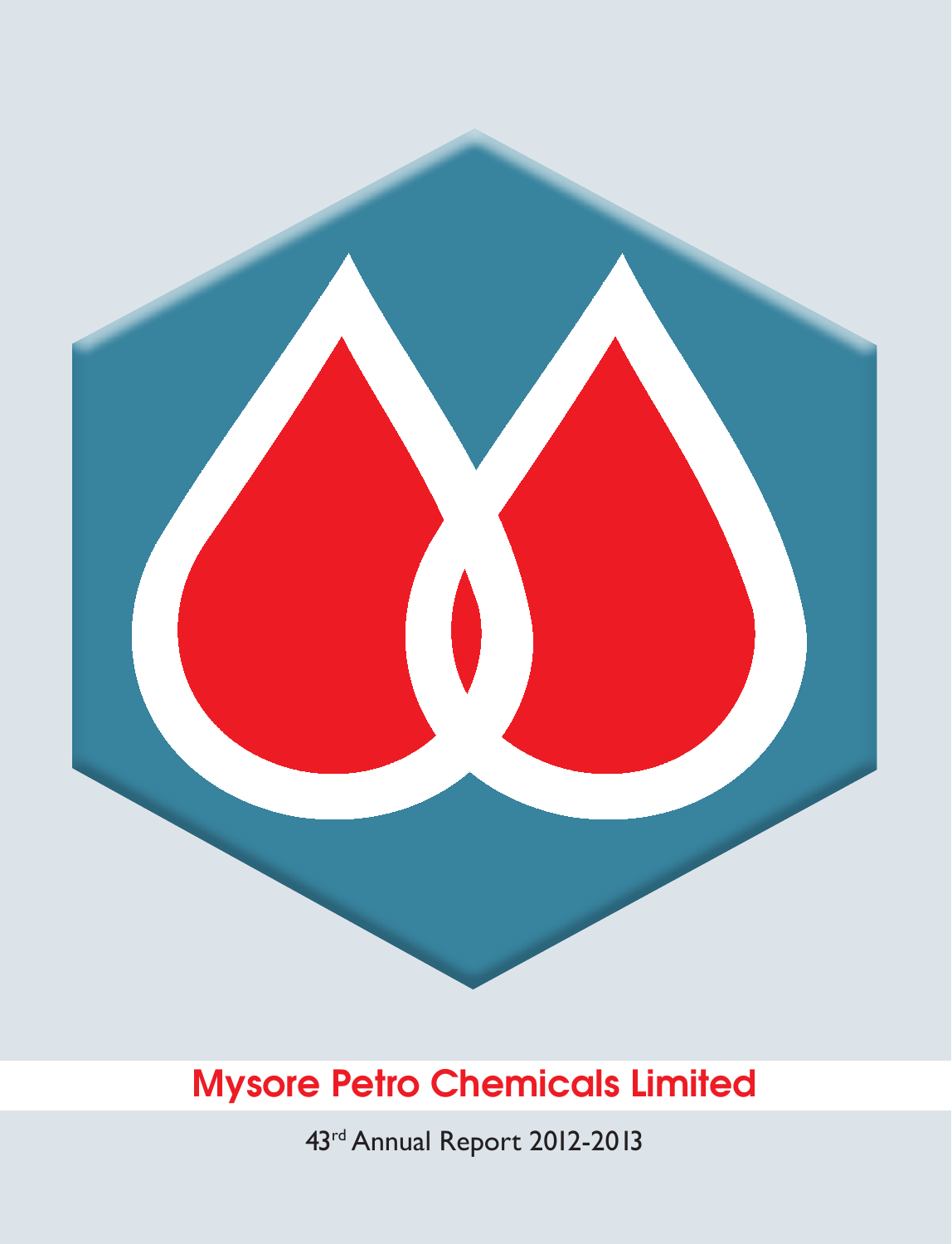### BOARD OF DIRECTORS

Shri M M Dhanuka – *Chairman & Managing Director* Shri Nikunj Dhanuka Shri M M Jayakar Shri Anil Kochar Shri S N Maheshwari Shri Shrikant Somani

#### **COMPANY SECRETARY**

Shri Anand Kadkol

#### **AUDITORS**

M/s. Hariharan & Co. Chartered Accountants No. 133, 26th Cross 6th Block, Jayanagar Bengaluru – 560 082

#### **INTERNAL AUDITORS**

M/s. Shyam Malpani & Associates Chartered Accountants 307, Chartered House, 297/299, Dr. Cawasji Hormasji Street, Near Marine Lines Church Mumbai – 400 002

#### **BANKERS**

The Saraswat Co-operative Bank Ltd.

#### **REGISTERED OFFICE**

D/4, Jyothi Complex 134/1, Infantry Road Bengaluru – 560 001 Tel : 080 - 22868372 Fax : 080 - 22868778 E-mail : mysore\_petro@vsnl.net

#### **CORPORATE OFFICE**

401, Raheja Centre 214, Nariman Point Mumbai – 400 021 Tel : 30286100/30286133 Fax : 22040747/22836392 Email : igpetro@vsnl.com

#### **FACTORY LOCATIONS PHTHALIC ANHYDRIDE PLANT**

Near Chicksugur Railway Station Raichur, Karnataka Tel : 08532 – 246425 / 246269 Fax : 08532 - 246271 Email : myspetro@sancharnet.in

#### **MALEIC ANHYDRIDE PLANT**

T-1, MIDC Industrial Area Taloja - 410 208, Dist. Raigad Maharashtra Tel : 39289100 Fax : 39289148 / 149 Email : igpetro.talojapa@gems.vsnl.net.in

#### **REGISTRARS & SHARE TRANSFER AGENTS**

M/s. Bigshare Services Pvt. Ltd. E-2/3, Ansa Industrial Estate, Saki Vihar Road, Saki Naka, Andheri (East), Mumbai - 400 072. Tel.: 40430200 • Fax : 28475207 E-mail : info@bigshareonline.com

### **CONTENTS** Page Notice ................................................................. **2** Directors' Report, Management Discussion and Analysis .................................... **6** Report on Corporate Governance ................... **12** Independent Auditors' Report.......................... **21** Balance Sheet .................................................. **26** Statement of Profit & Loss ............................... **27** Cash Flow Statement....................................... **28** Significant Accounting Policies ........................ **29** Notes on Financial Statements ........................ **33**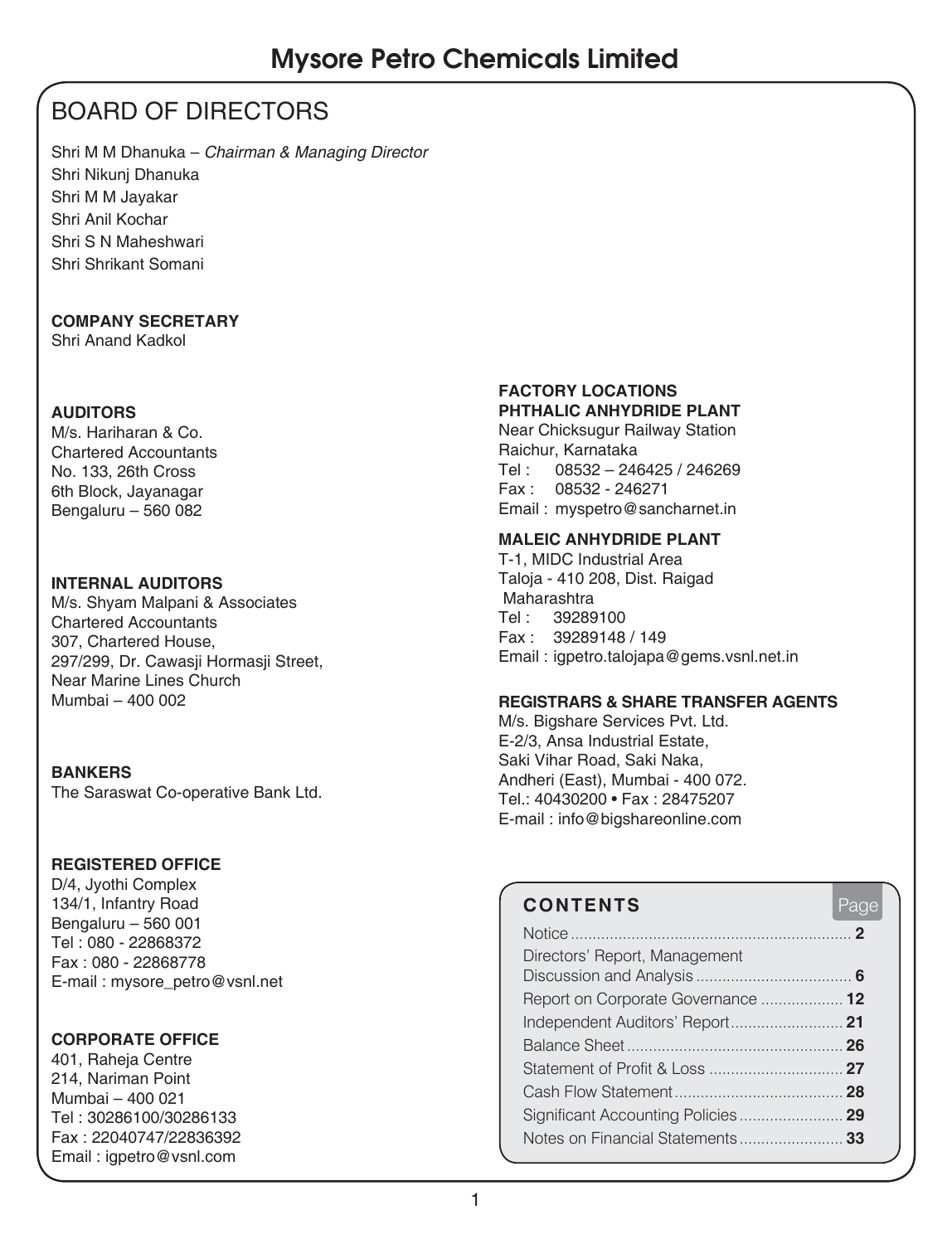### **NOTICE TO THE SHAREHOLDERS**

NOTICE is hereby given that the Forty Third Annual General Meeting of the members of **MYSORE PETRO CHEMICALS LIMITED** will be held at Woodlands Hotel, 5, Raja Rammohan Roy Road, Bengaluru – 560 025 on Tuesday, the 24th September, 2013 at 12.30 p.m. to transact the following business :

#### **As Ordinary Business**

- 1. To consider and adopt the Directors' Report and audited Statement of Accounts of the Company for the year ended 31 March 2013.
- 2. To appoint a Director in place of Shri Anil Kochar who retires by rotation and being eligible offers himself for reappointment.
- 3. To appoint a Director in place of Shri S N Maheshwari who retires by rotation and being eligible offers himself for reappointment.
- 4. To appoint Auditors and fix their remuneration and for this purpose to consider and, if thought fit, to pass the following resolution as an Ordinary Resolution :

"RESOLVED THAT pursuant to the provisions of Section 224 and other applicable provisions, if any, of the Companies Act, 1956, M/s. Hariharan & Co., Chartered Accountants, Bengaluru, (Registration No. 001083S) the retiring Auditors be and are hereby reappointed Auditors of the Company to hold office from the conclusion of this meeting until the conclusion of the next Annual General Meeting of the Company at a remuneration to be fixed by the Board of Directors."

#### **As Special Business**

5. To consider and if thought fit, to pass with or without modification the following resolution as a Special Resolution:

"RESOLVED THAT in accordance with the provisions of Sections 198, 269, 309 read with Schedule XIII and other applicable provisions, if any, of the Companies Act, 1956 or any statutory modifications or re-enactment thereof and subject to such other approvals as may be necessary and in terms of the Articles of Association of the Company, the consent of the members of the Company be and is hereby accorded to the re-appointment of Shri M M Dhanuka as Managing Director of the Company, for a period of 5 (five) years effective from 1st December 2013 on such terms and conditions, including remuneration, as set out in the explanatory statement annexed to this notice convening the meeting with liberty to the Board of Directors to exercise its powers including the powers conferred by this resolution to alter and vary the terms and conditions of appointment and/or remuneration subject to the same not exceeding the limits specified under Schedule XIII of the Companies Act, 1956 or any statutory modifications or re-enactment thereof.

RESOLVED FURTHER THAT the Board be and is hereby authorized to do all such acts, deeds, matters and things as may be necessary or desirable to give effect to this Resolution."

By order of the Board

For **Mysore Petro Chemicals Limited** 

**Anand Kadkol** Company Secretary

Mumbai 21st May, 2013

**Registered Office :** D - 4, Jyothi Complex 134/1, Infantry Road, Bengaluru – 560 001.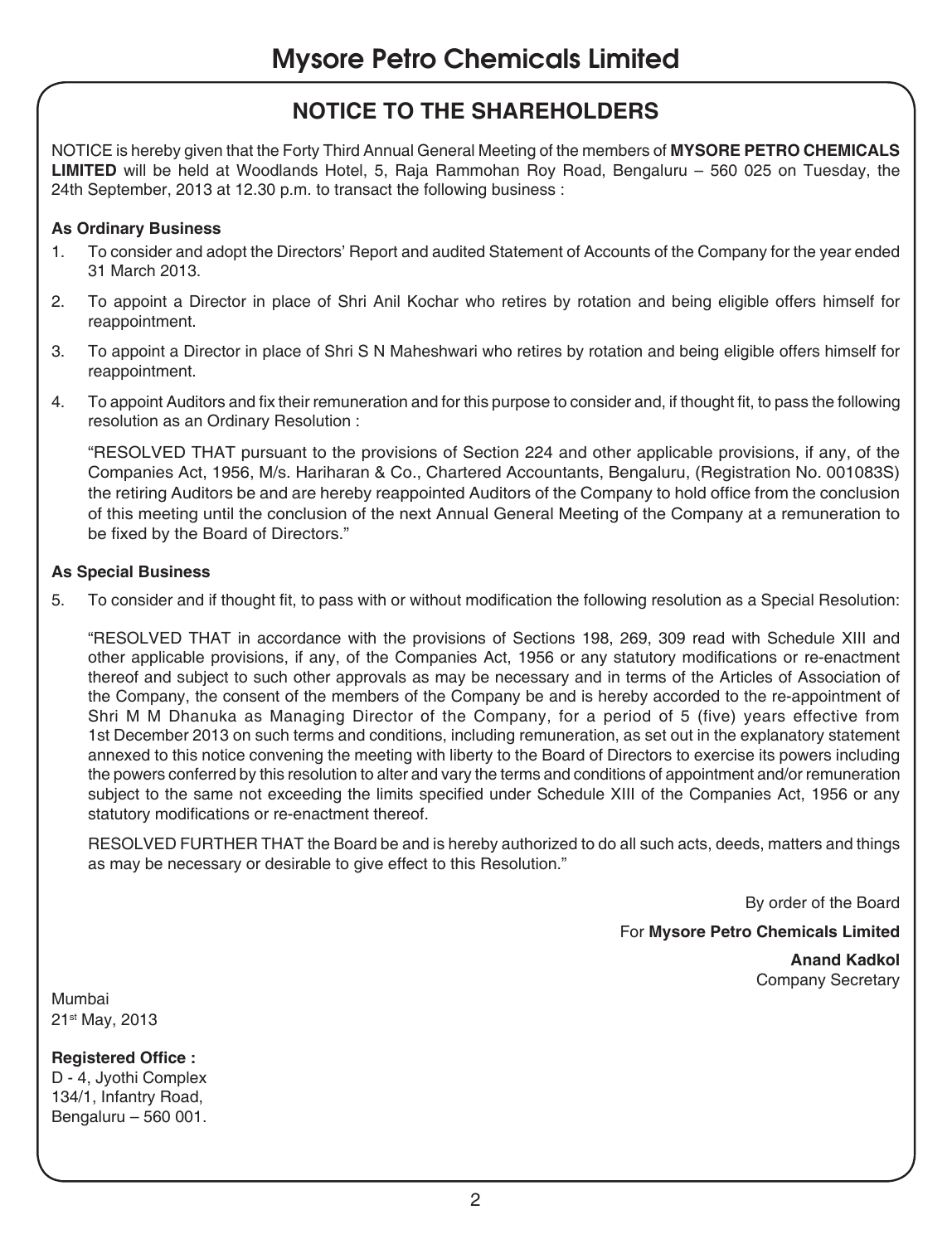**Notes :**

#### **1. A MEMBER ENTITLED TO ATTEND AND VOTE IS ENTITLED TO APPOINT A PROXY TO ATTEND AND VOTE INSTEAD OF HIMSELF AND THE PROXY NEED NOT BE A MEMBER.**

The proxy form in order to be effective must be deposited at the Registered Office of the Company not less than 48 hours before the commencement of the Meeting.

- 2. The Explanatory Statement pursuant to Section 173(2) of the Companies Act, 1956, in respect of Special Business as set out above, to be transacted at the Meeting, is annexed hereto and forms part of this Notice.
- 3. The register of members and share transfer books of the Company will remain closed from 19th September, 2013 to 24<sup>th</sup> September, 2013 (both days inclusive) in connection with the Annual General Meeting (AGM).
- 4. Members/Proxies should bring the enclosed Attendance slip duly filled in for attending the AGM alongwith the copy of the Annual Report. Bodies Corporate who are members are requested to send duly certified copy of the Board resolution authorizing their representatives to attend and vote at the Meeting.
- 5. Members holding shares in physical form are requested to advice any change in address /bank mandates immediately to the Company/ Registrar & Share Transfer Agent (RTA). Members holding shares in electronic form must send the advise about change in address to their respective depository participants.
- 6. Members holding shares in physical form may obtain the Nomination forms from the Company's Registrar & Share Transfer Agents and members holding shares in electronic form may obtain the Nomination form from their respective Depository Participants.
- 7. A member desirous of obtaining any information concerning the Accounts and Operations of the Company are requested to address their queries to the Corporate Office of the Company at least seven days before the date of the AGM, so that the information requested by them may be made available.
- 8. Pursuant to Section 205A of the Companies Act, 1956, all unclaimed dividends upto the financial year 1994-95 have been transferred to the General Revenue Account of the Central Government. Members who have so far not encashed the dividend warrants for the said period are requested to claim the amount from the Registrar of Companies, Bengaluru, Karnataka.
- 9. Pursuant to the provisions of Section 205A(5) of the Companies Act, 1956, the Company has transferred the unclaimed dividend for the years 1995-96 and 1996-97 to the Investor Education and Protection Fund. Likewise all the unclaimed debenture interest and redemption accounts have also been transferred to the said Fund.
- 10. Please encash your dividend warrants immediately for the year 2007-2008 in case you have not yet encashed, as dividends remaining unclaimed for seven years are required to be transferred to the "Investor Education and Protection Fund" established by the Central Government under the amended provisions of the Companies Act, 1956. Once transferred, members will be unable to claim any unpaid dividend either from the said fund or from the Company.
- 11. The Securities and Exchange Board of India (SEBI) has mandated the intimation of Permanent Account Number (PAN) by every participant in the securities market and members holding shares in physical form are requested to submit their PAN to the Company or its RTA.
- 12. Particulars of Directors reappointed/appointed

The information pertaining to Shri M M Dhanuka, Shri Anil Kochar and Shri S N Maheshwari to be provided in terms of Clause 49 of the Listing Agreement with the Stock Exchanges is furnished in the statement on Corporate Governance published in this Annual report.

> By order of the Board For **Mysore Petro Chemicals Limited**

Mumbai **Anand Kadkol** 21st May, 2013 Company Secretary

**Registered Office :** D-4, Jyothi Complex 134/1, Infantry Road Bengaluru – 560 001.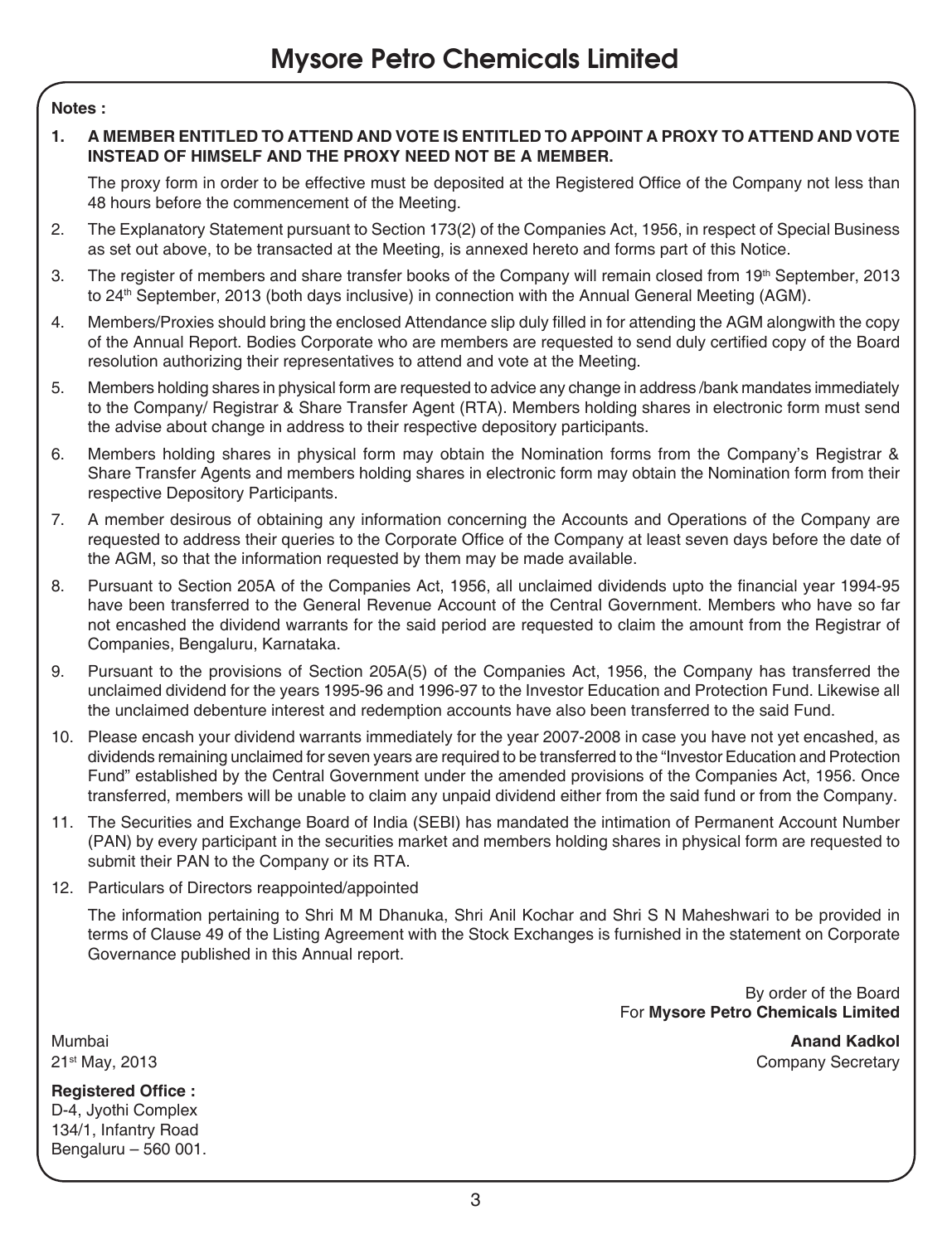### **Explanatory Statement pursuant to Section 173(2) of the Companies Act, 1956**

#### **Item No. 5**

Shri M M Dhanuka, aged 65 years, was re-appointed as the Managing Director of the Company for a period of five years from 1st December 2008. His term of appointment is valid upto 30th November 2013.

Shri M M Dhanuka is B.E. (Chem). and has over three decades of experience and expertise in technical, production and marketing areas. He has been responsible for the overall management of business and the corporate strategies of the Company.

Keeping in view his involvement and his contribution to the overall growth of the Company, the Board of Directors has as per the recommendations of the Remuneration Committee (hereinafter referred to as "the Board of Directors") at their meeting held on 21st May 2013 has decided to recommend the re-appointment of Shri M M Dhanuka as Managing Director for a further period of 5 (five) years effective from 1st December 2013 to 30th November 2018 subject to the approval of the members at the ensuing Annual General Meeting.

The terms proposed are as under -

#### **Remueration**

- **I. Salary :** ₹3,00,000 per month.
- **II. Personal pay:** Equivalent to two months salary per year.
- **III. Commission :** upto 5% of the Net Profits as may be decided by the Board from time to time.
- **IV. Perquisites :** Perquisites shall be in addition to the salary and are classified in three categories :

#### **Category A**

#### **(a) Housing**

The expenditure by the Company for hiring the furnished accommodation shall not exceed  $\bar{\tau}$  50,000/- per month.

In case no accommodation is provided by the Company, Shri M M Dhanuka will be entitled to the house rent allowance of  $\bar{\tau}$  50,000/- per month.

#### **(b) Medical reimbursement**

Expenses incurred by him and his family subject to a ceiling of one month's salary in a year or three month's salary over a period of three years.

#### **(c) Leave travel concession**

For self and family once in a year in accordance with the rules of the Company.

#### **(d) Leave**

Earned leave with full pay and allowance as per the rules of the Company but not exceeding one month's leave for every eleven months of service. Encashment of leave at the end of the tenure as per the rules of the Company will be allowed.

#### **(e) Club fees**

Subject to a maximum of two clubs. No life membership fee will be paid by the Company.

#### **Category B**

Contribution to provident fund, superannuation fund or annuity fund as per the rules of the Company. Gratuity payable shall not exceed half month's salary for each completed year of service.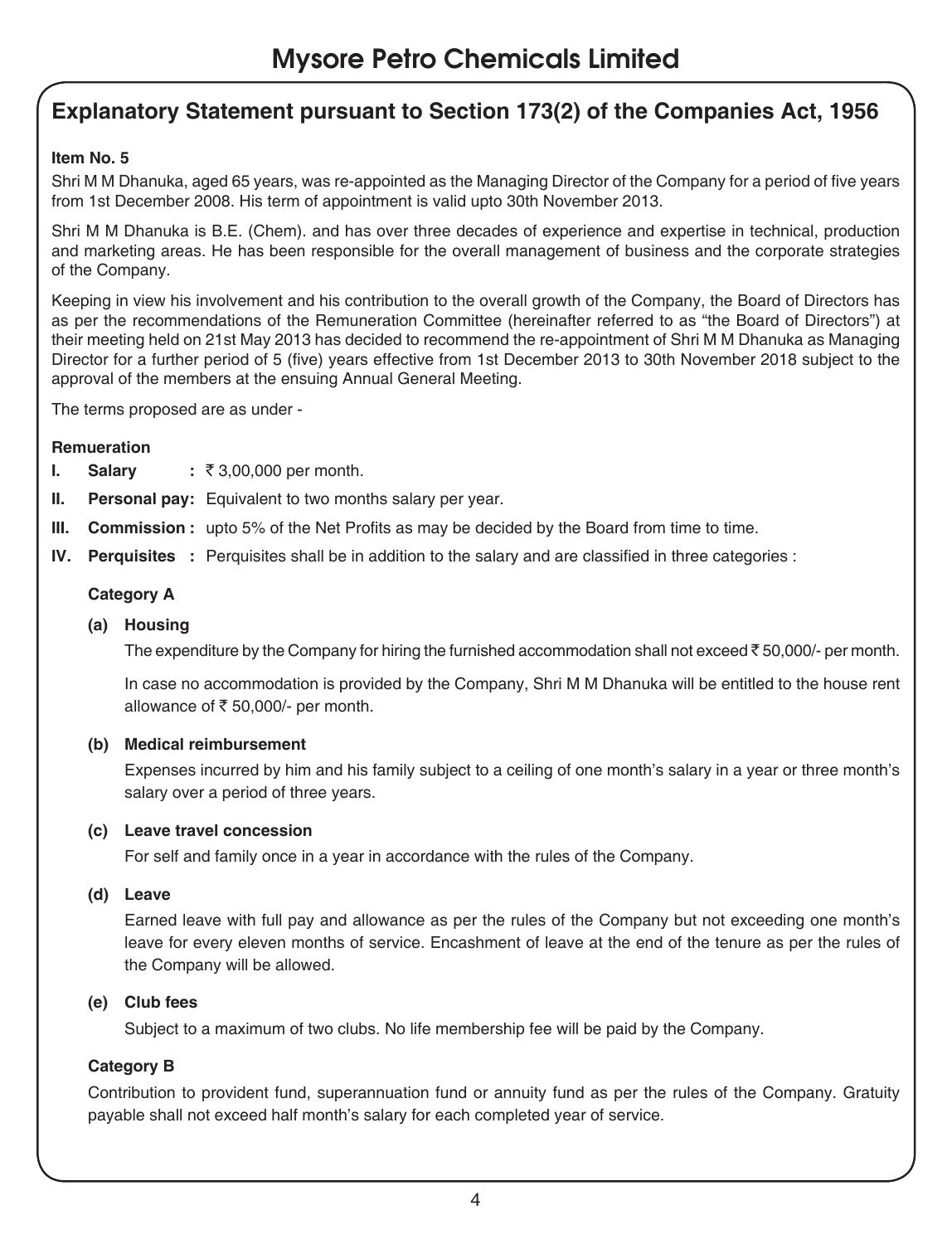#### **Category C**

Provision for use of two cars and telephone for Company's business as per the rules of the Company.

#### **V. Minimum Remuneration**

In the event of loss or inadequacy of profits in any financial year during his tenure as the Executive Director, he may be paid remuneration by way of salary and perquisites not exceeding the maximum limits as specified above as minimum remuneration.

#### **VI. Commission**

In addition to salary, perquisites and allowances as above, Shri M M Dhanuka shall also be entitled to receive Commission on net profits for each financial year. The overall remuneration including Commission payable to him shall not exceed 5% of the net profits of the Company computed in the manner referred to u/s. 198 (1) of the Companies Act, 1956.

The overall remuneration of Shri M M Dhanuka in any one financial year shall not exceed the limits prescribed by Sections 198, 269, 309 read with Schedule XIII and other applicable provisions of the Act or any amendment thereof from time to time.

Shri M M Dhanuka shall have powers of management of the whole of the affairs of the Company and shall have full responsibility and authority as Managing Director under the provision and control of the Board of Directors.

He shall not be entitled to any sitting fee for attending any meeting of Board of Directors or any committee thereof.

None of the Directors except Shri Nikunj Dhanuka, being a relative, is concerned or interested in the resolution.

The resolution and explanatory statement may also be treated as an abstract of the terms of re-appointment of Shri M M Dhanuka as required under Section 302 of the Companies Act, 1956.

The Board of Directors recommends the resolution for your approval.

By order of the Board For **Mysore Petro Chemicals Limited Anand Kadkol** Company Secretary

Mumbai 21st May, 2013

#### **Registered Office :**

D - 4, Jyothi Complex 134/1, Infantry Road, Bengaluru – 560 001.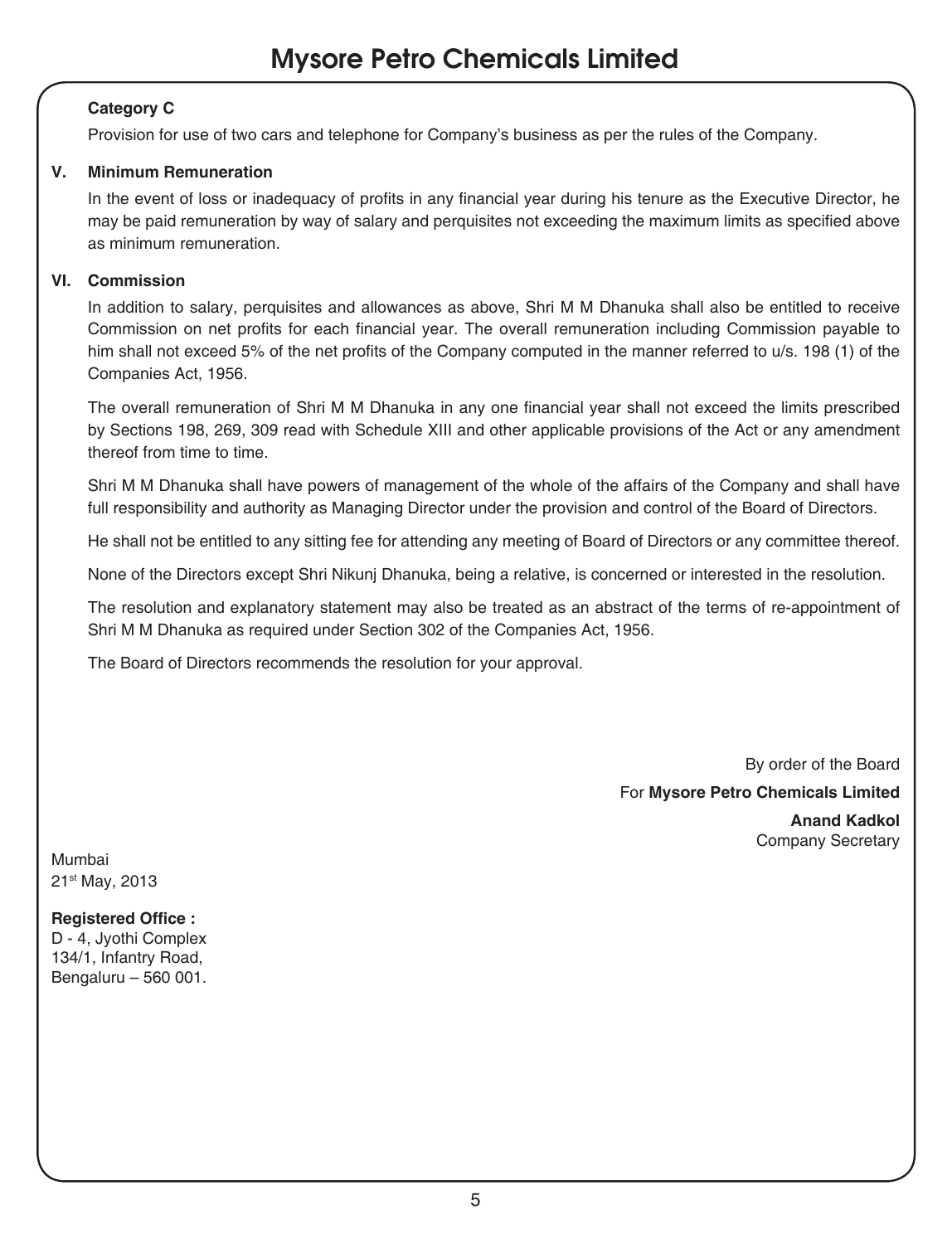### **DIRECTORS' REPORT**

Your Directors hereby present the Forty Third Annual Report alongwith audited Accounts of the Company for the financial year ended 31 March 2013.

#### **1. Financial Results**

|                                        |           | ₹ in lacs |
|----------------------------------------|-----------|-----------|
|                                        | 2012-2013 | 2011-2012 |
| Revenue from Operations (Gross)        | 14,922.52 | 8,109.18  |
| Less: Excise Duty                      | 1648.17   | 767.16    |
| Revenue from Operations (Net)          | 13,274.35 | 7,342.02  |
| Other Income                           | 23.69     | 74.37     |
|                                        | 13,298.04 | 7,416.39  |
| <b>Gross Profit</b>                    | 943.93    | 425.73    |
| Less:                                  |           |           |
| <b>Finance Cost</b>                    | 319.64    | 274.49    |
| Depreciation and Amortisation Expenses | 318.49    | 443.07    |
| Profit / (Loss) before Tax             | 305.80    | (291.83)  |
| Tax Expenses:                          |           |           |
| <b>Current Tax</b>                     | 92.39     |           |
| Deferred Tax                           | 9.19      | 134.27    |
| Profit/(Loss) for the year             | 204.22    | (426.10)  |

#### **2. Financial Performance**

The production of Phthalic Anhydride (PA) at Raichur, Karnataka for the year was 11539 MT at 96.16% as against 6498 MT at 54.15% during the previous year 2011-2012. The increased production was due to uninterrupted Plant operation for most part of the year. The production of Maleic Anhydride at Taloja, Maharashtra was marginally lower at 2486 MT as against 2636 MT during the previous year 2011-2012. The Net Sales Turnover of the Company was substantially higher at  $\bar{\tau}$  13,274.35 lacs as against  $\bar{\tau}$  7,342.02 lacs during the previous year 2011-2012. Profit before Interest and tax was  $\bar{\tau}$  625.44 lacs as against Loss of  $\bar{\tau}$  (17.34) lacs during the previous year. After taking into account the Interest and provision for tax there was a Net Profit of  $\bar{z}$  204.22 lacs as against Loss of  $\bar{\tau}$  (426.10) lacs in the previous year.

#### **3. Management's Discussion and Analysis**

#### **a) Performance Review**

The Company's PA Plant at Raichur operated at about 96% during the year with a production of 11539 MT. Though the Company produced and sold all its produce the PA division at Raichur, Karnataka has been making losses despite of all efforts taken by the management. The conversion cost is one among the highest in the industry thereby affecting the profitability severely. The MA plants at Taloja, Maharashtra operated satisfactorily during the year with a production of 2486 MT. The MA prices and realisation was at an all time high during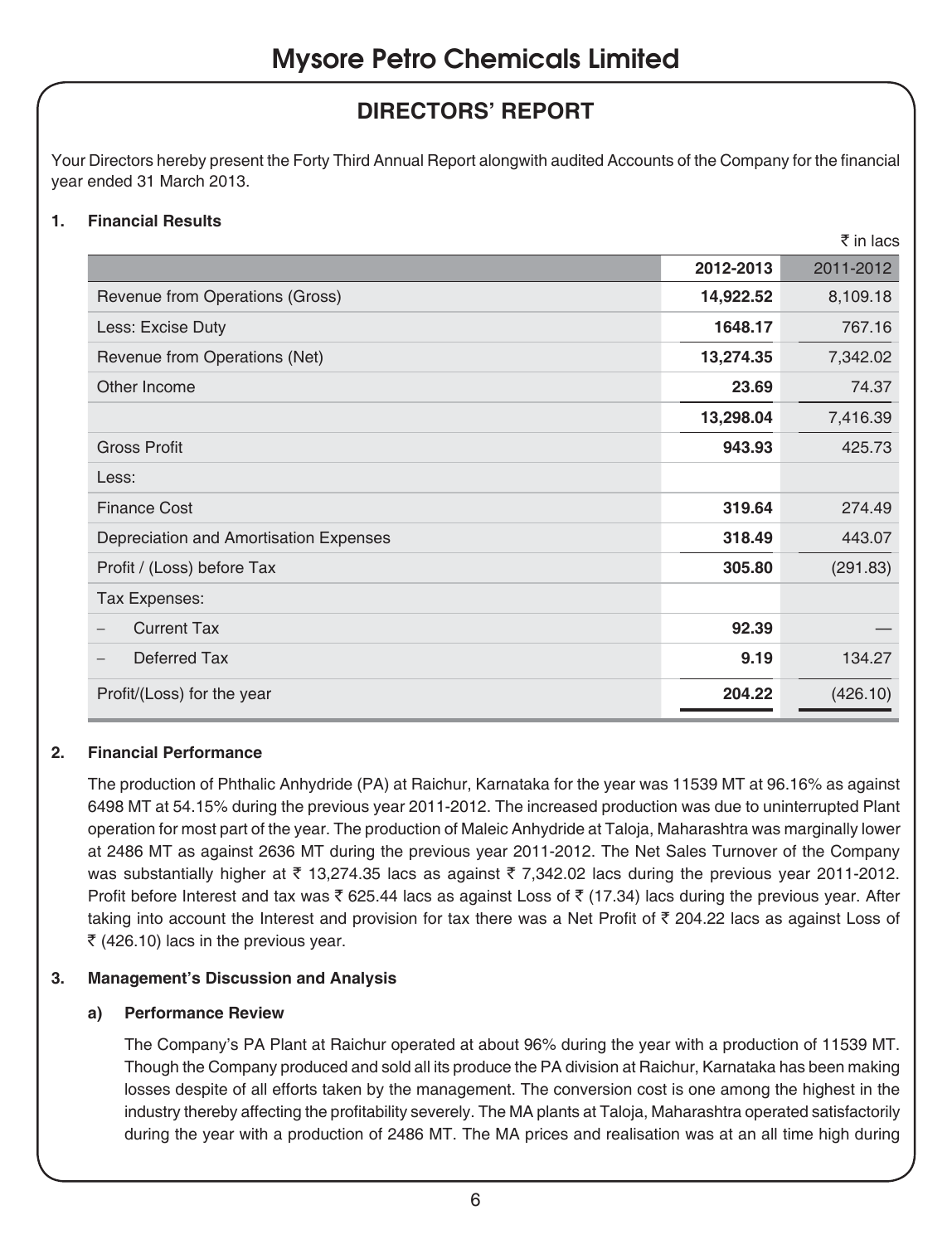the year. However the losses in PA division was a major deterrent, thereby affecting the overall performance and negligible profits during the year.

The Company continues to avail working capital facilities of  $\bar{\tau}$  700 lacs (both fund based and non-fund based).

#### **b) Taxes and Duties**

The Company has contributed  $\bar{\tau}$  2,065.77 lacs to the Central and State Exchequer by way of Central Excise, Sales Tax, Income Tax, Wealth Tax and Professional Tax.

#### **c) Opportunities, Concerns and Threats**

The economic scenario of India during the year was subdued and growth moderated due to various factors external and internal. The GDP growth rate remained positive despite economic sentiments dampening on account of high fiscal deficit and general slow down across the globe. The industrial growth numbers are not encouraging coupled with the threat of huge dumping of products into India is a cause of concern.

The Reserve Bank of India is doing its bit to gradually reduce the interest rates which should help in lowering interest rates by banks thereby inducing growth and helping industries to show a steady pace of growth. There was some easing of international crude oil prices thereby lowering the prices of downstream products which should help in reviving to some extent.

PA and MA have wide applications in industries such as Plasticizers, Alked resins, UPR and pigment industries which are growing at 6-8%. The Company's products are expected to grow in line with these industries.

#### **d) Outlook**

Due to high conversion cost the PA Plant is incurring huge losses for the past three years. The Plant is closed since 3rd week of April 2013 due to unfavourable market conditions.

The Company's MA unit is operating smoothly and is profitable. I G Petrochemicals Ltd., a group Company, has undertaken expansion of PA capacity due to which there will be additional availability of Wash Water for production of MA. Therefore the Company has undertaken the revamping/expansion of MA capacity from 5400 MT to 7000 MT per annum which was commissioned on 25th March 2013 at a cost of about  $\bar{\tau}$  8 crores funded through internal accruals. This will increase the profitability of the Company in the years to come.

#### **e) Corporate Social Responsibility**

The Company's Social Responsibility initiatives are focused on activities related with customers, employees, shareholders, communities and the environment in all aspects of its operations.

The Company goes beyond the requirements of applicable environmental laws through:

- » Optimising usage of Raw Material and Chemicals
- » Conserving Power and Water
- » Adopting preventive measures to reduce waste and air emissions
- » Maximizing the recycling of waste
- » Ensuring a safe working environment
- » Employee education on environmental issues
- » Educating suppliers & buyers to become environmentally responsible.

Aforestation and Rain Water Management : The manufacturing sites at Raichur, Karnataka and Taloja, Maharashtra have good aforestation and green belts.

The Company encourages the employees to contribute to their communities in a manner of their choice.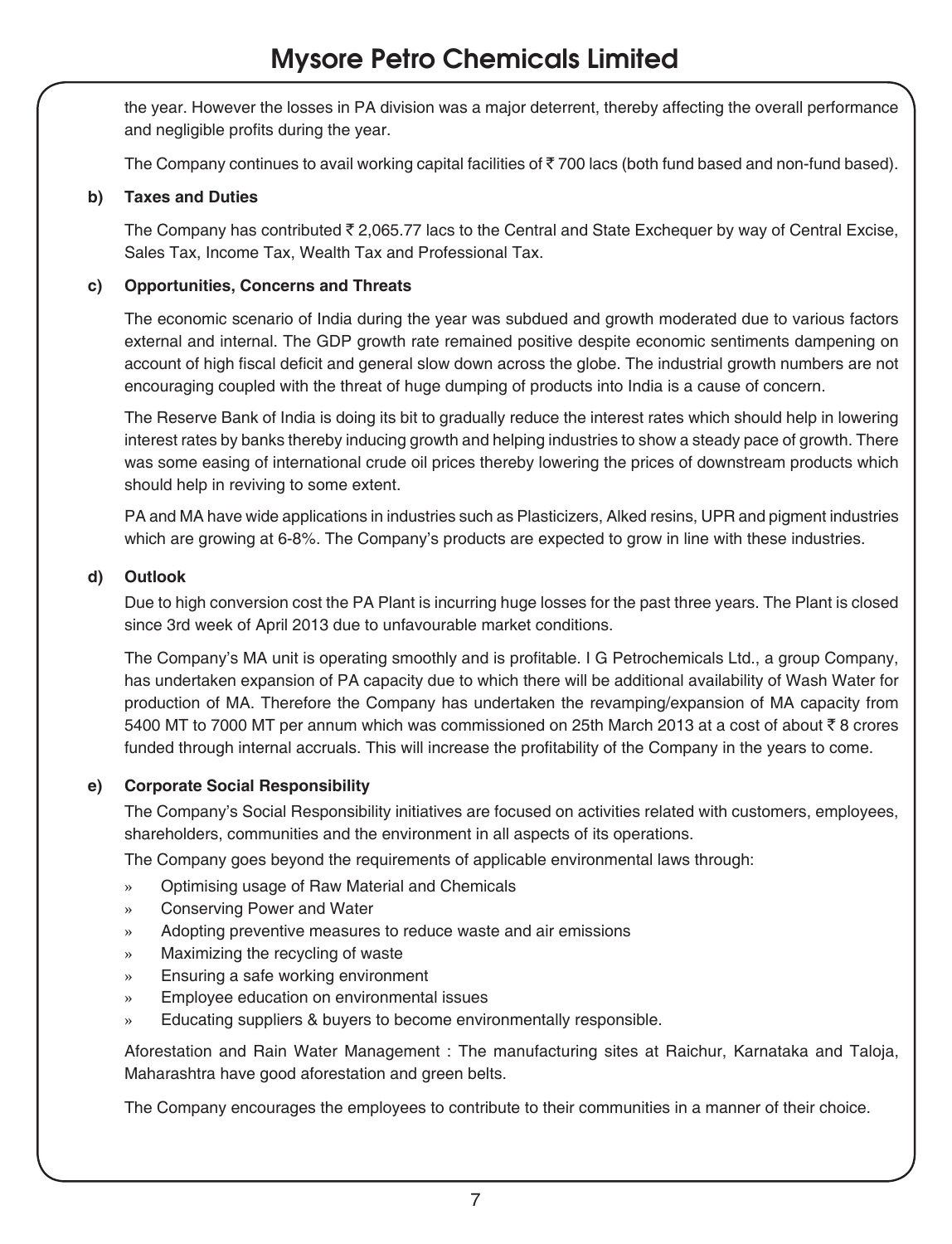#### **f) Internal Control System**

The Company has internal controls commensurate with its size and has established framework of internal controls to ensure that the assets are safeguarded and are productive. Necessary checks and balances are in place to ensure that transactions are adequately authorised and reported correctly. The Company is following all the Accounting Standards for properly maintaining the books of accounts and the reporting of financial statements. The Company has appointed the Internal Auditors to review various areas of the operations of the Company. The audit reports are reviewed by the management and the Audit Committee of the Board and corrective actions are taken by the Company when needed.

#### **g) Human Resource Development/Industrial Relations**

Industrial relations continued to remain cordial at all the manufacturing units of the Company. The Directors acknowledge the support and co-operation from employees at all levels.

#### **h) Cautionary Statement**

Statements made in this report describes the Company's objectives, projections and estimates and may be forward looking and are stated as required by applicable laws and regulations. Actual results may differ substantially or materially from those expressed or implied. Important developments that could affect the Company's operations include market conditions, Government regulations, exchange rate fluctuations, interest and other costs.

#### **4. Directors' Responsibility Statement**

Pursuant to Section 217 (2AA) of the Companies Act, 1956, the Board of Directors of the Company hereby state and confirm that –

- a) in the preparation of the annual accounts, all the applicable accounting standards have been followed;
- b) appropriate accounting policies have been selected and applied consistently and have made judgements and estimates that are reasonable and prudent, so as to give a true and fair view of the state of affairs of the Company as at 31st March 2013 and of the profit of the Company for the year ended on that date;
- c) proper and sufficient care has been taken for the maintenance of adequate accounting records in accordance with the provisions of the Companies Act, 1956, for safeguarding the assets of the Company and for preventing/ detecting fraud and other irregularities;
- d) the annual accounts have been prepared on a going concern basis.

#### **5. Fixed Deposits**

Fixed Deposit amounting to  $\bar{\zeta}$  1 crore from private sources matured on 22nd November 2012 and has been renewed for a further period of one year.

#### **6. Directors**

Shri Anil Kochar and Shri S N Maheshwari, Directors retire by rotation at the ensuing Annual General Meeting and being eligible offer themselves for reappointment.

Shri M M Dhanuka has been re-appointed as the Managing Director of the Company for a further period of five (5) years from 1.12.2013. A proposal for his re-appointment as Managing Director is being placed before the members for approval at the Annual General Meeting.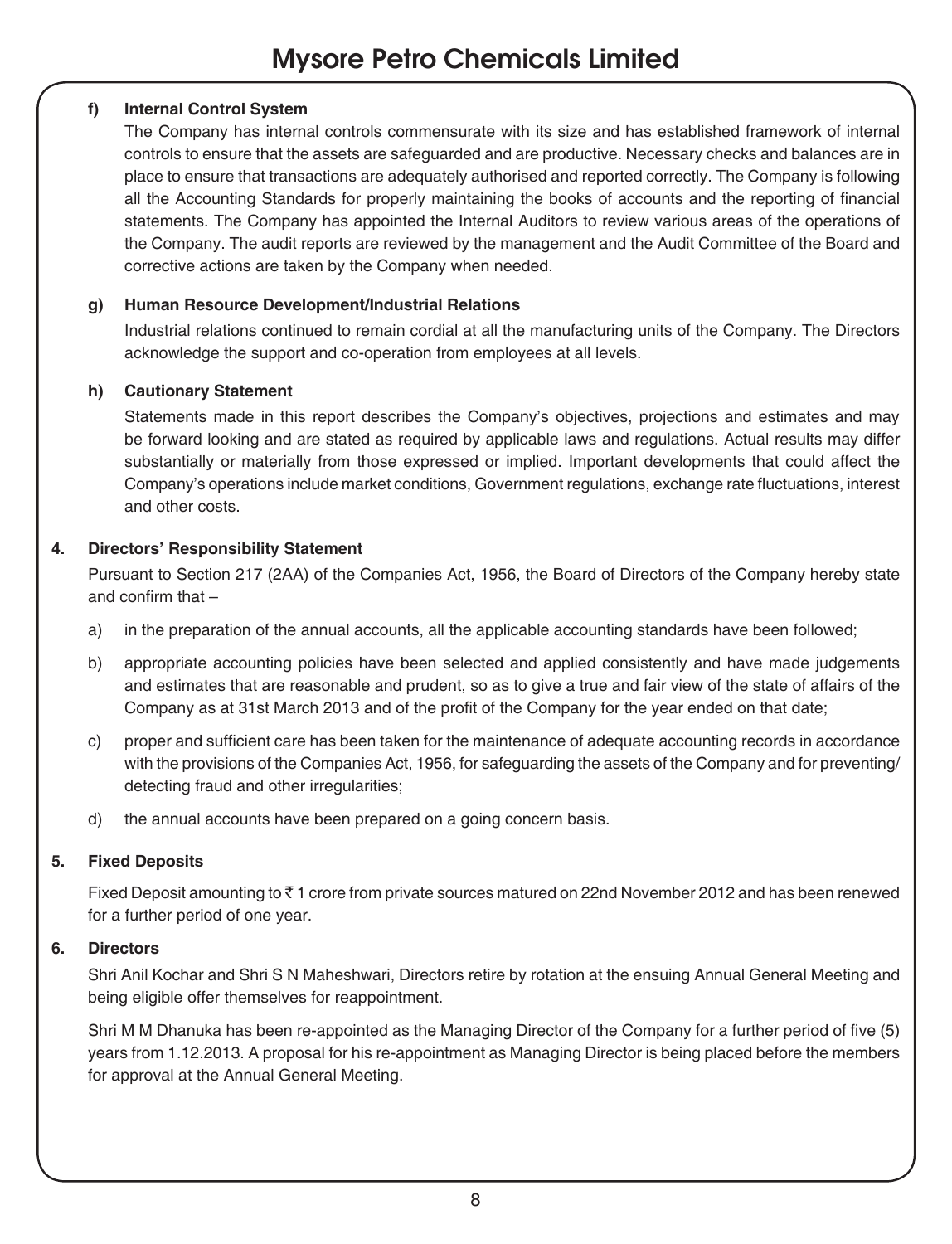#### **7. Particulars of Employees**

There is no employee drawing the requisite remuneration, in terms of section 217(2A) of the Companies Act, 1956.

#### **8. Conservation of Energy, Technology Absorption and Foreign Exchange Earnings and Outgo**

Particulars with respect to conservation of energy etc. required as per section 217(1)(e) of the Companies Act, 1956 read with the Companies (Disclosure of Particulars in the Report of the Board of Directors) Rules, 1988 are annexed hereto.

#### **9. Corporate Governance**

Pursuant to Clause 49 of the Listing Agreement, Corporate Governance Report together with the Auditors' Certificate on compliance of the conditions of Corporate Governance form part of this Annual Report.

#### **10. Auditors and Audit Report**

The Company's Auditors, M/s. Hariharan & Company, Chartered Accountants, Bengaluru retire at the ensuing Annual General Meeting and are eligible for reappointment. Your Directors commend their appointment for the ensuing year.

#### **11. Cost Auditors**

Pursuant to the provisions of section 233B of the Companies Act, 1956 and with the prior approval of the Central Government, M/s. Krishna S & Associates, Practising Cost Accountant, Mumbai has been appointed to conduct audit of cost records of Phthalic Anhydride and Maleic Anhydride for the financial year ending 31st March 2014.

The Cost Audit Report for Phthalic Anhydride for the year ended 31st March 2012 was filed with the Central Government on 31.1.2013.

The Cost Audit Report for the year ended 31st March 2013 shall be filed within the stipulated time.

#### **12. Acknowledgement**

Your Directors wish to place on record their appreciation for the dedicated service of the employees at all levels and thank the Government Authorities, Financial Institutions, Shareholders and Bankers for their continued support.

For and on behalf of the Board

**M M Dhanuka** Mumbai Chairman & Managing Director

21st May, 2013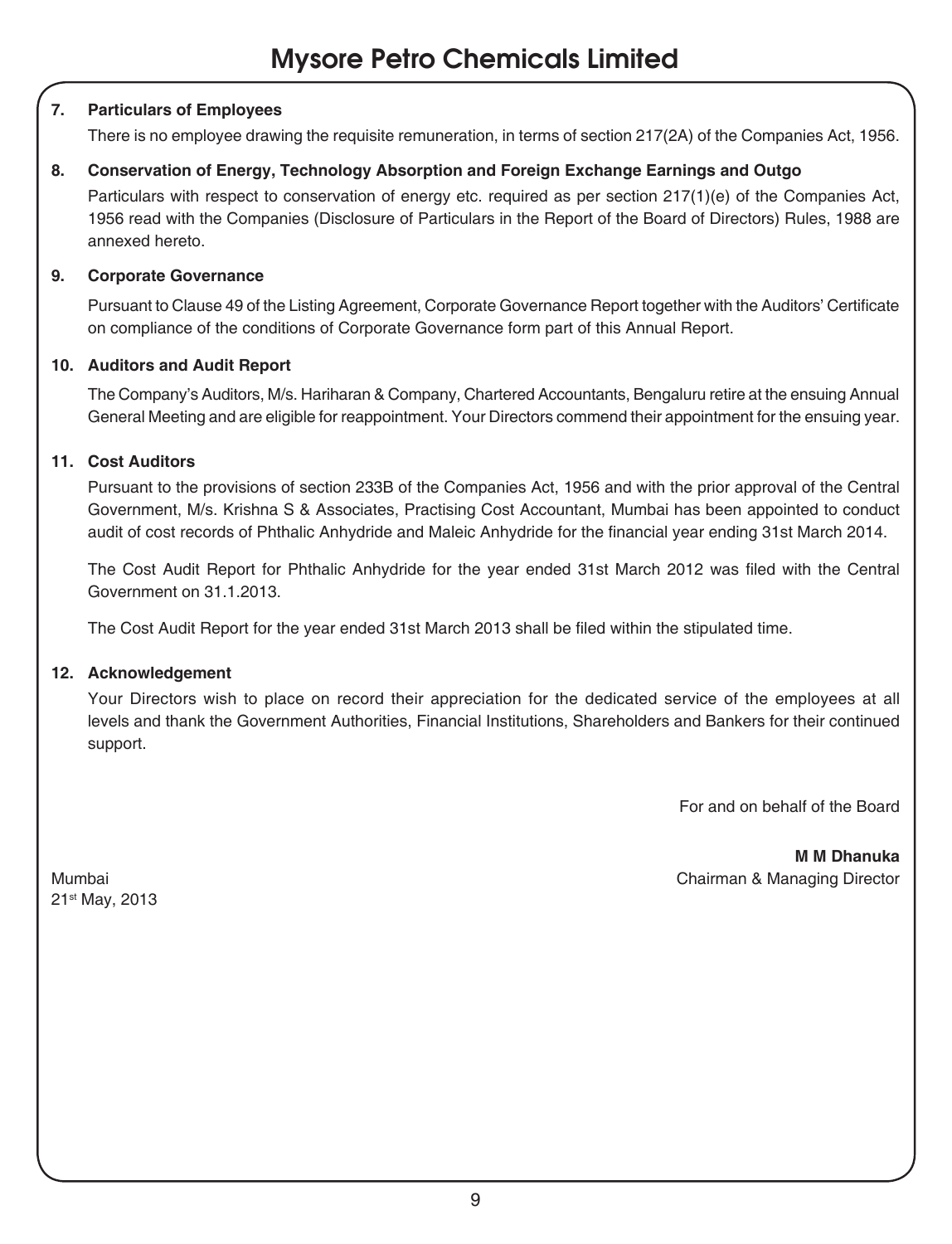#### **Annexure to the Director's Report showing particulars with respect to conservation of energy, technology absorption and foreign exchange earnings and outgo.**

#### **A) Conservation of Energy**

- a. Energy Conservation measures taken :
	- 1. Fuel additive was changed to match the quality of Furnace Oil supplied to improve on time hours and efficiency.
	- 2. Steam Super heater partition plates were replaced by new fabricated ones for reducing excess air and consequently increasing the efficiency of the fired heater.
- b. Additional Investment and proposals, if any, being implemented for reduction in consumption of energy :
	- 1. As performance of existing small capacity pump is satisfactory, standby higher capacity Therminol Circulation pump unit will be changed.
	- 2. Present performance of Low Pressure Turbine will be improved by changing internal parts for better efficiency.
- c. Impact of the measures taken at (a) and (b) above for reduction of energy consumption and consequent impact on the cost of production of goods :

More steam is expected to be available for power generation which can reduce power purchase from grid.

d. (i) Total energy consumption and energy consumption per unit of production :

#### **Power & Fuel Consumption**

|      |                                             |                      | 2012-2013  | 2011-2012 |
|------|---------------------------------------------|----------------------|------------|-----------|
| 1.   | Electricity                                 |                      |            |           |
|      | a. Purchased (Units)                        |                      | 1,191,344  | 826,014   |
|      | Total Amount (₹)                            |                      | 8,424,548  | 6,301,345 |
|      | Rate/Unit (₹)                               |                      | 7.07       | 7.63      |
|      | b. Own Generation                           |                      |            |           |
|      | I Through Diesel Generator                  |                      | 727,370    | 1,134,454 |
|      | Units per Ltr. of Diesel oil                |                      | 3.19       | 3.28      |
|      | Cost/Unit (そ)                               |                      | 14.10      | 12.04     |
|      | II Through Steam Turbine                    |                      |            |           |
|      | Generator (Units)                           | 1,479,835            | 725,790    |           |
|      | Cost/Unit (そ)                               |                      |            |           |
| 2.   | Coal is not used in Manufacturing Process   |                      |            |           |
| 3.   | Furnace Oil quantity (KL)                   | 981                  | 640        |           |
|      | Total Amount (₹)                            | 45,620,251           | 27,014,569 |           |
|      | Average rate/KL (₹)                         | 46,491               | 42,188     |           |
|      | Other/Internal generation                   |                      |            |           |
| (ii) | Energy consumption per unit (MT) of Product |                      |            |           |
| 1.   | <b>Phthalic Anhydride</b>                   | Standard             | 2012-2013  | 2011-2012 |
|      | Electricity                                 | <b>Not Specified</b> | 273 Units  | 395 Units |
|      | <b>Furnace Oil</b>                          | <b>Not Specified</b> | 85 Ltrs.   | 99 Ltrs.  |
| 2.   | Maleic Anhydride                            | Standard             |            |           |
|      | Electricity                                 | <b>Not Specified</b> | 100 Units  | 45 Units  |
|      | <b>Furnace Oil</b>                          | <b>Not Specified</b> |            |           |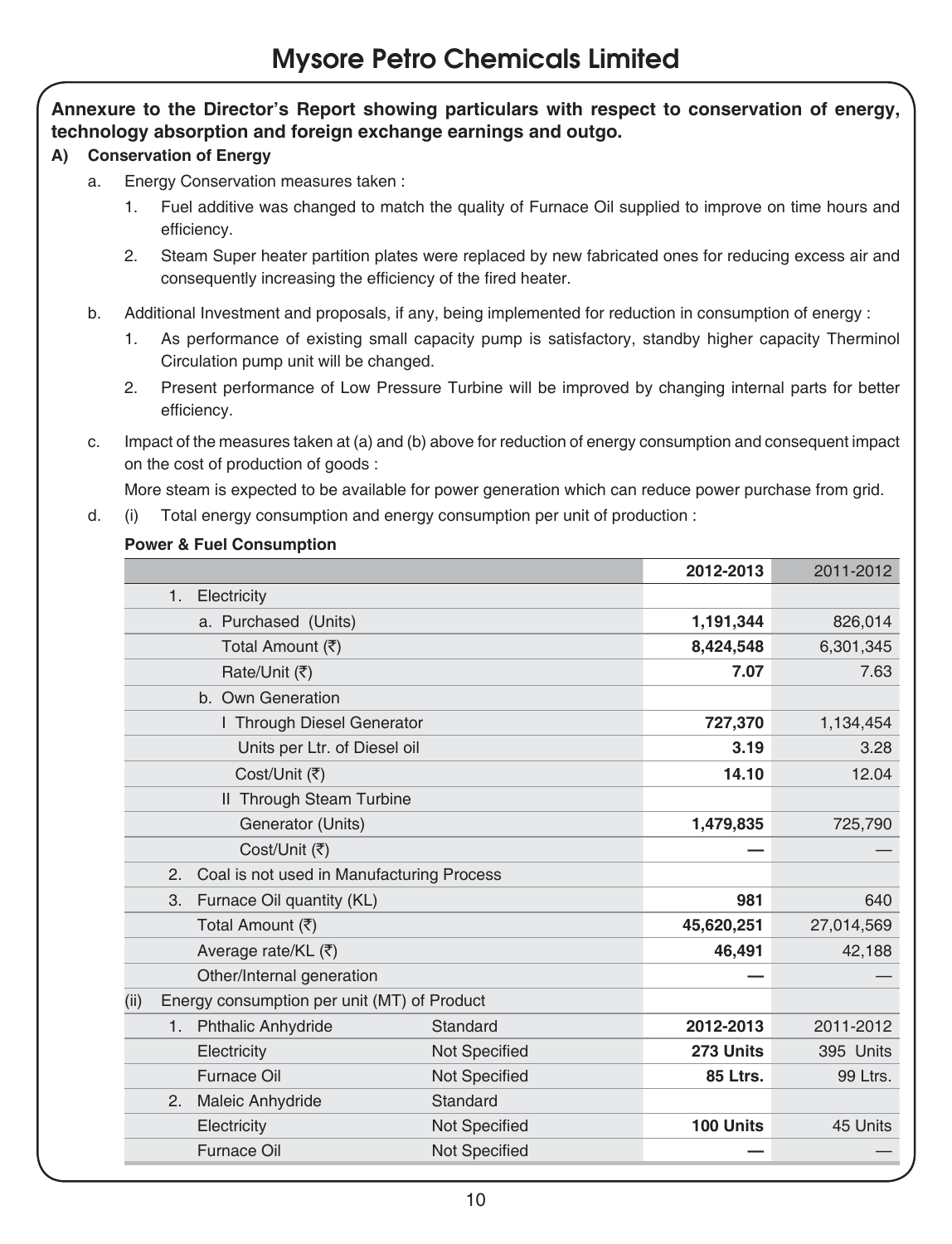#### **B) Technology Absorption**

#### **Research & Development (R & D)**

- 1. Specific area in which R & D carried out by the Company : The Company is continuing its R&D activities for process development, quality improvement, energy saving and cost reduction.
- 2. Benefits derived as a result of above R & D : Benefits are in terms of better quality and increased productivity.
- 3. Future Plan of action : R & D efforts are continued in the direction of product quality as mentioned above.
- 4. Expenditure incurred on R & D : Capital Expenditure incurred ₹ Nil and Revenue Expenditure  $\bar{\tau}$  11.53 lacs. Total R & D Expenses as a % of total turnover : 0.08%

#### **Technology absorption, adaptation and innovation**

The technology of recovery of Maleic Anhydride from the waste water has been adapted in the Maleic Anhydride project of the Company.

#### **C) Foreign Exchange Earnings & Outgo**

|                                 |           | , ,,,,,,,,, |
|---------------------------------|-----------|-------------|
|                                 | 2012-2013 | 2011-2012   |
| Total Foreign Exchange Earnings |           |             |
| Total Foreign Exchange Outgo    | 95.00     | 57.23       |

#### **ADDENDUM TO THE DIRECTORS' REPORT**

#### **Closure of Phthalic Anhydride (PA) Plant at Raichur, Karnataka**

The Board of Directors in the meeting held on 4th June 2013 had resolved to close down the PA Unit at Raichur, Karnataka in view of the continuous losses incurred by the said Unit for the last three years i.e.  $\bar{\tau}$  1099.09 lacs in 2010-2011, ₹ 1158.38 lacs in 2011-2012 and ₹ 919.31 lacs in 2012-2013. Also in view of the uneconomical Plant compared to the other big players, the conversion cost is one of the highest in the industry and hence it is unviable to carry on operations of this unit despite best efforts made by the management over the years.

The PA Unit which had already stopped operations since 3rd week of April 2013 was finally decided by the management to close down the operations with effect from 16th July, 2013. The notice of closure to this effect was displayed on the Company Notice Board at Raichur and intimation given to the concerned Statutory authorities in Karnataka.

All the employees have been offered retrenchment compensation as per the Industrial Disputes Act, 1947. The management staff accepted the offer and were paid all the statutory and other dues. The settlement with the non-management staff is in process and expected to be completed in due course of time.

The management expects that with the closure of the said unit there would not be further erosion of net worth and the profitability of the Company would be improved in the years to come.

For and on behalf of the Board

 $\bar{\tau}$  in lace

Mumbai **M M Dhanuka** 9th August, 2013 Chairman & Managing Director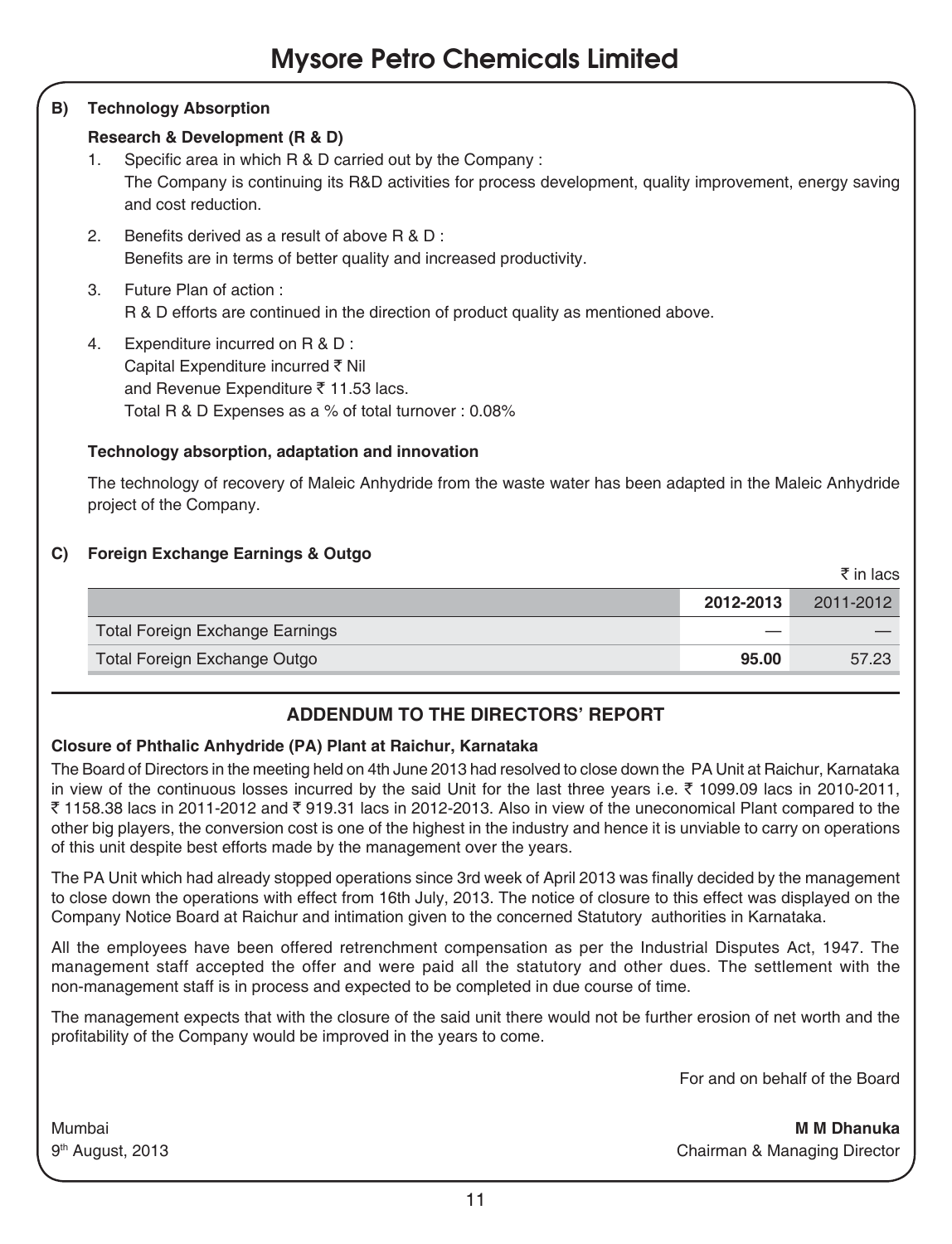### **REPORT ON CORPORATE GOVERNANCE**

(Pursuant to Clause 49 of the Listing Agreement entered into with the Stock Exchange)

#### **1. Company's philosophy on Code of Governance**

The Company is committed to good corporate governance in its activities and processes. The management endeavours to create an environment of fairness, equity and transparency in its transactions with the objective of securing long term shareholder value.

The Company is in compliance with the requirements of the guidelines on Corporate Governance stipulated under Clause 49 of the Listing Agreement with the Stock Exchange.

#### **2. Board of Directors**

#### **Composition, number of meetings and attendance**

The present strength of the Board is six Directors comprising of Executive and Non-Executive Directors. The Non-Executive Directors bring independent judgement in the Board's deliberations and decisions. There are five Non-Executive Directors, of which three are Independent Directors.

The Board of Directors met four times on the following dates during the financial year 2012-2013 : 15th May 2012, 9th August 2012, 31st October 2012 and 4th February 2013.

The composition of the Board, attendance at the Board Meetings held during the year and at the last Annual General Meeting, number of Directorships in other companies and memberships in committees across various companies of which the Director is a Member/Chairman are given below :

| <b>Name of Director</b>               | Category of<br>Directorship                       | No. of<br><b>Board</b><br><b>Meetings</b><br>attended | Attendance<br>at the last<br><b>AGM held</b><br>on 20th | Number of<br>Directorships in<br>other Companies<br>(excluding | Number of<br>Committee<br>positions held in<br>other Companies |   |
|---------------------------------------|---------------------------------------------------|-------------------------------------------------------|---------------------------------------------------------|----------------------------------------------------------------|----------------------------------------------------------------|---|
|                                       |                                                   | <b>July 2012</b>                                      |                                                         | Directorships in<br>foreign and private<br>companies)          | Chairman   Member                                              |   |
| Shri M M Dhanuka<br>Managing Director | Executive<br>Director                             | 3                                                     | Yes                                                     | 1                                                              |                                                                | 3 |
| Shri Nikunj Dhanuka                   | Non-Executive<br>Director                         | 4                                                     | <b>No</b>                                               | 1                                                              |                                                                | 1 |
| Shri M M Jayakar                      | Independent &<br>Non-Executive<br>Director        | 4                                                     | Yes                                                     | 7                                                              | 1                                                              | 4 |
| Shri S N Maheshwari                   | Non-Executive<br>Director                         | 4                                                     | Yes                                                     | $\overline{2}$                                                 |                                                                |   |
| Shri Anil Kochar                      | Independent &<br>Non-Executive<br>Director        | $\mathcal{P}$                                         | Yes                                                     | 1                                                              |                                                                |   |
| Shri Shrikant Somani                  | Independent &<br>Non-Executive<br><b>Director</b> | 4                                                     | <b>No</b>                                               | 4                                                              |                                                                |   |

None of the Directors is a member of more than ten Board Committees or a Chairman of more than five such Committees as required under clause 49 of the Listing Agreement. All the Directors have made the requisite disclosures regarding Committee positions held by them in other companies.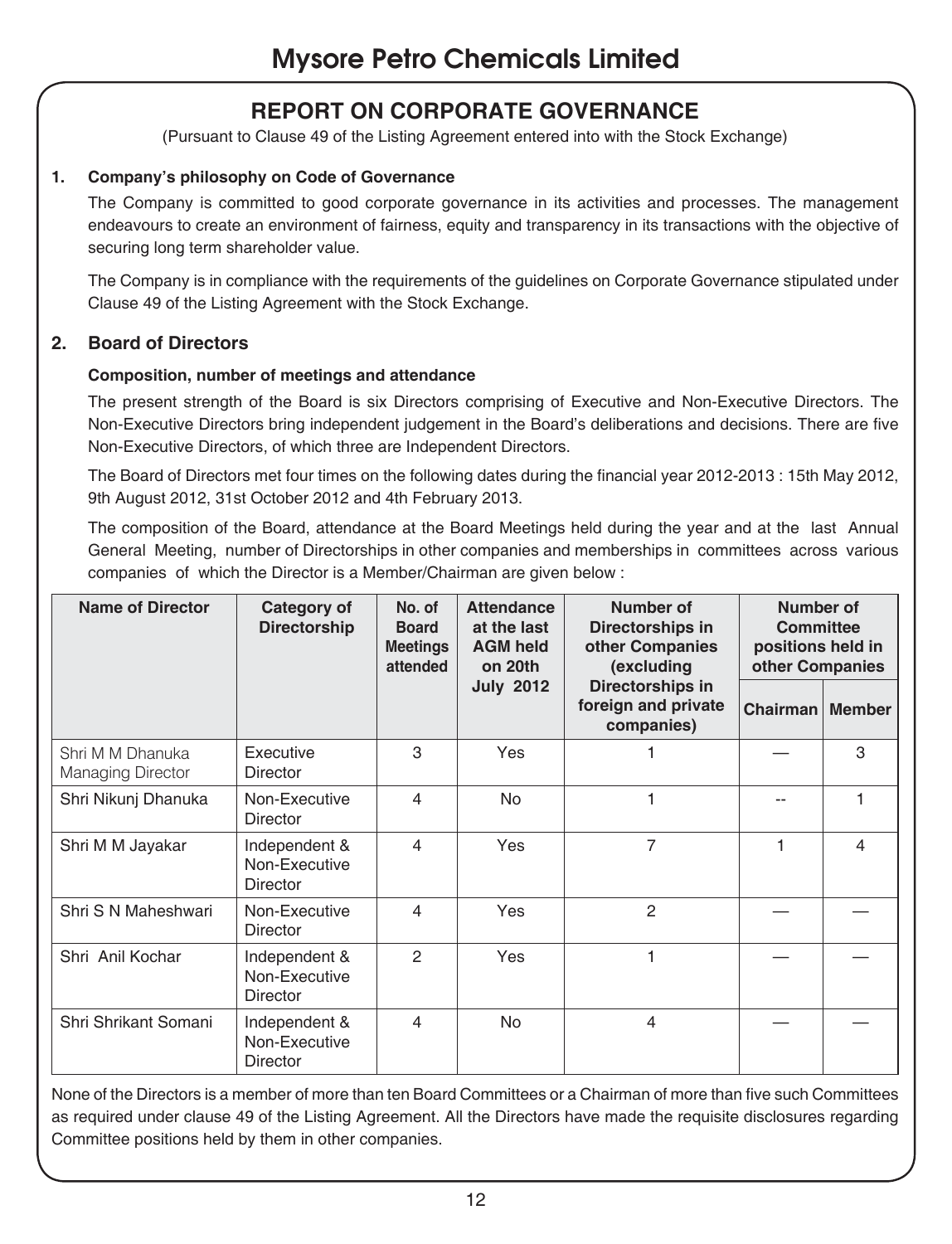None of the above referred independent Directors have any material pecuniary relationship or transactions with the Company, its promoters or with the management, which in the judgement of the Board would affect the independence or judgement of the Directors.

Details of Directors being appointed/re-appointed :

Shri Anil Kochar and Shri S N Maheshwari retire by rotation at the ensuing Annual General Meeting and being eligible offer themselves for re-appointment.

Shri M M Dhanuka's term of office as Managing Director is valid upto 30th November 2013. He is being re-appointed as Managing Director for a further period of 5(five) years w.e.f. 1st December 2013 subject to the approval of the shareholders at the ensuing Annual General Meeting.

A brief resume of Directors re-appointed/appointed alongwith the additional information required under clause 49 (VI) (A) of the Listing Agreement is as under:

#### **Shri Anil Kochar**

Shri Anil Kochar, aged 56 years, is a Commerce and Law Graduate. He is Tax Consultant and has vast knowledge and experience in accounting and taxation areas.

He is a Director of M/s. B Daulat Ltd. He hold 100 equity shares of the Company.

#### **Shri S N Maheshwari**

Shri S N Maheshwari, aged 56 years, is a Chartered Accountant and associated with the Company for more than 18 years. He has vast knowledge and experience in finance and taxation fields. He is Director of M/s. Vincent (India) Limited and M/s. Seasky Investments Limited which forms part of the group Companies. He holds 600 equity shares of the Company.

#### **Shri M M Dhanuka**

Shri M M Dhanuka, aged 65 years, is B.E. (Chem.) and an industrialist. His experience in petrochemical industry is for more than 40 years. He has vast knowledge in technical and marketing fields.

He is a Director of M/s. I G Petrochemicals Limited (IGPL) and is also a member of Audit Committee, Remuneration Committee and Shareholders/Investors Grievance Committee of IGPL. He holds 105870 equity shares of the Company.

#### **Shareholding of Directors:**

Shareholding of Non-Executive Directors as on 31 March 2013 are as under :

| <b>Name</b>          | No. of ordinary shares held | % of Paid-up Capital |
|----------------------|-----------------------------|----------------------|
| Shri Nikunj Dhanuka  | 180                         | 0.002                |
| Shri S N Maheshwari  | 600                         | 0.009                |
| Shri M M Jayakar     | 2725                        | 0.041                |
| Shri Anil Kochar     | 100                         | 0.001                |
| Shri Shrikant Somani | 100                         | 0.001                |

#### **CEO/CFO Certification**

As required by Clause 49 of the Listing Agreement, the Certificate from Shri M M Dhanuka, Managing Director & CEO and Shri N K Innani, President – Commercial & CFO was placed before the Board of Directors at their meeting held on 21st May, 2013.

#### **Code of Conduct**

The Company has adopted the Code of Conduct for all the Board Members and Senior Management personnel. All the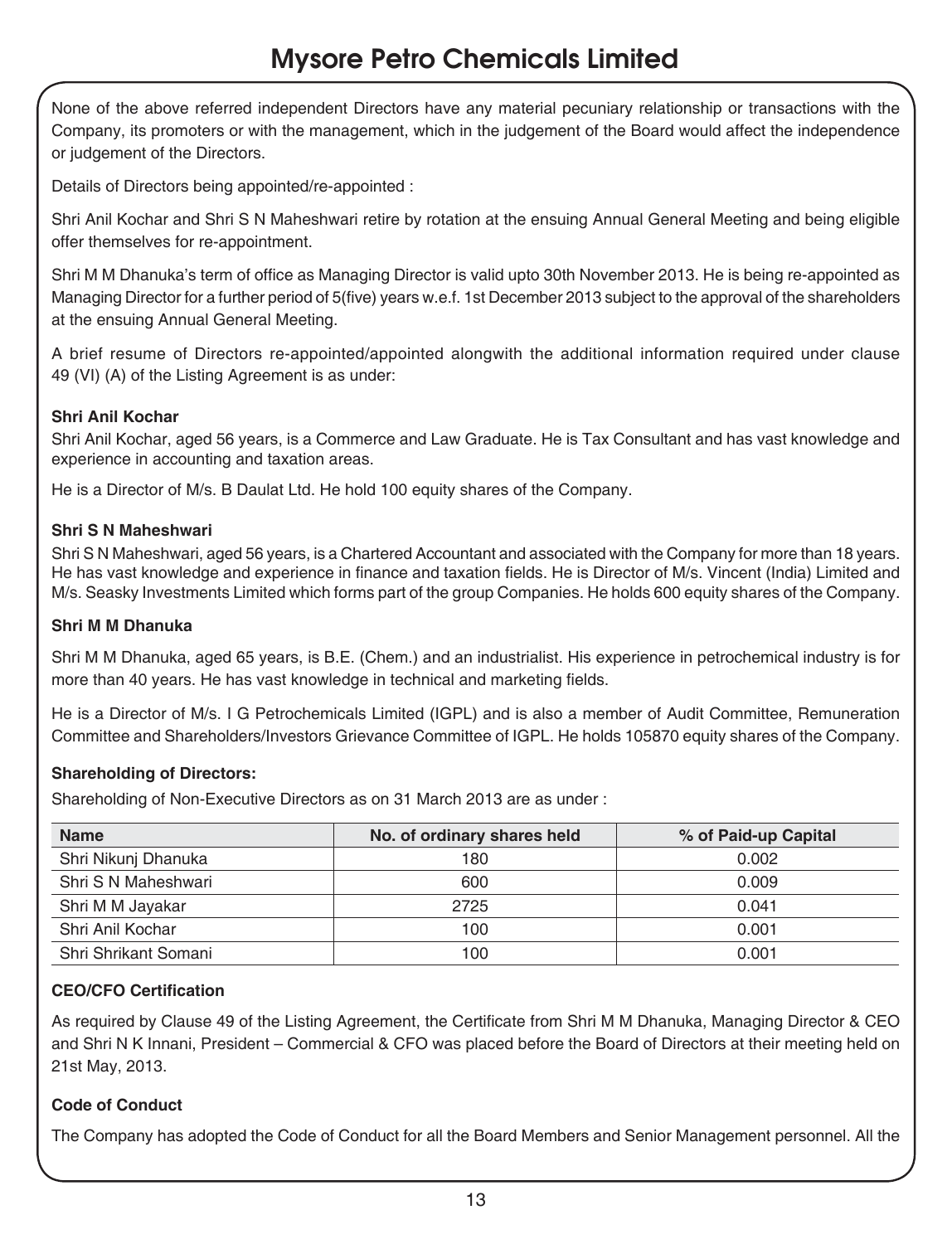Board Members and Senior Management personnel have affirmed compliance with the respective Code of Conduct for the year 2012-2013. The text of the declaration signed by the Managing Director (CEO) confirming compliance of Code of Conduct forms part of this report.

#### **3. Audit Committee**

#### **Terms of Reference**

- i. To oversee Company's financial reporting/financial information/financial statements.
- ii. To review with management the Annual Financial Statement before submission to Board, focusing primarily on changes in accounting policies and practices.
- iii. To look into compliance with Stock Exchange and legal requirements concerning financial statements.
- iv. To review the external and internal management systems and internal control systems.
- v. To discuss with the Auditors periodically about internal control system, the scope of audit including the observations of the Auditors and review the half yearly and annual financial statements before submission to the Board and also ensure compliance of internal control system.

#### **Composition, Number of Meetings and Attendance**

Mr. M M Jayakar is the Chairman of the Committee. He is an independent and non-executive Director and has vast knowledge in legal and accounting fields. Shri Anil Kochar, Shri S N Maheshwari and Shri Shrikant Somani are the other members of the Audit Committee.

During the financial year 2012-2013 under review, four (4) Audit Committee Meetings were held on 15th May 2012, 9th August 2012, 31st October 2012 and 4th February 2013.

Except Shri S N Maheshwari who is a non-executive Director all other members are non-executive and independent Directors. The Company Secretary acts as the Secretary of the Audit Committee.

| Name of Director     | <b>Position</b> | Category                               | <b>No.of Meetings</b> |                 |  |
|----------------------|-----------------|----------------------------------------|-----------------------|-----------------|--|
|                      |                 |                                        | <b>Held</b>           | <b>Attended</b> |  |
| Shri M M Jayakar     | Chairman        | Independent and Non-Executive Director | 4                     | 4               |  |
| Shri Anil Kochar     | Member          | Independent and Non-Executive Director | 4                     | 2               |  |
| Shri S N Maheshwari  | Member          | Non-Executive Director                 | 4                     | 4               |  |
| Shri Shrikant Somani | Member          | Independent and Non-Executive Director | 4                     | 4               |  |

The composition of the Audit Committee and attendance at its meetings is given below :

The Managing Director, Internal Auditors and Statutory Auditors are permanent invitees to the Audit Committee Meetings. The Audit Committee invites Senior Executives, whom it considers appropriate to be present at the Meetings.

The Chairman of the Audit Committee, Shri M M Jayakar was present at the last Annual General Meeting of the Company held on 20th July, 2012.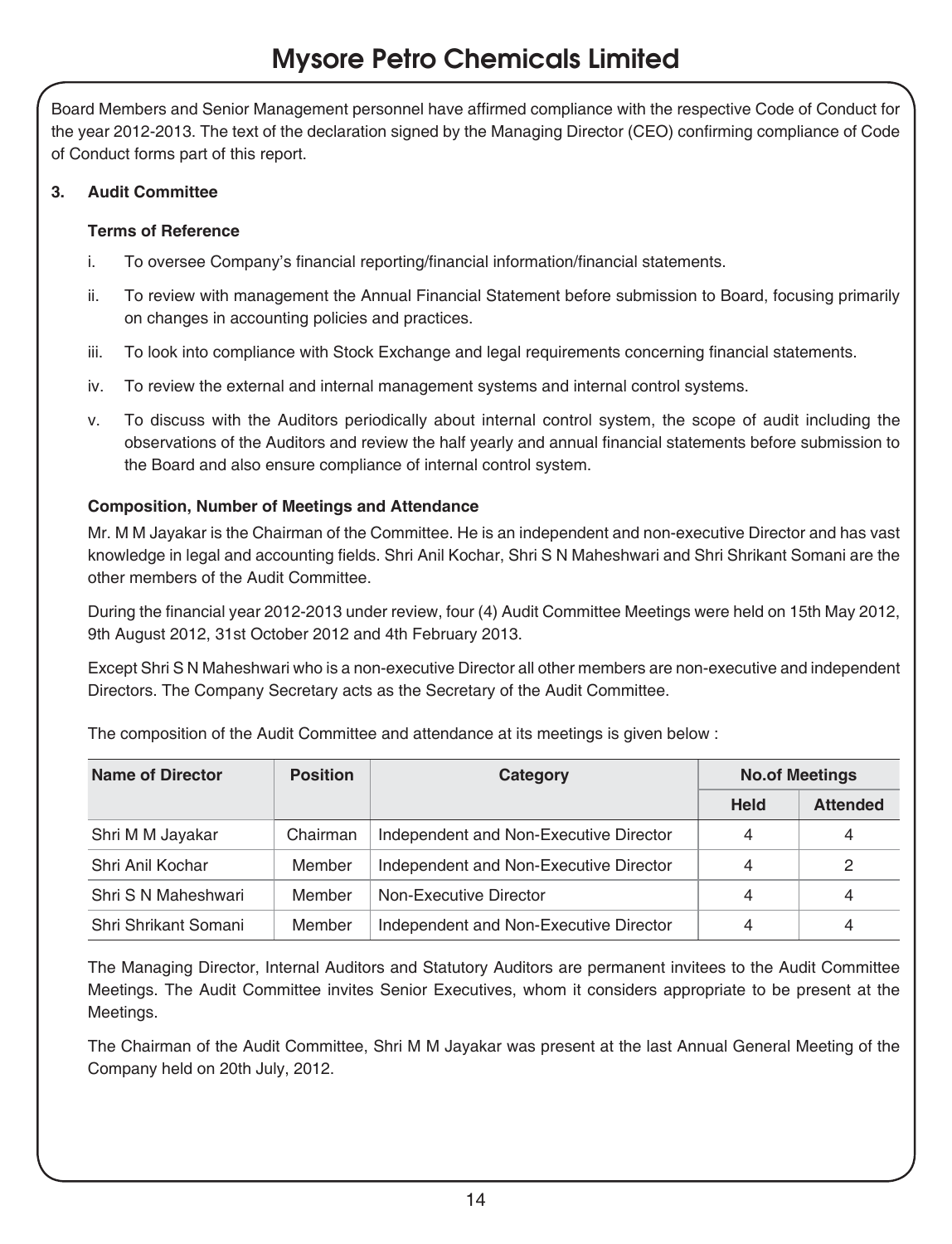#### **Remuneration of Directors**

#### **Composition, Number of Meetings and Attendance**

The Remuneration Committee comprises of four members out of which three are Independent Directors and one is Non-Executive Director. Shri Anil Kochar is the Chairman and Shri M M Jayakar, Shri S N Maheshwari and Shri Shrikant Somani are the other members.

#### **Terms of Reference**

- » To appraise the performance of Managing and Executive Directors ; and
- » To determine and recommend to the Board, compensation payable to Managing and Executive Director.

#### **Meeting & Attendance**

No Remuneration Committee Meeting was held during the financial year 2012-2013.

Shri Anil Kochar, Chairman of the Remuneration Committee was present at the last Annual General Meeting held on 20th July, 2012.

#### **Remuneration Policy**

The remuneration of the Managing/Executive Director(s) is decided by the Remuneration Committee based on certain criteria such as Company's performance, industry benchmarks, track record etc. and the same is reported to the Board of Directors. The Company pays remuneration by way of salary, perquisites and allowances as decided by the Remuneration Committee and approved by the Board and the shareholders at the Annual General Meeting.

Non-Executive and Independent Directors are paid sitting fees of  $\bar{\tau}$  1000/- for attendance at each meeting of the Board, Audit Committee, Shareholders/Investors Grievance Committee and Remuneration Committee.

The details of the remuneration paid to all the Directors during the year 2012-2013 is given below :

(Amount in  $\bar{z}$ )

| Name of the Director | <b>Designation</b>       | <b>Remuneration</b> | <b>Sitting fees</b> | Total     |
|----------------------|--------------------------|---------------------|---------------------|-----------|
| Shri M M Dhanuka     | <b>Managing Director</b> | 24,58,725           |                     | 24,58,725 |
| Shri Nikunj Dhanuka  | Director                 |                     | 4,000               | 4.000     |
| Shri S N Maheshwari  | Director                 |                     | 10,000              | 10.000    |
| Shri M M Jayakar     | Director                 |                     | 8,000               | 8.000     |
| Shri Anil Kochar     | Director                 |                     | 5,000               | 5,000     |
| Shri Shrikant Somani | Director                 |                     | 8,000               | 8.000     |

#### **Notes :**

- a) Remuneration includes salary and value of perquisites.
- b) The terms of appointment of Shri M M Dhanuka, Managing Director is for a period of five years from 1st December 2008.
- c) Presently the Company does not have any scheme for the grant of stock options eithertothe Executive Director or employees.
- d) None of the other Directors are paid remuneration.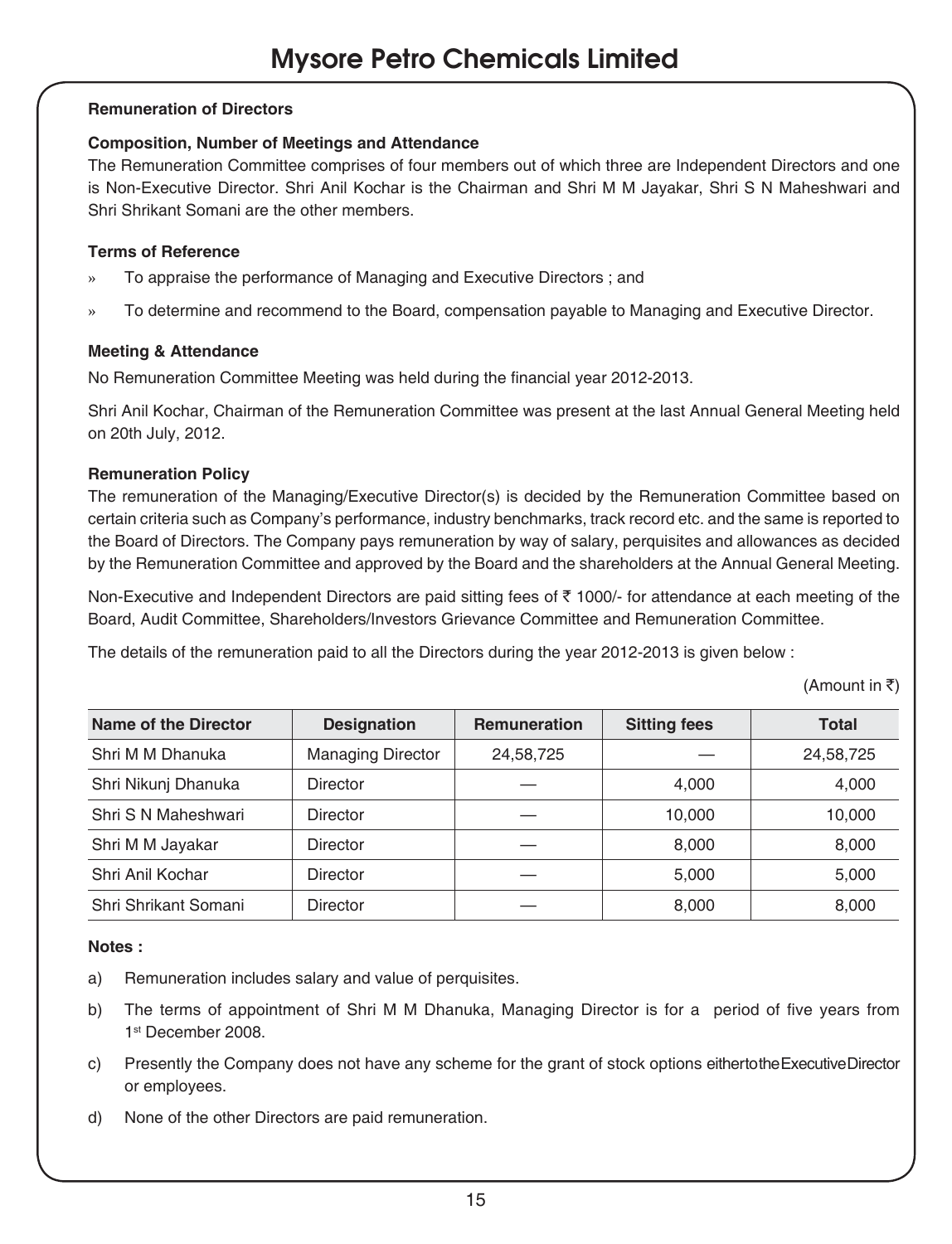#### **Shareholders/Investors Grievance Committee**

#### **Composition, Number of Meetings and Attendance**

During the year 2012-2013 under review, two (2) Shareholders/Investors' Grievance Committee Meetings were held on 15th May 2012 and 31st October 2012.

Shri Anil Kochar is the Chairman of the Committee. He is an Independent and Non-Executive Director. Other members of the Committee are Shri M M Dhanuka (Executive Director) and Shri S N Maheshwari (Non-Executive Director).

The composition of the Shareholders/Investors' Grievance Committee of Directors and attendance at its meeting is given hereunder:

| <b>Name</b>         | <b>Position</b> | Category                                        | Attendance during the year 2012-2013 |                 |
|---------------------|-----------------|-------------------------------------------------|--------------------------------------|-----------------|
|                     |                 |                                                 | <b>Held</b>                          | <b>Attended</b> |
| Shri Anil Kochar    | Chairman        | Independent & Non-<br><b>Executive Director</b> |                                      |                 |
| Shri M M Dhanuka    | Member          | <b>Executive Director</b>                       |                                      |                 |
| Shri S N Maheshwari | Member          | Non-Executive Director                          |                                      |                 |

The minutes of each of the Shareholders/Investors' Grievance Committee Meeting are placed before the Board of Directors and discussed in the Board Meetings.

Mr. Anand Kadkol, Company Secretary is the Compliance Officer of the Company.

#### **Details of shareholders' complaints received & replied and the status on pending share transfers is given below :**

During the year 2012-2013, the Company received 27 letters including 1 complaints regarding non-receipt of shares sent for transfer, demat queries and non-receipt of dividend warrants and annual reports from the shareholders, all of which were attended to and resolved. There were no outstanding complaints as on 31 March 2013.

There are no shares which have remained unclaimed and are lying in the escrow account and hence the Company does not have any share suspense account.

Apart from the above, the Board of Directors have constituted a Share Transfer Committee of Directors consisting of Shri M M Dhanuka, Shri Nikunj Dhanuka and Shri S N Maheshwari as its members.

The said Committee processes share transfers, transmission, issue of duplicate shares, overseas the performance of the Registrar and Transfer Agent and if necessary, recommends measures for overall improvement in the quality of investor services. The Committee also approves the issue of duplicate shares and issue of physical share certificates on rematerialisation etc. and other related matters. The Committee meets once a fortnight.

#### **General Body Meetings**

Details of the location of the past three AGMs and the details of the resolutions passed or to be passed by Postal Ballot.

| <b>AGM</b> for the financial<br>year ended | Date & time of AGM                | Venue                                                                |
|--------------------------------------------|-----------------------------------|----------------------------------------------------------------------|
| 2012                                       | 20th July, 2012 at 12.30 p.m.     | Woodlands Hotel, 5, Raja Ram Mohan Roy<br>Road, Bengaluru - 560 025. |
| 2011                                       | 17th September 2011 at 12.30 p.m. | Woodlands Hotel, 5, Raja Ram Mohan Roy<br>Road, Bengaluru - 560 025. |
| 2010                                       | 18th August 2010 at 12.30 p.m.    | Woodlands Hotel, 5, Raja Ram Mohan Roy<br>Road, Bengaluru - 560 025. |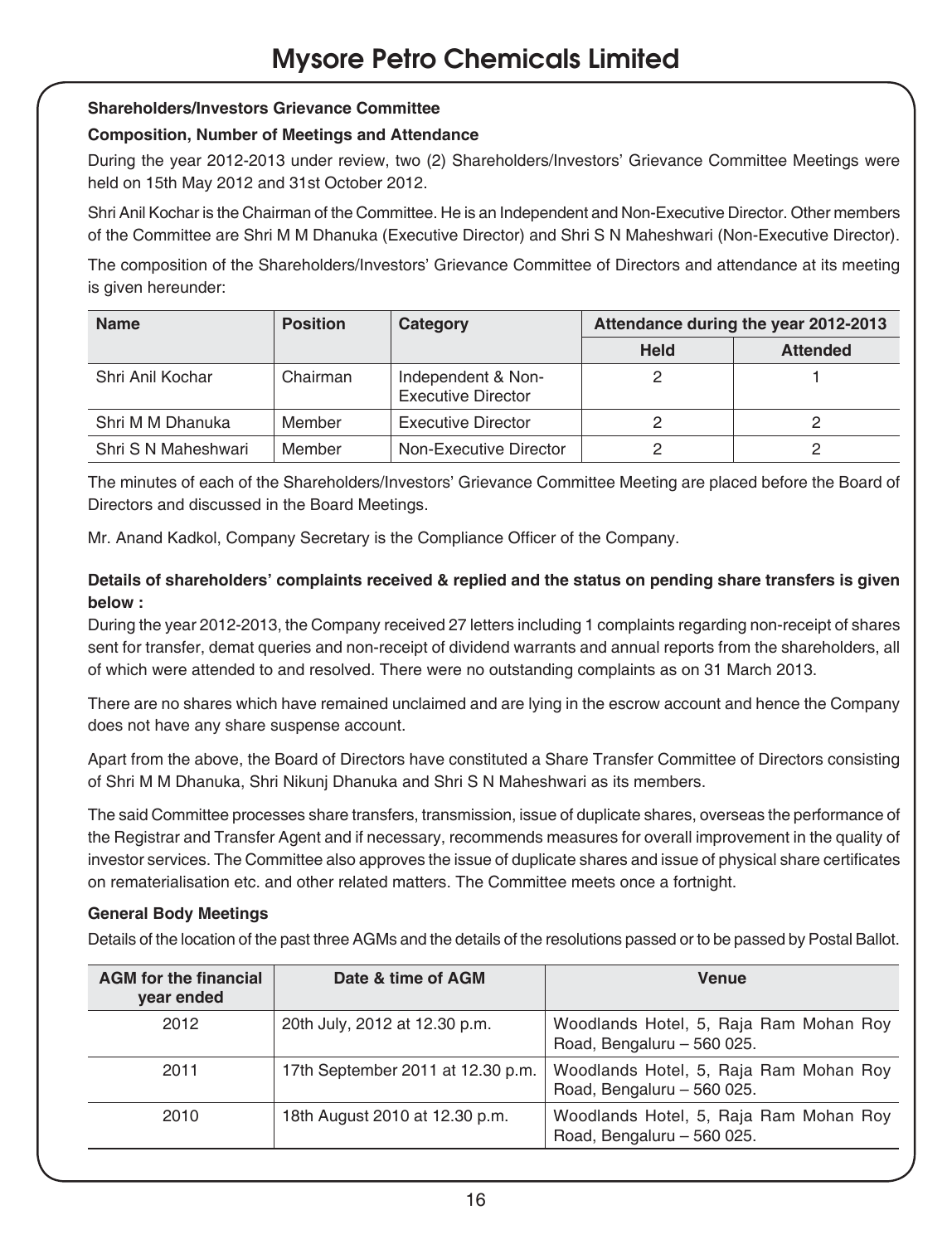All the resolutions including the special resolutions set out in the respective Notices were passed by the Shareholders. No Extraordinary General Meeting was held nor any resolution passed by Postal Ballot during the year 2012-2013.

#### **Disclosures**

- There are no materially significant related party transactions made by the Company with its Promoters, Directors or Management, their subsidiaries or relatives etc. that may have potential conflict with the interests of the Company at large. The Register of Contracts containing the transactions in which Directors are interested is placed before the Board regularly for its approval.
- Transactions with the related parties are disclosed in Note No. 27 of Notes to Accounts in the Annual Report.
- The Company has complied with the requirements of the Stock Exchanges, SEBI and all other statutory authorities relating to the capital markets during the last three years. No penalties or strictures have been imposed by them on the Company.

#### **Means of Communication**

The Quarterly/half yearly unaudited and yearly audited financial results duly approved by the Board of Directors are sent to the Bombay Stock Exchange (BSE) where the Company's shares are listed immediately after the Board meeting. The same are also published in Samyukta Karnataka (Kannada) news paper at Bengaluru in the format prescribed by the Stock Exchanges. These are not sent individually to the shareholders.

All the data related to quarterly financial results, shareholding pattern, annual financial statements etc. is provided on the Company web-site www.igpetro.com (MPCL page link).

There were no presentations made to the institutional investors or analysts.

The Management Discussion and Analysis Report forms part of this Annual Report.

#### **General Shareholder information**

| AGM: Day, Date, Time and Venue | ÷ | Tuesday, 24th September, 2013 at 12.30 p.m. at Hotel Woodlands,<br>5, Raja Rammohan Roy Road, Bengaluru - 560 025.                                                                                                                 |
|--------------------------------|---|------------------------------------------------------------------------------------------------------------------------------------------------------------------------------------------------------------------------------------|
| Financial calendar             | ÷ | April to March (financial year)<br>The Quarterly results will be adopted by the Board of Directors as<br>per the following tentative schedule :                                                                                    |
|                                |   | Quarters ending on:<br>June 2013<br>1st/2nd week of August 2013<br>÷<br>1st/2nd week of November 2013<br>September<br>December<br>1st/2nd week of February 2013<br>÷<br>March 2014<br>before 30 May 2014<br>÷<br>(Audited results) |
| Date of Book Closure           | ÷ | The Share transfer books and the Register of Members will be closed<br>from 19.9.2013 to 24.9.2013 (both days inclusive).<br>The Directors have not recommended any Dividend on equity shares<br>for the year ended 31 March 2013. |
| Listing on Stock Exchanges     | ÷ | The Company's equity shares are listed on The Bombay Stock<br>Exchange Ltd (BSE).                                                                                                                                                  |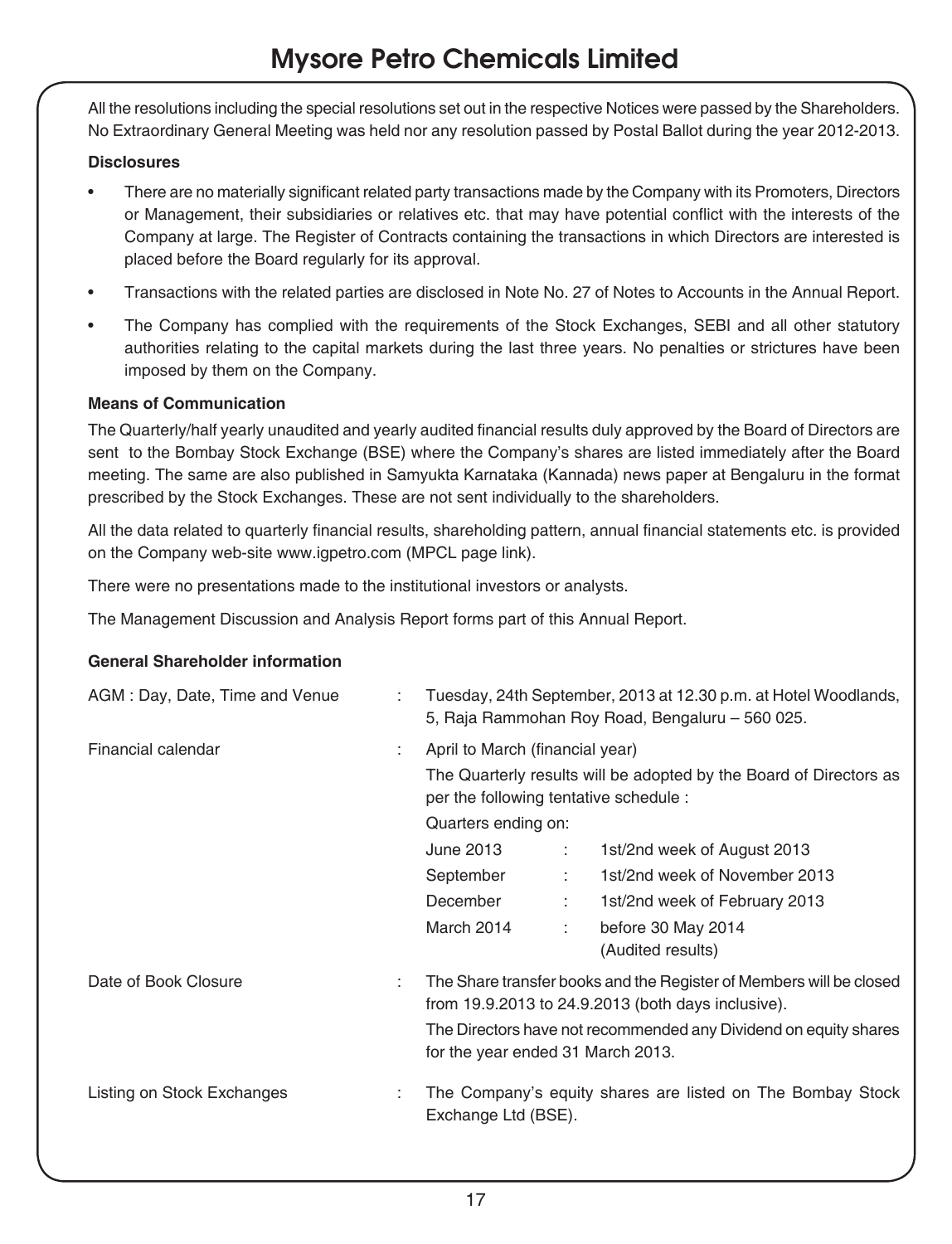Stock Code – Mumbai Stock Exchange : Stock Code No. 506734 on the Bombay Stock Exchange.

ISIN Number for NSDL & CDSL : INE 741A01011.

Market Price Data : High & Low during each month in the last financial year and performance on BSE.

| Month (2012-2013) | High  | Low   |
|-------------------|-------|-------|
| Apr-12            | 16.50 | 12.60 |
| $May-12$          | 13.00 | 10.20 |
| $Jun-12$          | 14.74 | 12.77 |
| Jul-12            | 15.75 | 11.79 |
| Aug-12            | 15.86 | 12.40 |
| Sep-12            | 15.74 | 12.86 |
| $Oct-12$          | 17.19 | 13.01 |
| <b>Nov-12</b>     | 20.20 | 16.55 |
| Dec-12            | 19.90 | 17.20 |
| $Jan-13$          | 19.10 | 15.65 |
| $Feb-13$          | 17.50 | 13.00 |
| $Mar-13$          | 15.10 | 10.75 |



Address for correspondence for share transfers and related matters :

For shares held in physical form : M/s. Big Share Services Pvt. Ltd.

E-2/3, Ansa Industrial Estate Sakivihar Road, Saki Naka Andheri (E), Mumbai – 400072. Tel : 40430200 • Fax : 28475207 E-mail : bigshare@bom7.vsnl.net.in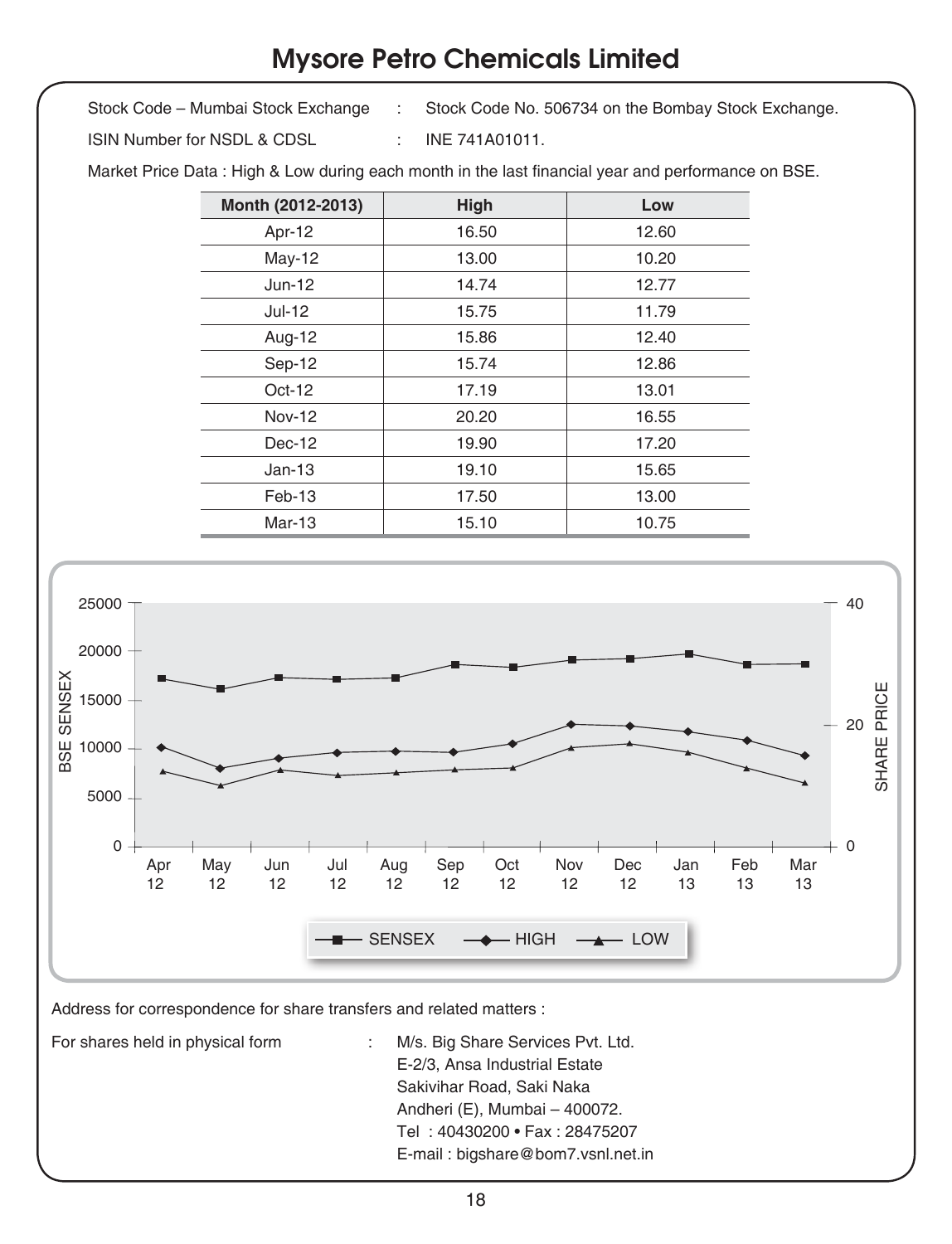| For shares held in Demat form | To the Depository Participants (DP).                                                                                                                                                                                                                                                                                              |
|-------------------------------|-----------------------------------------------------------------------------------------------------------------------------------------------------------------------------------------------------------------------------------------------------------------------------------------------------------------------------------|
| <b>Share Transfer Systems</b> | All the transfers received are processed by the Registrar and Share<br>Transfer Agent and are approved by the Share Transfer Committee.<br>which normally meets twice a week. Share transfers are registered and<br>returned within a maximum of 18 days from the date of lodgement if<br>documents are complete in all respects. |

#### **Distribution of Shareholding and Shareholding Pattern as on 31.03.2013**

#### **Shareholding pattern as on 31.3.2013**

| SI. No.                                                                                                                                                                           | <b>No. of Shares</b><br>% of Shareholding<br>Category                                         |                                                                                                                                                                                                  |                           |        |  |
|-----------------------------------------------------------------------------------------------------------------------------------------------------------------------------------|-----------------------------------------------------------------------------------------------|--------------------------------------------------------------------------------------------------------------------------------------------------------------------------------------------------|---------------------------|--------|--|
| 1                                                                                                                                                                                 | Promoters & Persons Acting in Concert                                                         |                                                                                                                                                                                                  | 4763754                   | 72.36  |  |
| 2                                                                                                                                                                                 | Mutual Funds / UTI / Banks / Fis                                                              |                                                                                                                                                                                                  | 197865                    | 3.01   |  |
| 3                                                                                                                                                                                 | <b>Private Corporate Bodies</b>                                                               |                                                                                                                                                                                                  | 22751                     | 0.35   |  |
| $\overline{4}$                                                                                                                                                                    | <b>NRIs</b>                                                                                   |                                                                                                                                                                                                  | 184148                    | 2.80   |  |
| 5                                                                                                                                                                                 | <b>Indian Public</b>                                                                          |                                                                                                                                                                                                  | 1414970                   | 21.48  |  |
|                                                                                                                                                                                   | <b>Grand Total</b>                                                                            |                                                                                                                                                                                                  | 6583488                   | 100.00 |  |
|                                                                                                                                                                                   | Dematerialisation of Shares and liquidity                                                     | 94.37% of the paid-up Capital has been dematerialised as on<br>31.03.2013.                                                                                                                       |                           |        |  |
|                                                                                                                                                                                   |                                                                                               | The reconciliation of both physical and demat shares are upto<br>date and tallies with the total paid-up capital of the Company.                                                                 |                           |        |  |
| impact on equity.                                                                                                                                                                 | Outstanding GDRs /ADRs/ Warrants or any<br>convertible instruments conversion date and likely | The Company has not issued any ADR/GDR.                                                                                                                                                          |                           |        |  |
| <b>Plant Locations</b><br>The Company's Phthalic Anhydride (PA) plant is located at Raichur<br>(Karnataka) and Maleic Anhydride (MA) plant is located at Taloja<br>(Maharashtra). |                                                                                               |                                                                                                                                                                                                  |                           |        |  |
| Address for correspondence<br>Shareholders correspondence should be addressed to the<br>Company's Registrars and Share Transfer Agent at the address<br>mentioned above.          |                                                                                               |                                                                                                                                                                                                  |                           |        |  |
|                                                                                                                                                                                   |                                                                                               | Shareholders may also contact Mr. Anand Kadkol, Company<br>Secretary at the Corporate Office at 401, Raheja Centre, 214,<br>Nariman Point, Mumbai - 400 021.                                     |                           |        |  |
|                                                                                                                                                                                   |                                                                                               | Shareholders holding shares in demat mode should address all<br>their correspondence to their respective Depository Participant.                                                                 |                           |        |  |
|                                                                                                                                                                                   | Service of documents through electronic mode                                                  | As a part of Green Initiatives, the members who wish to receive<br>the notice / documents through email, may kindly inform their<br>email addresses at the following dedicated email addresses - |                           |        |  |
|                                                                                                                                                                                   |                                                                                               | Company                                                                                                                                                                                          | : mpclgogreen@igpetro.com |        |  |
|                                                                                                                                                                                   |                                                                                               | Registrar and Share: info@bigshareonline.com<br><b>Transfer Agent</b>                                                                                                                            |                           |        |  |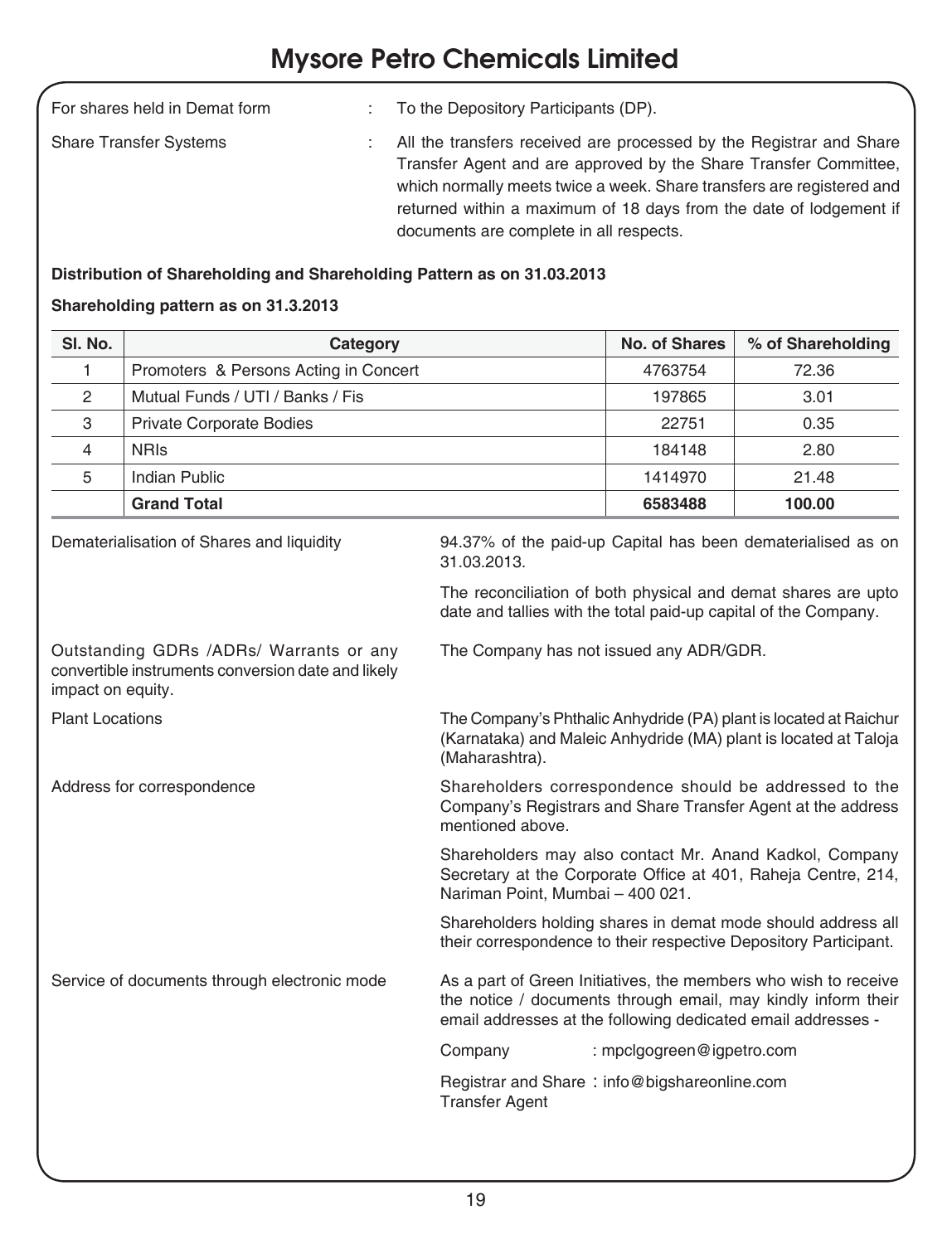#### **CEO DECLARATION ON CODE OF CONDUCT**

Reproduced below is the text of the declaration made by the Managing Director and CEO confirming compliance of Code of Conduct by all Directors and Senior Management personnel :

21st May, 2013

The Board of Directors Mysore Petro Chemicals Limited 401, Raheja Centre 214, Nariman Point Mumbai – 400 021.

Dear Sirs,

I hereby confirm and declare that all the Directors of the Company and all Senior Management personnel as defined in the Code of Conduct of the Company have submitted annual declarations for the year ended 31st March, 2013 confirming their compliance of the same.

Thanking you.

Yours faithfully,

For **Mysore Petro Chemicals Limited**

Sd/- **M M Dhanuka**  Managing Director and CEO

### **AUDITORS' REPORT ON CORPORATE GOVERNANCE**

To the Members

Mysore Petro Chemicals Limited

We have examined the compliance of conditions of Corporate Governance by Mysore Petro Chemicals Limited, for the year ended on 31st March 2013, as stipulated in Clause 49 of the Listing Agreement of the said Company with Stock Exchanges.

The Compliance of conditions of Corporate Governance is the responsibility of the Management. Our examination was limited to a review of the procedures and implementations thereof adopted by the Company for ensuring compliance of the conditions of the Corporate Governance as stipulated in the said clause. It is neither an audit nor an expression of opinion on the financial statements of the Company.

In our opinion and to the best of our information and according to the explanations given to us, and based on the representations made by the Directors and the Management, we certify that the Company has complied with the conditions of Corporate Governance as stipulated in Clause 49 of the above mentioned Listing Agreement.

As required by the Guidance Note issued by the Institute of Chartered Accountants of India we have to state that no investor grievances were pending for a period of one month against the Company as per the records maintained by the Shareholders / Investor's Grievance Committee.

We further state that such compliance is neither an assurance as to the future viability of the Company nor of the efficiency or effectiveness with which the management has conducted the affairs of the Company.

> For **Hariharan & Co.**  Chartered Accountants Firm's Registration No. 001083S

**K Nagarajan**  Place : Mumbai Partner Date : 21<sup>st</sup> May, 2013 **Date : 21st Membership No. 16398**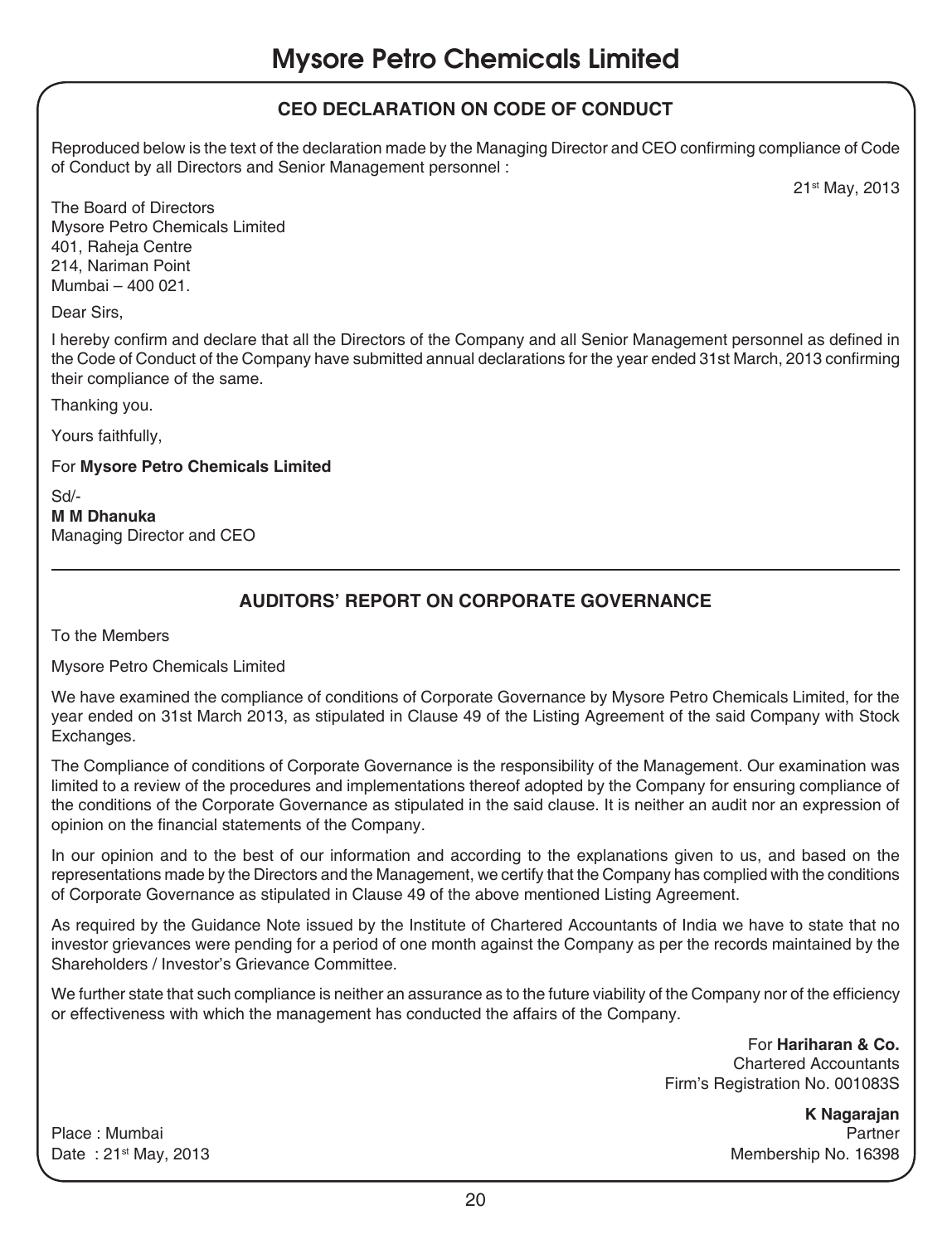### **INDEPENDENT AUDITORS' REPORT**

#### To the Members of **MYSORE PETRO CHEMICALS LIMITED**

#### **Report on the Financial Statements**

We have audited the accompanying financial statements of Mysore Petro Chemicals Limited ("the Company"), which comprise the Balance Sheet as at March 31, 2013, and the Statement of Profit and Loss and Cash Flow Statement for the year then ended and a summary of significant accounting policies and other explanatory information.

#### **Management's Responsibility for the Financial Statements**

Management is responsible for the preparation of these financial statements that give a true and fair view of the financial position, financial performance and cash flows of the Company in accordance with the Accounting Standards referred to in sub- section (3C) of section 211 of the Companies Act, 1956 ("the Act"). This responsibility includes the design, implementation and maintenance of internal control relevant to the preparation and presentation of the financial statements that give a true and fair view and are free from material misstatement, whether due to fraud or error.

#### **Auditor's Responsibility**

Our responsibility is to express an opinion on these financial statements based on our audit. We conducted our audit in accordance with the Standards on Auditing issued by the Institute of Chartered Accountants of India. Those Standards require that we comply with ethical requirements and plan and perform the audit to obtain reasonable assurance about whether the financial statements are free from material misstatements.

An audit involves performing procedures to obtain audit evidence about the amounts and disclosures in the financial statements. The procedures selected depend on the auditor's judgment, including the assessment of the risks of material misstatement of the financial statements, whether due to fraud or error. In making those risk assessments, the auditor considers internal control relevant to the Company's preparation and fair presentation of the financial statements in order to design audit procedures that are appropriate in the circumstances. An audit also includes evaluating the appropriateness of accounting policies used and the reasonableness of the accounting estimates made by management, as well as evaluating the overall presentation of the financial statements.

We believe that the audit evidence we have obtained is sufficient and appropriate to provide a basis for our audit opinion.

#### **Opinion**

In our opinion and to the best of our information and according to the explanations given to us, the financial statements give the information required by the Act in the manner so required and give a true and fair view in conformity with the accounting principles generally accepted in India:

- (a) in the case of the Balance Sheet, of the state of affairs of the Company as at March 31, 2013;
- (b) in the case of the Statement of Profit and Loss, of the profit for the year ended on that date; and
- (c) in the case of the Cash Flow Statement, of the cash flows for the year ended on that date.

#### **Report on Other Legal and Regulatory Requirements**

- 1. As required by the Companies (Auditor's Report) Order, 2003 issued by the Central Government of India in terms of sub-section (4A) of section 227 of the Act, we give in the Annexure statement on the matters specified in paragraphs 4 and 5 of the Order.
- 2. As required by section 227 (3) of the Act, we report that:
	- a) We have obtained all the information and explanations which to the best of our knowledge and belief were necessary for the purpose of our audit;
	- b) In our opinion proper books of account as required by law have been kept by the Company so far as appears from our examination of those books;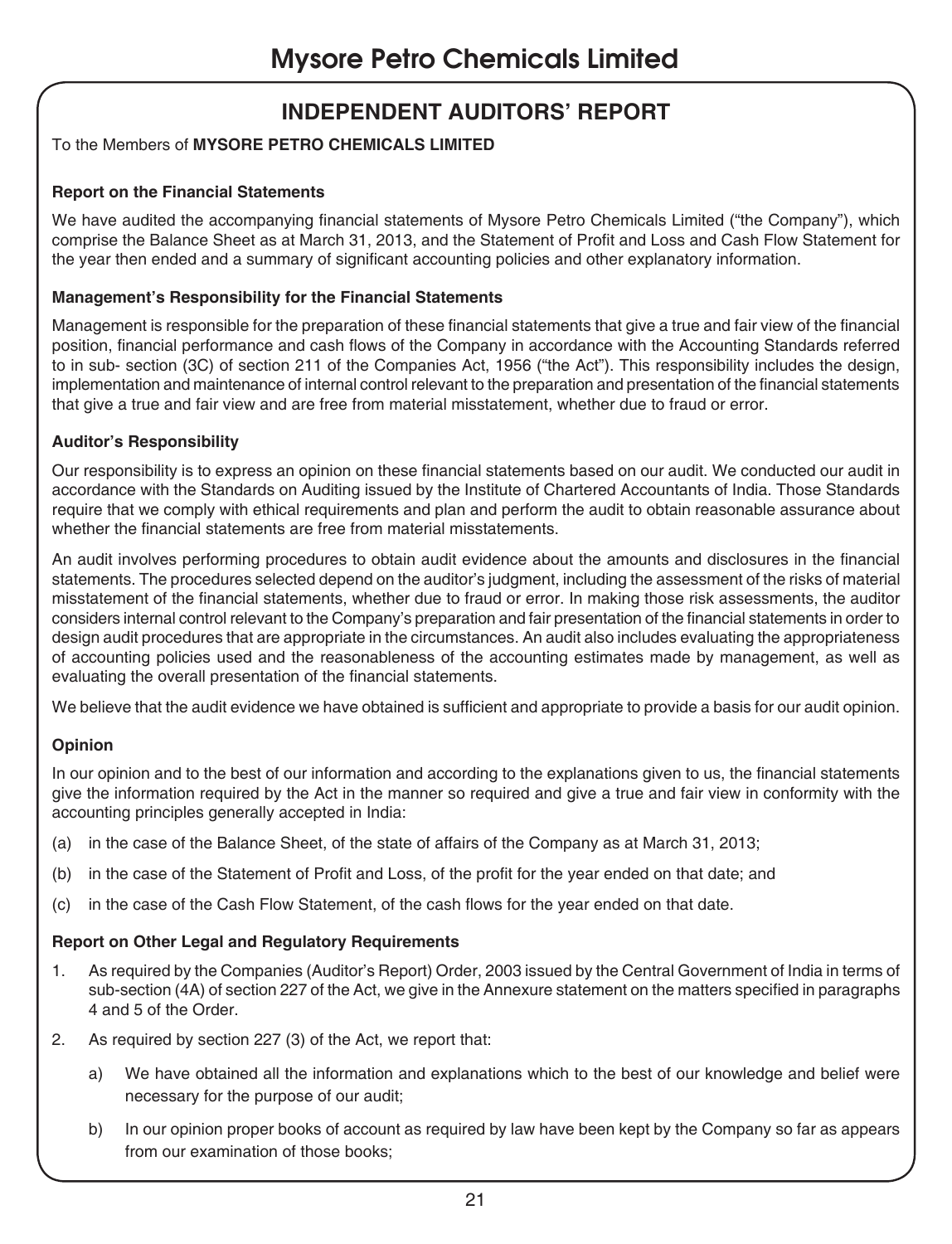- c) The Balance Sheet, Statement of Profit and Loss, and Cash Flow Statement dealt with by this Report are in agreement with the books of account;
- d) In our opinion, the Balance Sheet, Statement of Profit and Loss and the Cash flow statement comply with the Accounting Standards referred to in sub-section 3(c) of Section 211 of the Act.
- e) On the basis of the written representations received from the directors, as on March 31, 2013, and taken on record by the Board of Directors, we report that none of the directors is disqualified as on March 31, 2013 from being appointed as a director in terms of clauses (g) of sub-section (1) of Section 274 of the Act.

For **Hariharan & Co.** Chartered Accountants Firm's Registration No. 001083S

**K Nagarajan**  Mumbai Partner

21st May, 2013 Membership No. 16398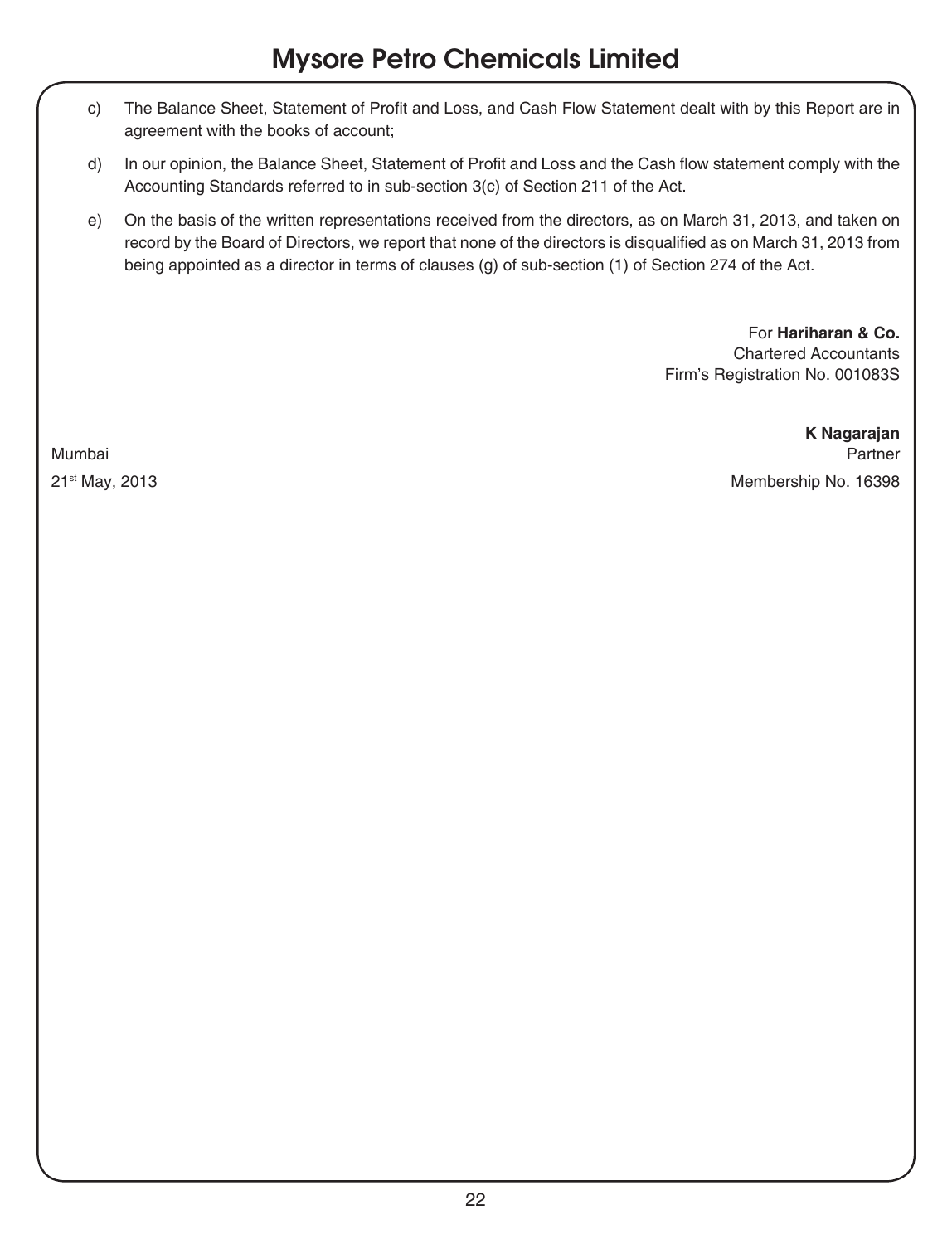### **ANNEXURE TO THE INDEPENDENT AUDITORS' REPORT**

Referred in Paragraph 1 under the heading of "Report on other Legal & Regulatory Requirements" of our report of even date.

On the basis of such checks as considered appropriate and in terms of the information and explanations given to us we state as under:

- (i) (a) The Company has maintained proper records showing full particulars including quantitative details and situation of fixed assets.
	- (b) The fixed assets have been physically verified by the Management during the year as per the programme of verification followed by the Company which in our opinion is reasonable having regard to the size of the Company and the nature of its fixed assets.

According to the information and explanation given to us no material discrepancies were noticed on such verification.

- (c) In our opinion and according to the information and explanations given to us no substantial part of fixed assets have been disposed off during the year.
- (ii) (a) The inventory of the Company (except stock in transit and with Third parties for which subsequent receipts have been obtained in respect of such inventory / certificate) have been physically verified by the management at reasonable intervals and in our opinion, the frequency of verification is reasonable.
	- (b) In our opinion and according to the information the procedures of physical verification of inventory followed by the management are reasonable and adequate in relation to the size of the Company and the nature of its business.
	- (c) The Company is maintaining proper records of inventory. The discrepancies noticed on verification between the physical stocks and the book records were not material.
- (iii) On the basis of examination of records and according to the information and explanation given to us the Company has not granted/taken any loans, secured or unsecured to/from companies, firms or other parties covered in the register maintained under Section 301 of the Companies Act, 1956. Accordingly, requirement of clauses (iii, b), (iii, c) and (iii, d) of paragraph 4 of the order are not applicable.
- (iv) In our opinion and according to the information and explanations given to us, there are adequate internal control procedures commensurate with the size of the Company and the nature of its business for the purchase of inventory & fixed assets and for the sale of goods. During the course of our audit, no major weakness has been noticed in the internal control system in respect of these areas.
- (v) (a) According to the information and explanations provided by the management, we are of the opinion that the particulars of contracts or arrangements referred to in Section 301 of the Companies Act, 1956 that need to be entered into the register maintained under Section 301 have been so entered.
	- (b) In respect of transactions made in pursuance of such contracts or arrangements exceeding value of Rupees five lakhs entered into during the financial year, because of the unique and specialized nature of the items involved and absence of any comparable prices, we are unable to comment whether the transactions were made at prevailing market prices at the relevant time.
- (vi) In our opinion, the Company has complied with the provisions of sections 58A and 58AA and other relevant provisions of the Companies Act, 1956 and the Companies (Acceptance of Deposits) Rules, 1975 with regard to the deposits accepted from the public. No order has been passed by the Company Law Board or National Company Law Tribunal or Reserve Bank of India or any Court or any other Tribunal in this regard.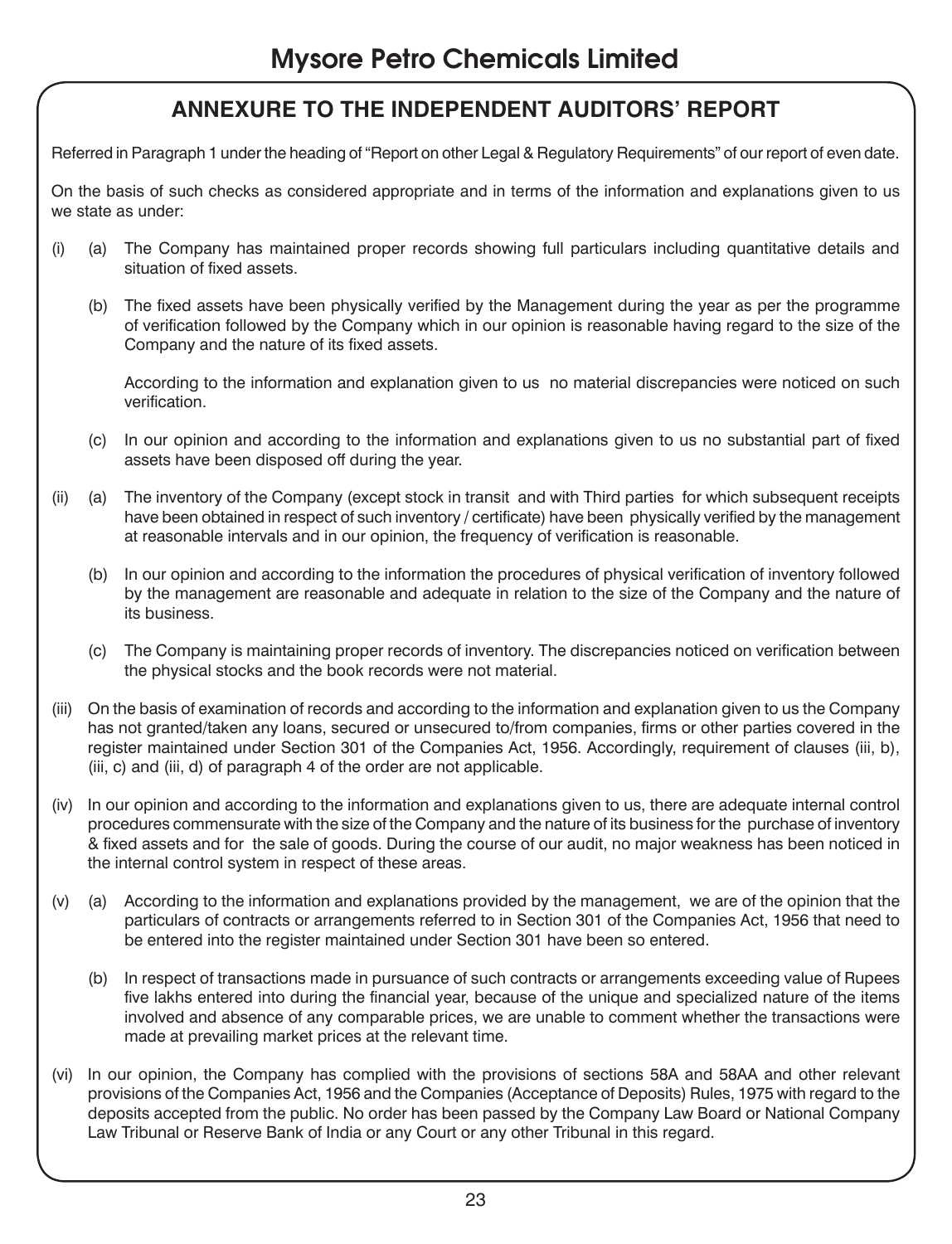- (vii) The Company has an internal audit system, which in our opinion, is commensurate with the size of the Company and the nature of its business.
- (viii) We have broadly reviewed the books of account maintained by the company in respect of manufacture of chemicals pursuant to the order made by the Central Government for the maintenance of cost records prescribed under section 209(1) (d) of the Companies Act, 1956 and are of the opinion that prima-facie, the prescribed accounts and records have been made and maintained. We have not, however, made a detailed examination of the records with a view to determining whether they are accurate or complete.
- (ix) (a) Undisputed statutory dues including provident fund, investor education and protection fund, or employees' state insurance, income-tax, sales-tax, wealth-tax, service-tax, customs duty, excise duty, cess have generally been regularly deposited with the appropriate authorities.
	- (b) According to the information and explanations given to us, no undisputed amounts payable in respect of provident fund, investor education and protection fund, employees' state insurance, income-tax, wealth-tax, service-tax, sales-tax, customs duty, excise duty, cess and other undisputed statutory dues were outstanding, at the year end, for a period of more than six months from the date they became payable.
	- (c) According to the records of the Company and information and explanations given to us the dues that have not been deposited with the appropriate authorities on account of dispute and the forum where the dispute is pending is dues under Karnataka Special Entry Tax Act, 2004 of  $\bar{\tau}$  23.98 Lacs pending before Karnataka High Court.
- (x) The Company has no accumulated losses at the end of the financial year and it has not incurred cash losses in the current and immediately preceding financial year.
- (xi) In our opinion, on the basis of Audit Procedures and according to the information and explanation given to us, the Company has not defaulted in repayment of dues to Banks.
- (xii) Based on our examination of documents and records and according to the information and explanation given by the management the Company has not granted any loans and advances on the basis of security by way of pledge of shares, debentures and other securities.
- (xiii) The Company is not a chit fund or a nidhi / mutual benefit fund / society. Therefore, the provisions of Clause 4 (xiii) of paragraph 4 of the order are not applicable.
- (xiv) In our opinion the Company is not dealing in or trading in shares, securities, debentures and other investments. Accordingly, the provisions of clause 4 (xiv) of paragraph 4 of the order are not applicable.
- (xv) According to information and explanation given to us the Company has not given any guarantees for loans taken by others from Banks or Financial Institutions.
- (xvi) Based on information and explanations given to us by the management, term loans were applied for the purpose for which the loans were obtained.
- (xvii) On the basis of an overall examination of the Balance Sheet of the Company and according to the Cash Flow Statement and other records examined by us and the information and explanations given to us, the funds raised on short term basis have not, prima facie, been used during the year for long-term investments.
- (xviii) According to the information and explanations given to us, the Company has not made any preferential allotment of shares to parties and companies covered in the register maintained under Section 301 of the Companies Act, 1956 during the year.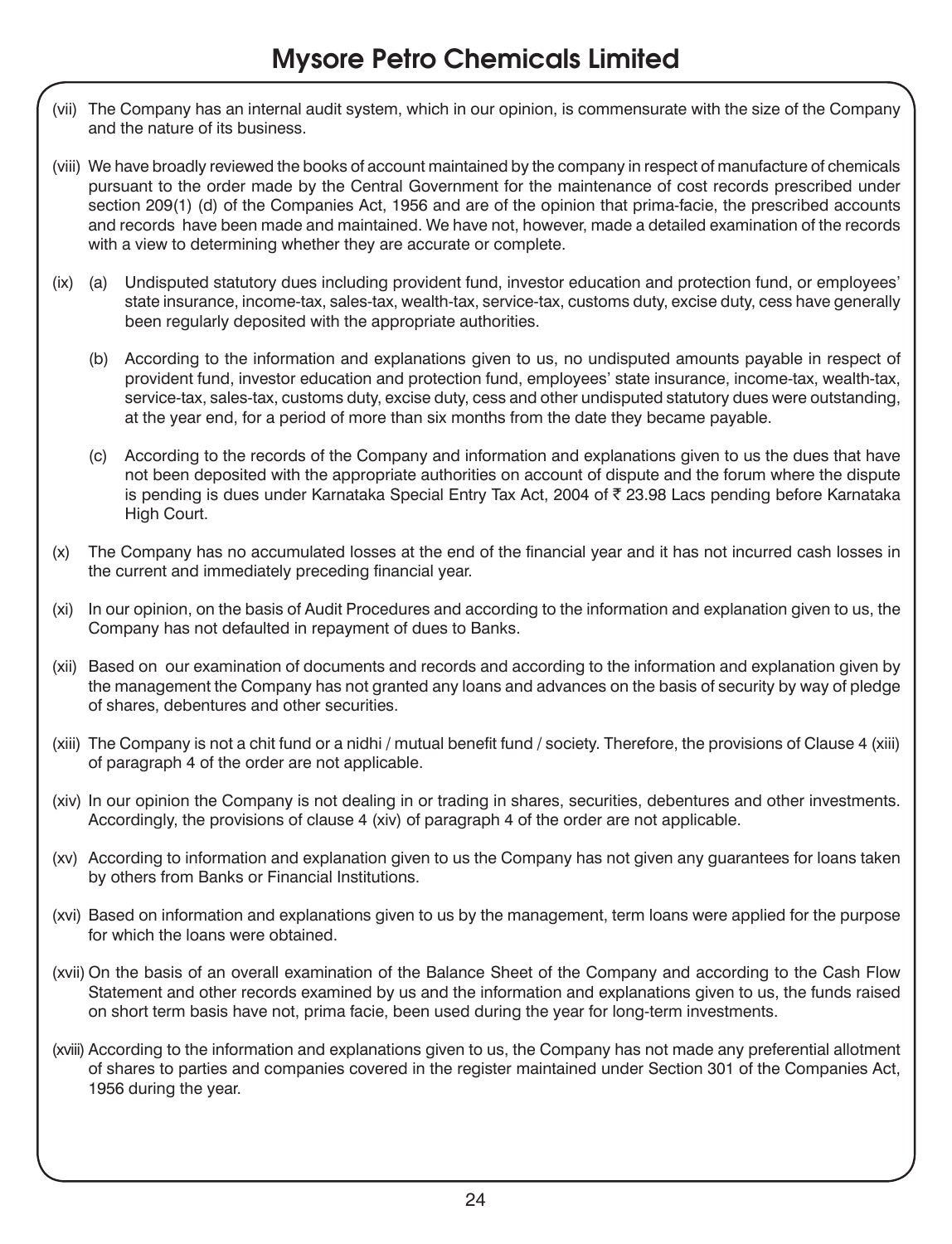- (xix) According to the information and explanations given to us, the Company has not issued any secured debentures during the period covered by our report. Accordingly, the provisions of clause (xix) of the Order are not applicable to the Company.
- (xx) The Company has not raised any money by public issue during the year.
- (xxi) Based upon the audit procedures performed and according to the information and explanations given to us we report that no fraud on or by the Company has been noticed or reported during the year.

For **Hariharan & Co.**

Chartered Accountants Firm's Registration No. 001083S

**K Nagarajan** Mumbai Partner 21st May, 2013 2013 2013 2014 2015 2016 2017 2020 21: 21st May, 2013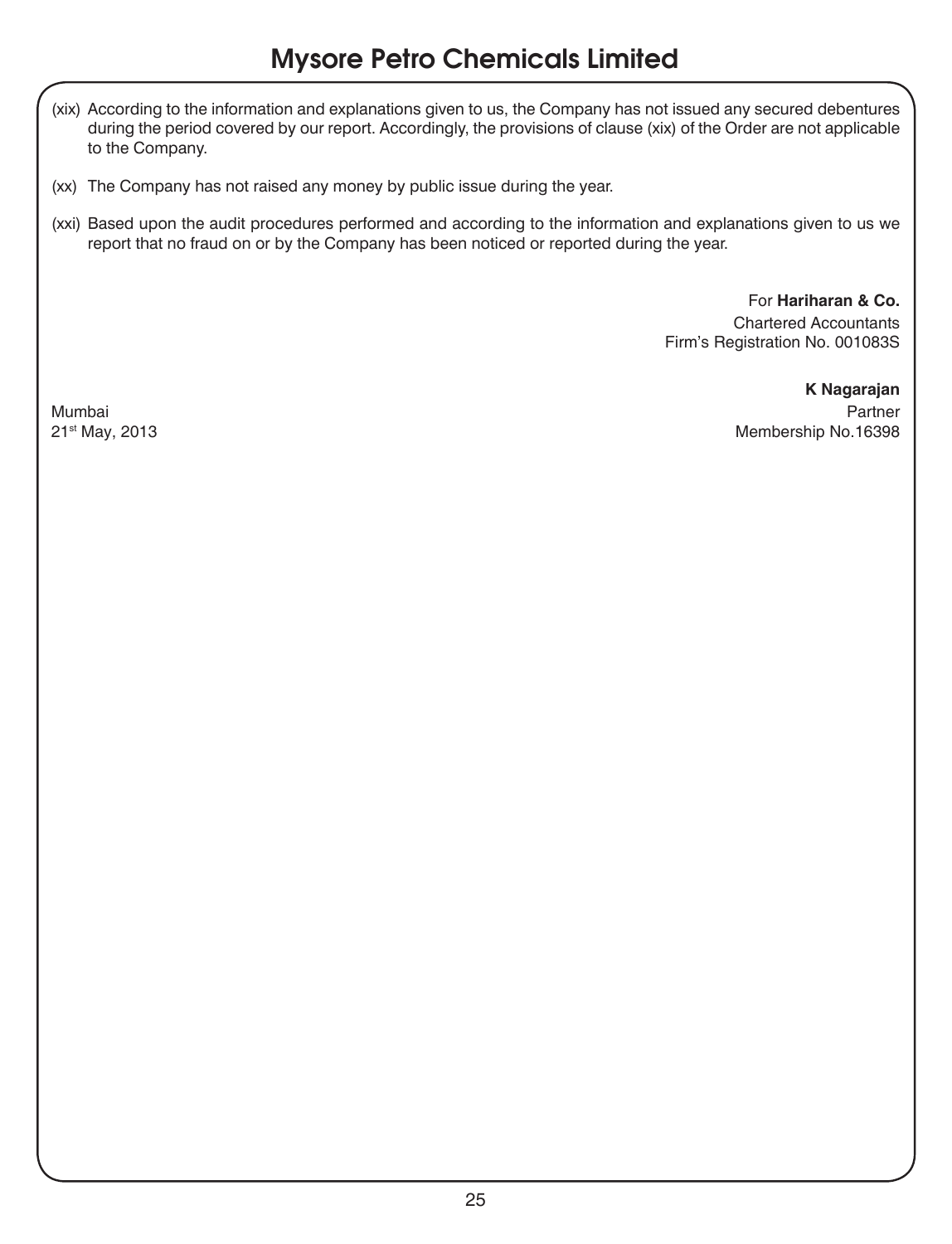### **Balance Sheet as at March 31, 2013**

|                                        | <b>Notes</b>            | As at          | As at                |
|----------------------------------------|-------------------------|----------------|----------------------|
|                                        |                         | March 31, 2013 | March 31, 2012       |
|                                        |                         | ₹ in Lacs      | $\bar{\tau}$ in Lacs |
|                                        |                         |                |                      |
| <b>EQUITIES AND LIABILITIES</b>        |                         |                |                      |
| <b>Shareholders' funds</b>             |                         |                |                      |
| <b>Share Capital</b>                   | $\mathbf{1}$            | 658.76         | 658.76               |
| <b>Reserves and Surplus</b>            | $\overline{2}$          | 2,121.51       | 2,017.22             |
|                                        |                         | 2,780.27       | 2,675.98             |
| <b>Non-Current Liabilities</b>         | 3                       |                |                      |
| Long Term Borrowings                   | 3(a)                    | 1,314.35       | 1,281.35             |
| <b>Long Term Provisions</b>            | 3(b)                    | 316.18         | 291.16               |
| Deferred Tax Liabilities               | $\overline{\mathbf{4}}$ | 143.46         | 134.27               |
|                                        |                         | 1,773.99       | 1,706.78             |
| <b>Current Liabilities</b>             | 5                       |                |                      |
| Short Term Borrowings                  | 5(a)                    | 790.40         | 660.31               |
| <b>Trade Payables</b>                  | 5(b)                    | 1,025.54       | 763.19               |
| <b>Other Current Liabilities</b>       | 5(c)                    | 1,381.10       | 873.29               |
| <b>Short Term Provisions</b>           | 5(d)                    | 0.45           | 0.33                 |
|                                        |                         | 3,197.49       | 2,297.12             |
|                                        | <b>TOTAL</b>            | 7,751.75       | 6,679.88             |
| <b>ASSETS</b>                          |                         |                |                      |
| <b>Non Current Assets</b>              |                         |                |                      |
| <b>Fixed Assets (Net)</b>              |                         |                |                      |
| <b>Tangible Assets</b>                 | 6                       | 3,188.12       | 2,881.90             |
| Capital Work-In-Progress               | 6                       | 27.95          | 49.85                |
|                                        |                         | 3,216.07       | 2,931.75             |
|                                        |                         | 849.32         | 849.32               |
| Non Current Investments                | 7<br>8                  |                |                      |
| Long Term Loans and Advances           |                         | 997.63         | 810.70               |
|                                        |                         | 5,063.02       | 4,591.77             |
| <b>Current Assets</b>                  |                         |                |                      |
| Inventories                            | 9                       | 1,007.23       | 1,139.25             |
| <b>Trade Receivables</b>               | 10                      | 1,321.02       | 682.24               |
| Cash and Bank Balances                 | 11                      | 85.67          | 77.59                |
| <b>Short Terrn Loans and Advances</b>  | 12                      | 274.63         | 188.86               |
| <b>Other Current Assets</b>            | 13                      | 0.18           | 0.17                 |
|                                        |                         | 2,688.73       | 2,088.11             |
|                                        | <b>TOTAL</b>            | 7,751.75       | 6,679.88             |
| <b>Significant Accounting Policies</b> | A                       |                |                      |
| <b>Notes on Financial Statements</b>   | $1 - 31$                |                |                      |
|                                        |                         |                |                      |

Chartered Accountants Firm's Registration No. 001083S **Nikunj Dhanuka**

| Partner                  |                                          |                                                | Anil Kochar                                |
|--------------------------|------------------------------------------|------------------------------------------------|--------------------------------------------|
| Membership No. 16398     |                                          |                                                | <b>S N Maheshwari</b>                      |
| Mumbai<br>21st May, 2013 | <b>Anand Kadkol</b><br>Company Secretary | <b>M</b> M Dhanuka<br><b>Managing Director</b> | <b>Shrikant Somani</b><br><b>Directors</b> |

As per our report of even date<br>
For **Hariharan & Co.**<br>
For **Hariharan & Co.**<br>
For **Hariharan & Co. Mysore Petro Chemicals Limited** 

**K Nagarajan M M Jayakar** Membership No. 16398 **S N Maheshwari**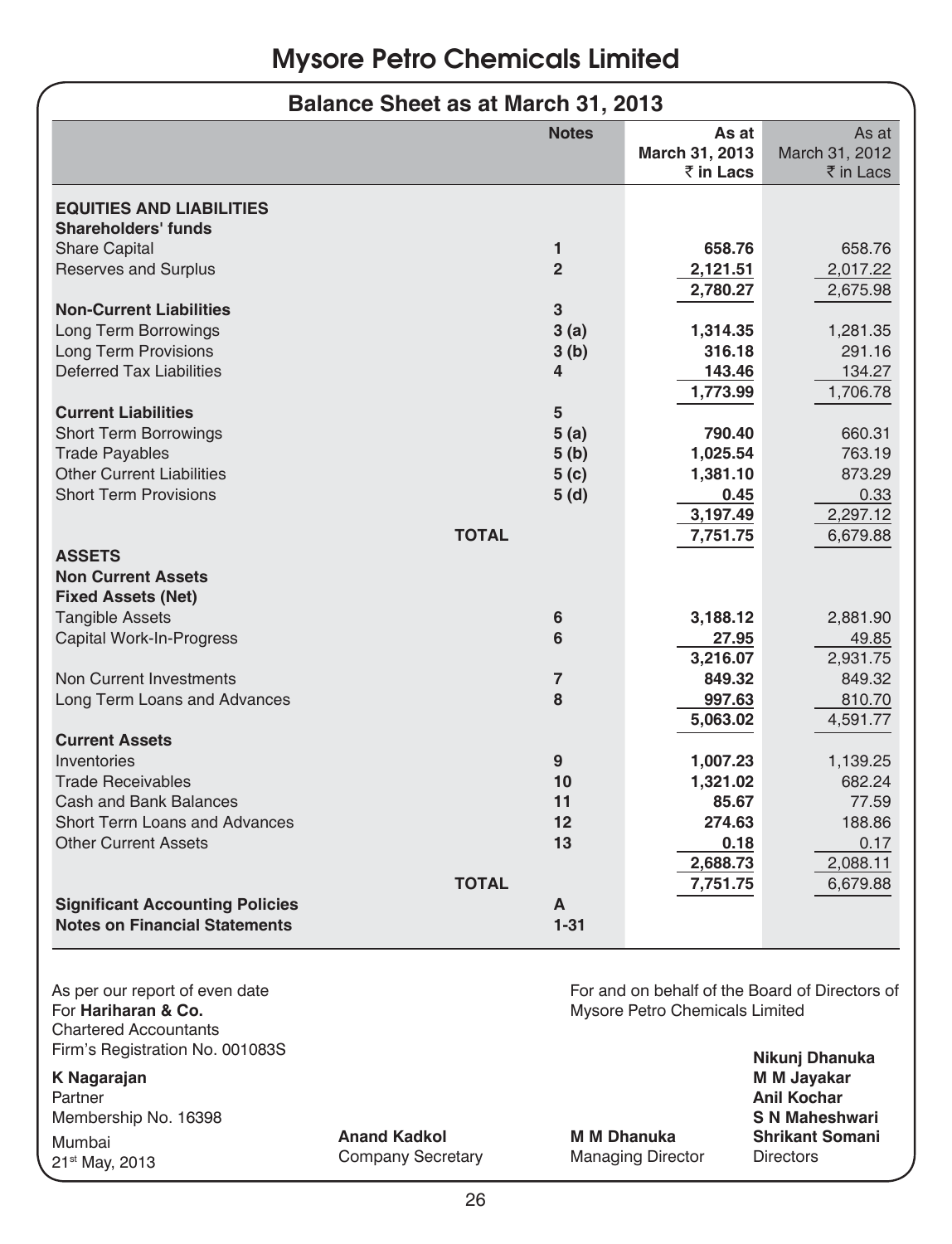| Statement of Profit and Loss for the year ended March 31, 2013 |              |                                |                                                |
|----------------------------------------------------------------|--------------|--------------------------------|------------------------------------------------|
|                                                                | <b>Notes</b> | 2012-2013                      | 2011-2012                                      |
|                                                                |              | ₹ in Lacs                      | ₹ in Lacs                                      |
| Revenue                                                        |              |                                |                                                |
| Revenue from Operations (Gross)                                | 14           | 14,922.52                      | 8,109.18                                       |
| Less: Excise Duty                                              |              | 1,648.17                       | 767.16                                         |
| Revenue from Operations (Net)                                  |              | 13,274.35                      | 7,342.02                                       |
| Other Income                                                   | 15           | 23.69                          | 74.37                                          |
| <b>Total Revenue</b>                                           |              | 13,298.04                      | 7,416.39                                       |
| <b>Expenditure</b>                                             |              |                                |                                                |
| Cost of Material Consumed                                      | 16           | 9,235.62                       | 4,241.92                                       |
| Decrease / (Increase) in Inventories                           | 17           | (104.17)                       | 136.73                                         |
| <b>Employees Benefits Expense</b>                              | 18           | 1,458.69                       | 1,377.85                                       |
| <b>Other Expenses</b>                                          | 19           | 1,763.97                       | 1,234.16                                       |
| Depreciation and Amortisation Expenses                         | 6            | 318.49                         | 443.07                                         |
| Finance cost                                                   | 20           | 319.64                         | 274.49                                         |
| <b>Total Expenditure</b>                                       |              | 12,992.24                      | 7,708.22                                       |
| Profit / (Loss) before Tax                                     |              | 305.80                         | (291.83)                                       |
| <b>Tax Expenses</b>                                            |              |                                |                                                |
| - Current Tax                                                  |              | 92.39                          |                                                |
| - Deferred Tax                                                 | 21           | 9.19                           | 134.27                                         |
| Profit/(Loss) for the year                                     |              | 204.22                         | (426.10)                                       |
| <b>Earning per share</b>                                       |              |                                |                                                |
| Face value of shares ₹ 10 each (Previous year ₹ 10 each)       |              |                                |                                                |
| Basic & Diluted ₹                                              | 22           | 3.10                           | (6.47)                                         |
| <b>Significant Accounting Policies</b>                         | A            |                                |                                                |
| <b>Notes on Financial Statements</b>                           | $1 - 31$     |                                |                                                |
| As per our report of even date<br>For Hariharan & Co.          |              | Mysore Petro Chemicals Limited | For and on behalf of the Board of Directors of |

Chartered Accountants

Firm's Registration No. 001083S **Nikunj Dhanuka K Nagarajan M M Jayakar** Membership No. 16398 **S N Maheshwari** Mumbai **Anand Kadkol M M Dhanuka Shrikant Somani** Manibar<br>21<sup>st</sup> May, 2013 **Company Secretary** Managing Director Directors

**Anil Kochar<br>S N Maheshwari**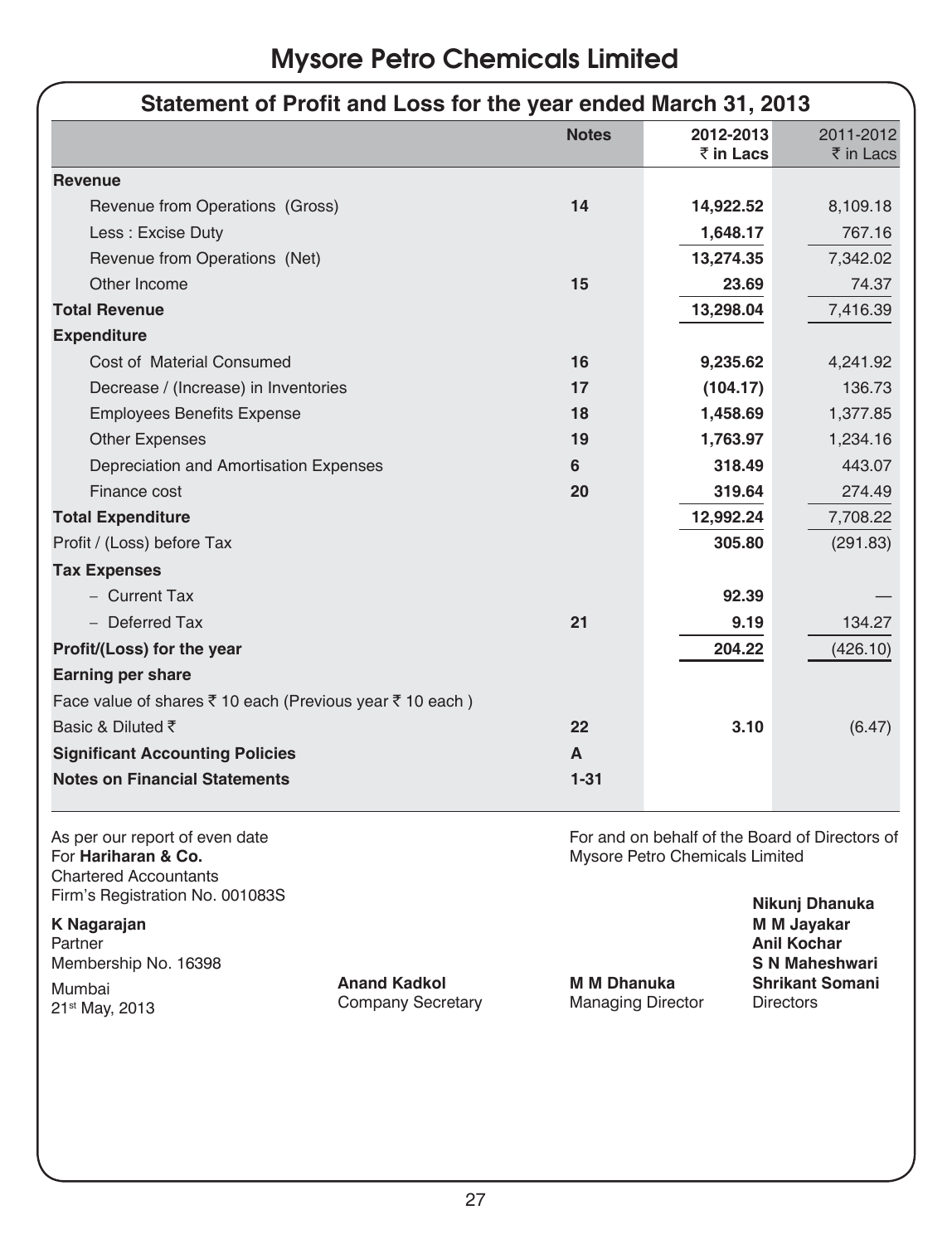|    | Cash Flow Statement for the year ended March 31, 2013                                      |                    |                          |  |
|----|--------------------------------------------------------------------------------------------|--------------------|--------------------------|--|
|    |                                                                                            | 2012-2013          | 2011-2012                |  |
|    |                                                                                            | (₹ in Lacs)        | $(5 \in \text{In}$ Lacs) |  |
| Α. | <b>CASH FLOW FROM OPERATING ACTIVITIES</b>                                                 |                    |                          |  |
|    | Net Profit / (Loss) before tax and Extraordinary Items                                     | 305.80             | (291.83)                 |  |
|    | Non-cash Adjustment to reconcile profit before tax to net cash flow:                       |                    |                          |  |
|    | Depreciation / Amortisation Expenses                                                       | 318.49             | 443.07                   |  |
|    | Provision for Diminution in value of investments                                           |                    | 3.26                     |  |
|    | Loss / (Profit) on Sale/Write off of Fixed Assets                                          | 4.41               | 1.08                     |  |
|    | Sundry Balances / Excess Provision Written Back                                            | 1.41               | 28.52                    |  |
|    | <b>Interest Expense</b>                                                                    | 265.61             | 242.42                   |  |
|    | Interest Income                                                                            | (23.30)            | (9.34)                   |  |
|    | Dividend Income                                                                            | (0.05)             | (0.05)                   |  |
|    | <b>OPERATING PROFIT BEFORE WORKING CAPITAL CHANGES</b>                                     | 872.37             | 417.13                   |  |
|    | <b>Movements in Working Capital</b>                                                        |                    |                          |  |
|    | Increase / (decrease) in Trade Payables / Other Current liabilities                        | 588.14             | 248.92                   |  |
|    | Decrease / (increase) in Trade receivables                                                 | (638.78)           | 170.20                   |  |
|    | Decrease / (increase) in Inventories                                                       | 132.02             | (15.64)                  |  |
|    | Decrease / (increase) in loans and advances                                                | (237.99)           | (131.58)                 |  |
|    |                                                                                            | (156.61)<br>715.76 | 271.90                   |  |
|    | <b>CASH GENERATED FROM/(USED IN) OPERATIONS</b><br>Direct Taxes Paid (Net of refunds)      | (127.33)           | 689.03                   |  |
|    | NET CASH FLOW FROM / (USED IN) OPERATING ACTIVITIES                                        | 588.43             | (0.82)<br>688.21         |  |
| В. | <b>CASH FLOW FROM INVESTING ACTIVITIES</b>                                                 |                    |                          |  |
|    | Purchase of Fixed Assets, including intangible assets, CWIP                                | (558.85)           | (134.76)                 |  |
|    | Proceeds from Sale of Fixed Assets                                                         | 2.14               | 3.97                     |  |
|    | Interest Received                                                                          | 23.52              | 7.00                     |  |
|    | Dividend Received                                                                          | 0.05               | 0.05                     |  |
|    | NET CASH FLOW FROM /(USED IN) INVESTING ACTIVITIES                                         | (533.14)           | (123.74)                 |  |
| C. | <b>CASH FLOW FROM FINANCING ACTIVITIES</b>                                                 |                    |                          |  |
|    | Proceeds / (Repayments) of Long-term borrowings (Net)                                      | 33.00              | (555.50)                 |  |
|    | Proceeds / (Repayments) of Short -term borrowings                                          | 151.24             | 239.94                   |  |
|    | Dividend Paid on equity shares                                                             | (0.01)             |                          |  |
|    | <b>Interest Paid</b>                                                                       | (231.44)           | (248.02)                 |  |
|    | <b>NET CASH FLOW FROM /(USED IN) FINANCING ACTIVITIES</b>                                  | (47.21)            | (563.58)                 |  |
|    | NET INCREASE / (DECREASE) (A+B+C)                                                          | 8.08               | 0.89                     |  |
|    | CASH AND BANK BALANCES AS AT 1.4.2012 (Opening Balance)                                    | 77.59              | 76.70                    |  |
|    | CASH AND BANK BALANCES AS AT 31.3.2013 (Closing Balance)                                   | 85.67              | 77.59                    |  |
|    | $MOTE \cdot Drouique year$ figures have been regrained $/$ realegating wherever applicable |                    |                          |  |

NOTE : Previous year figures have been regrouped / reclassified wherever applicable.

| As per our report of even date                      |                     |                                | For and on behalf of the Board of Directors of |
|-----------------------------------------------------|---------------------|--------------------------------|------------------------------------------------|
| For Hariharan & Co.<br><b>Chartered Accountants</b> |                     | Mysore Petro Chemicals Limited |                                                |
| Firm's Registration No. 001083S                     |                     |                                | Nikunj Dhanuka                                 |
| K Nagarajan                                         |                     |                                | M M Jayakar                                    |
| Partner                                             |                     |                                | <b>Anil Kochar</b>                             |
| Membership No. 16398                                |                     |                                | <b>S N Maheshwari</b>                          |
| Mumbai                                              | <b>Anand Kadkol</b> | <b>M M Dhanuka</b>             | <b>Shrikant Somani</b>                         |
| 21 <sup>st</sup> May, 2013                          | Company Secretary   | <b>Managing Director</b>       | <b>Directors</b>                               |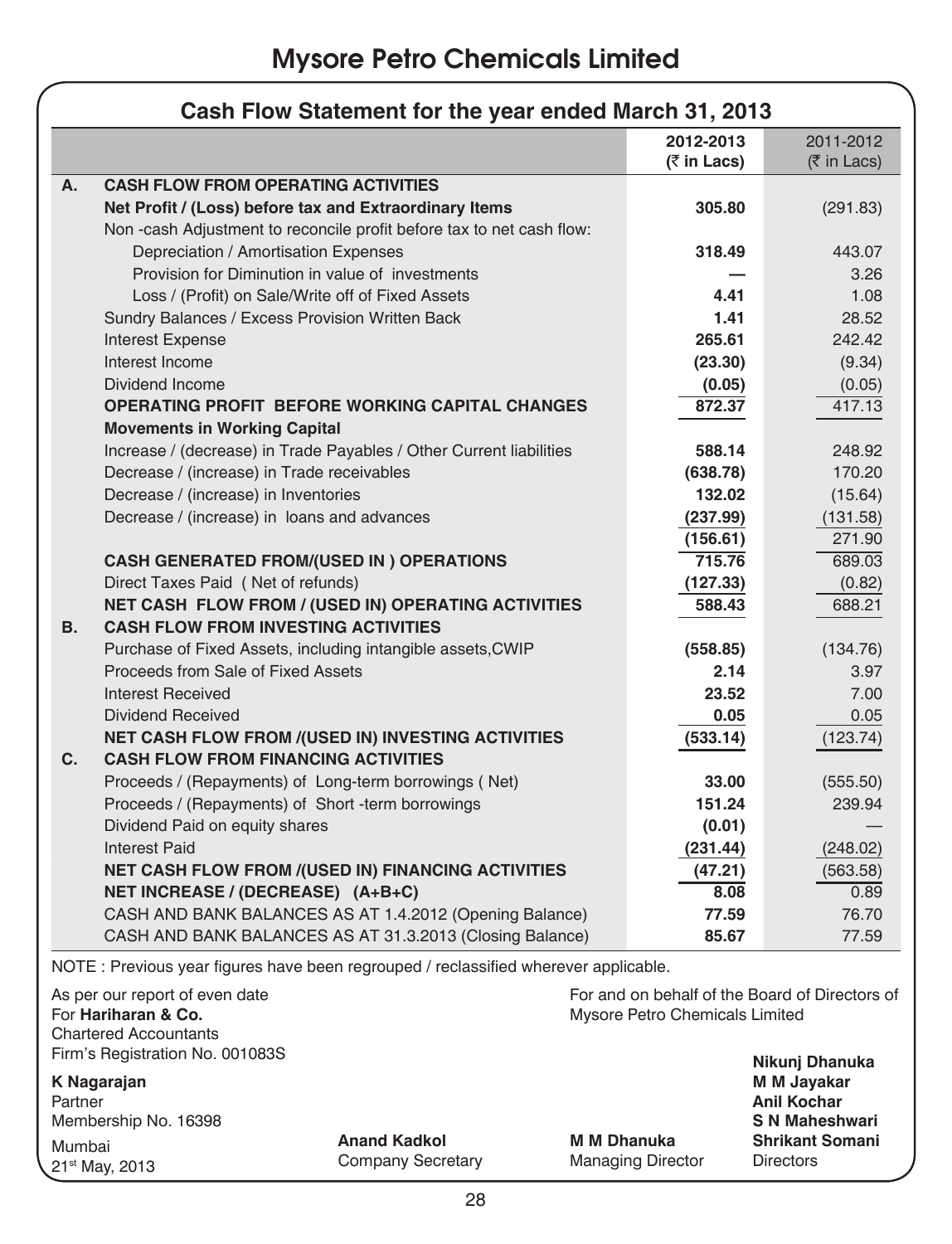#### **Note A. Significant Accounting Policies**

#### **a. Basis of preparation**

The financial statements have been prepared to comply in all material respects with the Notified accounting standard by Companies Accounting Standards Rules, 2006 and the relevant provisions of the Companies Act, 1956. The financial statements have been prepared under the historical cost convention on an accrual basis except in case of assets for which provision for impairment is made and revaluation is carried out. The accounting policies have been consistently applied by the Company and except for the changes in accounting policy discussed more fully below, are consistent with those used in the previous year.

#### **b. Use of estimates**

The preparation of financial statements in conformity with generally accepted accounting principles requires management to make estimates and assumptions that affect the reported amounts of assets and liabilities and disclosure of contingent liabilities at the date of the financial statements and the results of operations during the reporting period end. Although these estimates are based upon management's best knowledge of current events and actions, actual results could differ from these estimates.

#### **c. Fixed Assets**

Fixed assets are stated at cost (or revalued amounts, as the case may be) less accumulated depreciation and impairment losses if any. Cost comprises the purchase price and any attributable cost of bringing the asset to its working condition for its intended use. Borrowing costs relating to acquisition of fixed assets which takes substantial period of time to get ready for its intended use are also included to the extent they relate to the period till such assets are ready to be put to use.

#### **d. Depreciation and Amortisation**

- i. Leasehold land is amortized over the period of lease.
- ii. Intangible assets are amortized over the estimated useful life of 4 years.
- iii. Depreciation on Fixed Assets is provided on pro rata basis with reference to date of acquisition on straight line method as per rates in Schedule XIV of the Companies Act 1956. The continuous process plant as defined therein have been taken on technical assessment and depreciation provided accordingly.
- iv. Depreciation on incremental revalued amount is provided on the balance useful life of the assets as determined by an approved Valuer, the useful life of the assets are lower than that provided in Schedule XIV of the Companies Act, 1956.

#### **e. Impairment of Assets**

The carrying amounts of assets are reviewed at each balance sheet date if there is any indication of impairment based on internal/external factors. An impairment loss is recognized wherever the carrying amount of an asset exceeds its recoverable amount. The recoverable amount is the greater of the asset's net selling price and value in use. In assessing value in use, the estimated future cash flows are discounted to their present value at the weighted average cost of capital.

After impairment, depreciation is provided on the revised carrying amount of the asset over its remaining useful life.

#### **f. Investments**

Investments that are readily realizable and intended to be held for not more than a year are classified as current investments. All other investments are classified as long-term investments. Current investments are carried at lower of cost and fair value determined on an individual investment basis. Long-term investments are carried at cost. However, provision for diminution in value is made to recognize a decline other than temporary in the value of the investments.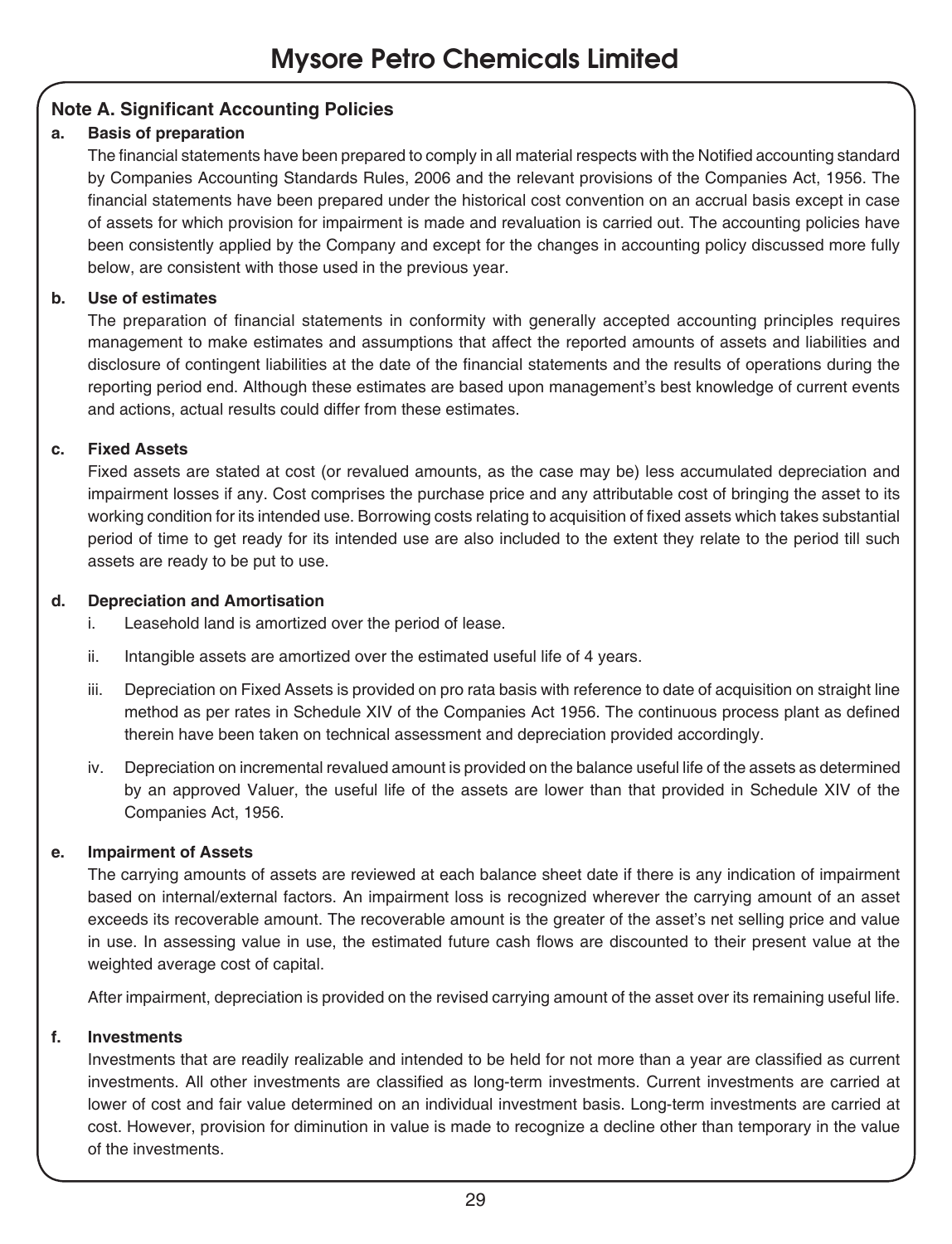#### **g. Inventories**

Inventories are valued as follows:

| Raw materials, components,<br>stores and spares | Lower of cost and net realizable value. However, materials and other items held<br>for use in the production of inventories are not written down below cost if the<br>finished products in which they will be incorporated are expected to be sold at or<br>above cost. Cost is determined on a weighted average basis. |
|-------------------------------------------------|-------------------------------------------------------------------------------------------------------------------------------------------------------------------------------------------------------------------------------------------------------------------------------------------------------------------------|
| Stock in Process and Finished<br>goods          | Lower of cost and net realizable value. Cost includes direct materials and labour<br>and a proportion of manufacturing overheads based on normal operating capacity.<br>Cost of finished goods includes excise duty.                                                                                                    |
| Catalyst                                        | Written off on the basis of its estimated useful life                                                                                                                                                                                                                                                                   |

Net realizable value is the estimated selling price in the ordinary course of business less estimated costs of completion and estimated costs necessary to make the sale.

#### **h. Revenue Recognition**

Revenue is recognized to the extent that it is probable that the economic benefits will flow to the Company and the revenue can be reliably measured.

#### **Sale of Goods**

Revenue is recognized when the significant risks and rewards of ownership of the goods have passed to the buyer. Excise Duty deducted from turnover (gross) is the amount that is included in the amount of turnover (gross) and not the entire amount of liability arised during the year.

#### **Interest**

Revenue is recognized on a time proportion basis taking into account the amount outstanding and the rate applicable.

#### **Dividends**

Revenue is recognized when the shareholders' right to receive payment is established by the balance sheet date.

#### **i. Foreign Currency Transaction**

#### *i. Initial Recognition*

Foreign currency transactions are recorded in the reporting currency by applying to the foreign currency amount the exchange rate between the reporting currency and the foreign currency at the date of the transaction.

#### *ii. Conversion*

Foreign currency monetary items are reported using the closing rate. Non-monetary items which are carried in terms of historical cost denominated in a foreign currency are reported using the exchange rate at the date of the transaction and non-monetary items which are carried at fair value or other similar valuation denominated in a foreign currency are reported using the exchange rates that existed when the values were determined.

#### *iii. Exchange Differences*

Exchange differences arising on the settlement of monetary items or on reporting company's monetary items at rates different from those at which they were initially recorded during the year or reported in previous financial statements, are recognized as income or as expenses in the year in which they arise except in case of long term liabilities, where they relate to acquisition of fixed assets, in which case they are adjusted to the carrying cost of such assets.

#### *iv. Forward Exchange Contracts not intended for trading or speculation purposes*

The premium or discount arising at the inception of forward exchange contracts is amortized as expense or income over the life of the contract. Exchange differences on such contracts are recognized in the statement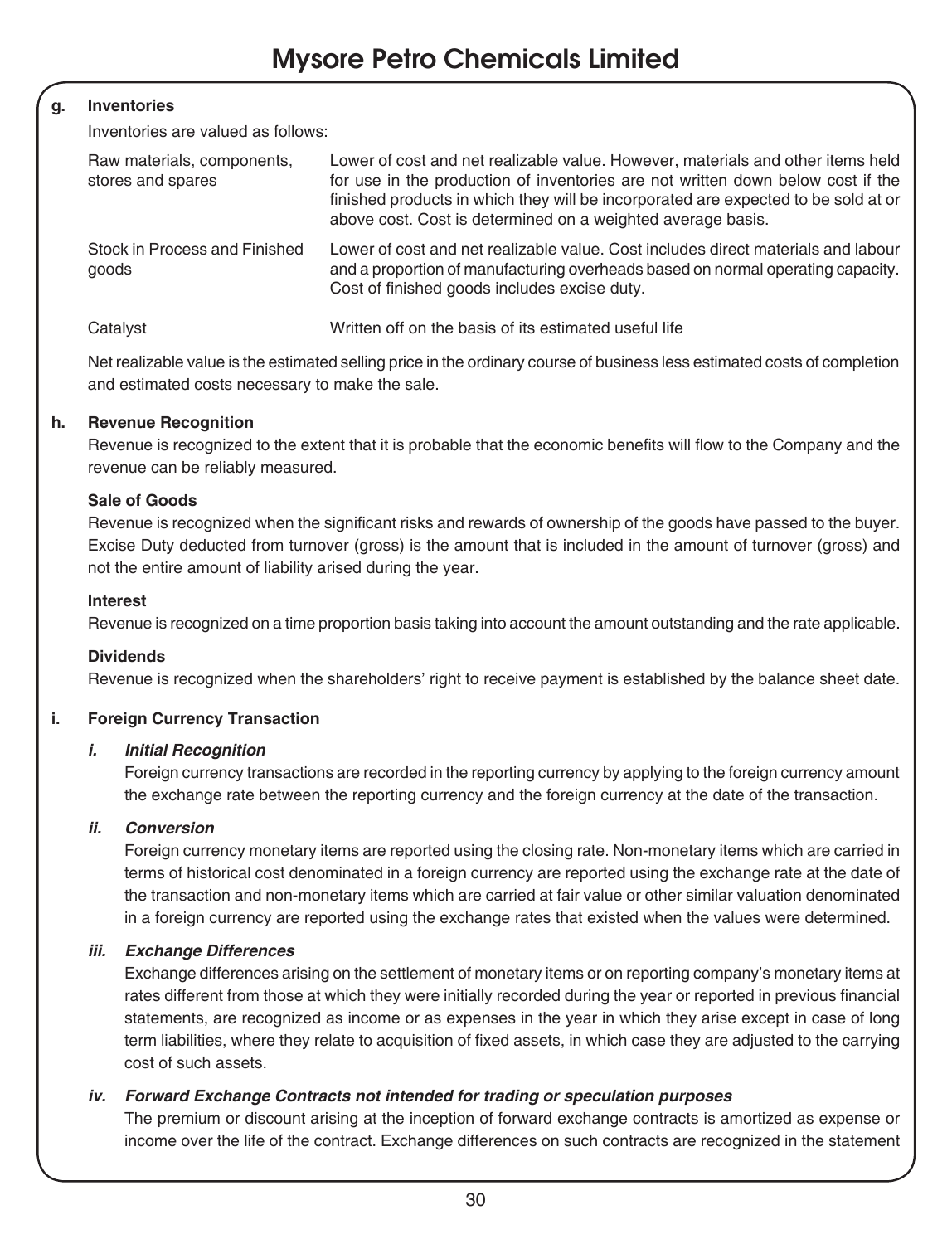of profit and loss in the year in which the exchange rates change. Any profit or loss arising on cancellation or renewal of forward exchange contract is recognized as income or as expense for the year.

#### **j. Retirement and other employee benefits**

- Retirement benefits in the form of Provident Fund, in case of certain employees, are a defined contribution scheme and the contributions are charged to the Statement of Profit and Loss of the year when the contributions to the respective funds are due. There are no other obligations other than the contribution payable to the respective trusts.
- ii. Gratuity liability and Provident Fund, in case of other employees not covered under defined contribution scheme, are defined benefit obligations. Gratuity liability is provided for on the basis of an actuarial valuation on projected unit credit method made at the end of each financial year. Provident Fund contribution to the Trust is charged to Statement of Profit and Loss of the year when the contribution to the fund is due. Any deficit in the fund is provided for and funded.
- iii. Short term compensated absences are provided for based on estimates. Long term compensated absences are provided for based on actuarial valuation. The actuarial valuation is done as per projected unit credit method
- iv. Actuarial gains/losses are immediately taken to Statement of Profit and Loss and are not deferred.

#### **k. Income taxes**

Tax expense comprises of current tax. Current income tax is measured at the amount expected to be paid to the tax authorities in accordance with the Indian Income Tax Act.

Deferred tax is measured based on the tax rates and the tax laws enacted or substantively enacted at the balance sheet date. Deferred tax assets are recognized only to the extent that there is reasonable certainty that sufficient future taxable income will be available against which such deferred tax assets can be realized. In situations where the company has unabsorbed depreciation or carry forward tax losses, all deferred tax assets are recognized only if there is virtual certainty supported by convincing evidence that they can be realized against future taxable profits.

Deferred tax assets are reviewed at each balance sheet date. The company writes-down the carrying amount of deferred tax asset to the extent that it is no longer reasonably certain or virtually certain, as the case may be, that sufficient future taxable income will be available against which deferred tax asset can be realized. Any such writedown is reversed to the extent that it becomes reasonably certain or virtually certain, as the case may be, that sufficient future taxable income will be available.

At each balance sheet date the Company re-assesses unrecognized deferred tax assets. It recognizes unrecognized deferred tax assets to the extent that it has become reasonably certain or virtually certain, as the case may be that sufficient future taxable income will be available against which such deferred tax assets can be realized.

#### **l. Earnings Per Share**

Basic earnings per share are calculated by dividing the net profit or loss for the period attributable to equity shareholders by the weighted average number of equity shares outstanding during the period. Partly paid equity shares are treated as a fraction of an equity share to the extent that they were entitled to participate in dividends relative to a fully paid equity share during the reporting period.

For the purpose of calculating diluted earnings per share, the net profit or loss for the period attributable to equity shareholders and the weighted average number of shares outstanding during the period are adjusted for the effects of all dilutive potential equity shares.

#### **m. Provisions, Contingent Liabilities & Contingent Assets**

A provision is recognized when an enterprise has a present obligation as a result of past event it is probable that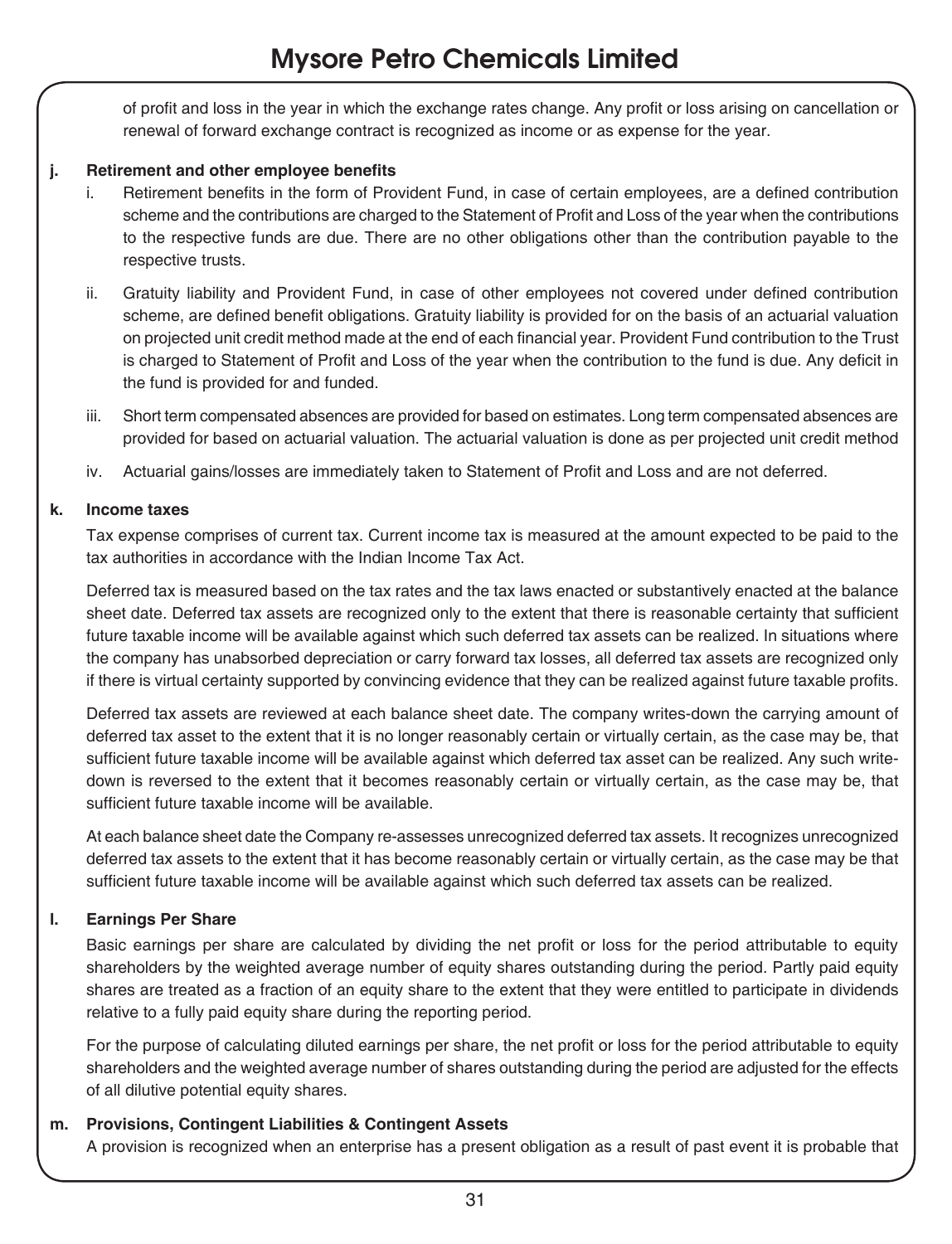an outflow of resources will be required to settle the obligation, in respect of which a reliable estimate can be made. Provisions are not discounted to its present value and are determined based on best estimate required to settle the obligation at the balance sheet date. These are reviewed at each balance sheet date and adjusted to reflect the current best estimates. Provision for expenditure relating to voluntary retirement is made when the employee accepts the offer of early retirement.

#### **n. Cash and Cash equivalents**

Cash and cash equivalents in the balance sheet comprise cash at bank and in hand and short-term investments with an original maturity of three months or less.

#### **o. Derivative Instruments**

The Company uses derivative financial instruments such as forward exchange contracts to hedge its risks associated with foreign currency fluctuations. Accounting policy for forward exchange contracts is given in note i (iv) above.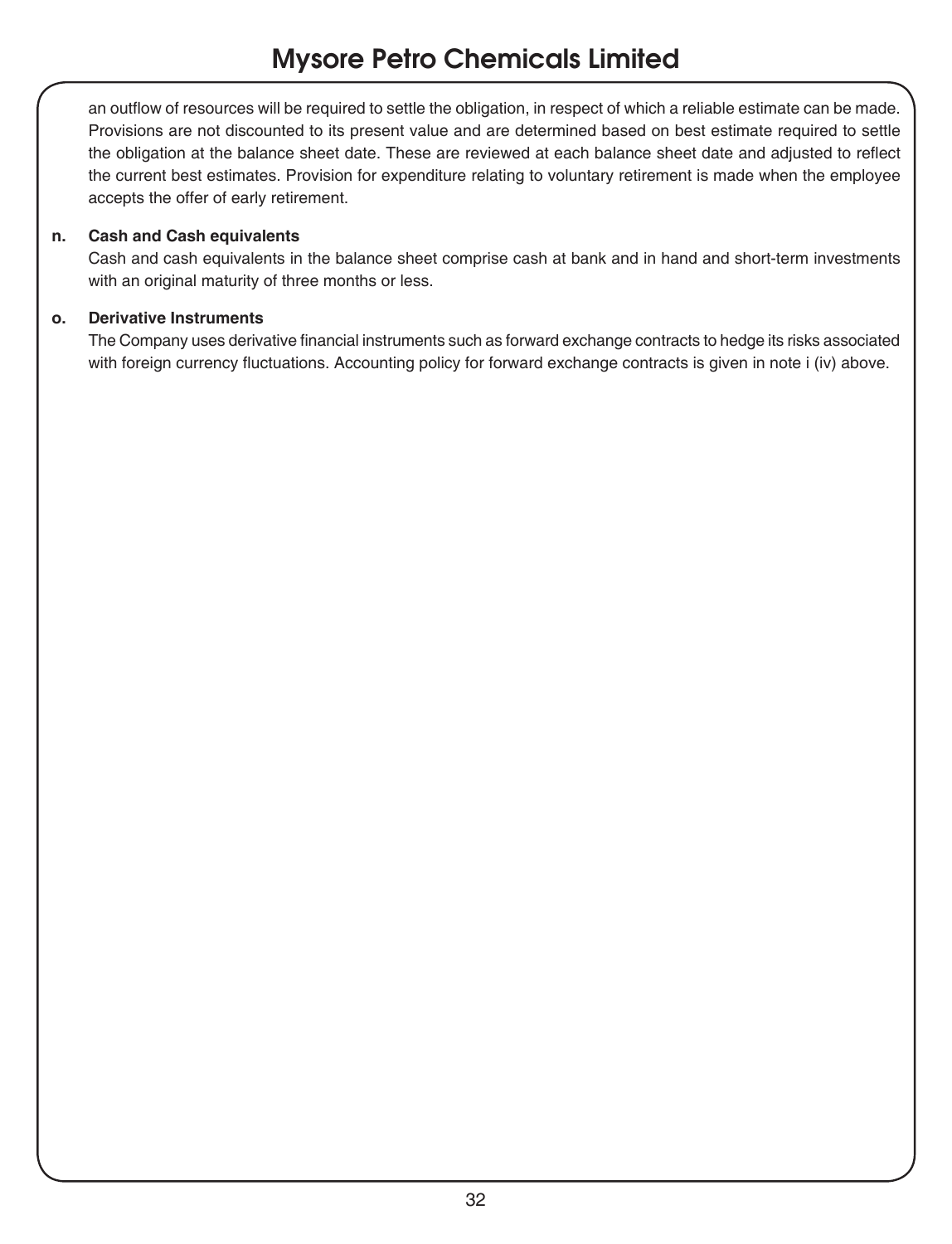| <b>NOTES ON FINANCIAL STATEMENTS</b>                                                                                                                                                                                                                                                                                                                                                                              |                                      |        |                                      |
|-------------------------------------------------------------------------------------------------------------------------------------------------------------------------------------------------------------------------------------------------------------------------------------------------------------------------------------------------------------------------------------------------------------------|--------------------------------------|--------|--------------------------------------|
|                                                                                                                                                                                                                                                                                                                                                                                                                   | As at<br>March 31, 2013<br>₹ in Lacs |        | As at<br>March 31, 2012<br>₹ in Lacs |
| <b>NOTE - 1 : SHARE CAPITAL</b>                                                                                                                                                                                                                                                                                                                                                                                   |                                      |        |                                      |
| <b>Authorised</b>                                                                                                                                                                                                                                                                                                                                                                                                 |                                      |        |                                      |
| 5,00,000 (Previous year 5,00,000) Redeemable Cumulative<br>Preference Shares of ₹100 each                                                                                                                                                                                                                                                                                                                         | 500.00                               |        | 500.00                               |
| 1,00,00,000 (Previous year 1,00,00,000) Equity shares of ₹10 each                                                                                                                                                                                                                                                                                                                                                 | 1,000.00<br>1,500.00                 |        | 1,000.00<br>1,500.00                 |
| <b>Issued</b>                                                                                                                                                                                                                                                                                                                                                                                                     |                                      |        |                                      |
| 65,90,938 Equity shares of ₹10 each<br>(Previous year 65,90,938)                                                                                                                                                                                                                                                                                                                                                  | 659.09                               |        | 659.09                               |
| <b>Subscribed and Paid up</b>                                                                                                                                                                                                                                                                                                                                                                                     |                                      |        |                                      |
| 65,83,488 * Equity shares of ₹10 each<br>(Previous year $65,83,488$ )*                                                                                                                                                                                                                                                                                                                                            | 658.35                               |        | 658.35                               |
| Add: Amount paid up on 7450 Equity shares<br>(Previous year 7450 Equity shares) forfeited                                                                                                                                                                                                                                                                                                                         | 0.41                                 |        | 0.41                                 |
|                                                                                                                                                                                                                                                                                                                                                                                                                   | 658.76                               |        | 658.76                               |
| Shareholders holding more than 5% Shares in the company<br>Ellenbarrie Steels & Allied Industries Ltd. No of Shares 372574<br>(Previous year 372574), Gembel Trade Enterprises Ltd.- No.<br>of Shares 494028 ( Previous year 375529), Savita Investment<br>Company Ltd.- No. of Shares 1509503 (Previous year 1509503),<br>Shekhavati Investment Corporation Ltd.- No. of Shares 556094<br>(Previous year 556094) |                                      |        |                                      |
| Includes 1,25,000 shares issued for consideration other than<br>cash and 21,19,983 Bonus shares allotted by capitalisation<br>of the Capital Redemption Reserve and securities premium.                                                                                                                                                                                                                           |                                      |        |                                      |
| <b>NOTE - 2 : RESERVES &amp; SURPLUS</b>                                                                                                                                                                                                                                                                                                                                                                          |                                      |        |                                      |
| <b>Securities Premium Reserve</b><br>Balance as per last Balance Sheet                                                                                                                                                                                                                                                                                                                                            | 398.89                               |        | 398.89                               |
| <b>Revaluation Reserve</b><br>Balance as per last Balance Sheet                                                                                                                                                                                                                                                                                                                                                   | 718.06                               | 838.48 |                                      |
| Less: Transferred to Statement of Profit and Loss<br>(Refer Serial No. 3 to Note 6)                                                                                                                                                                                                                                                                                                                               | 99.93                                | 101.25 |                                      |
| Reversal on account of Sale / Disposal of Fixed Assets                                                                                                                                                                                                                                                                                                                                                            | 618.13                               | 19.17  | 718.06                               |
| Subsidy under the Central Govt. - Subsidy Scheme 1971                                                                                                                                                                                                                                                                                                                                                             |                                      |        |                                      |
| Balance as per last Balance Sheet                                                                                                                                                                                                                                                                                                                                                                                 | 36.00                                |        | 36.00                                |
| <b>Amalgamation Reserve</b><br>Balance as per last Balance Sheet                                                                                                                                                                                                                                                                                                                                                  | 37.50                                |        | 37.50                                |
|                                                                                                                                                                                                                                                                                                                                                                                                                   |                                      |        |                                      |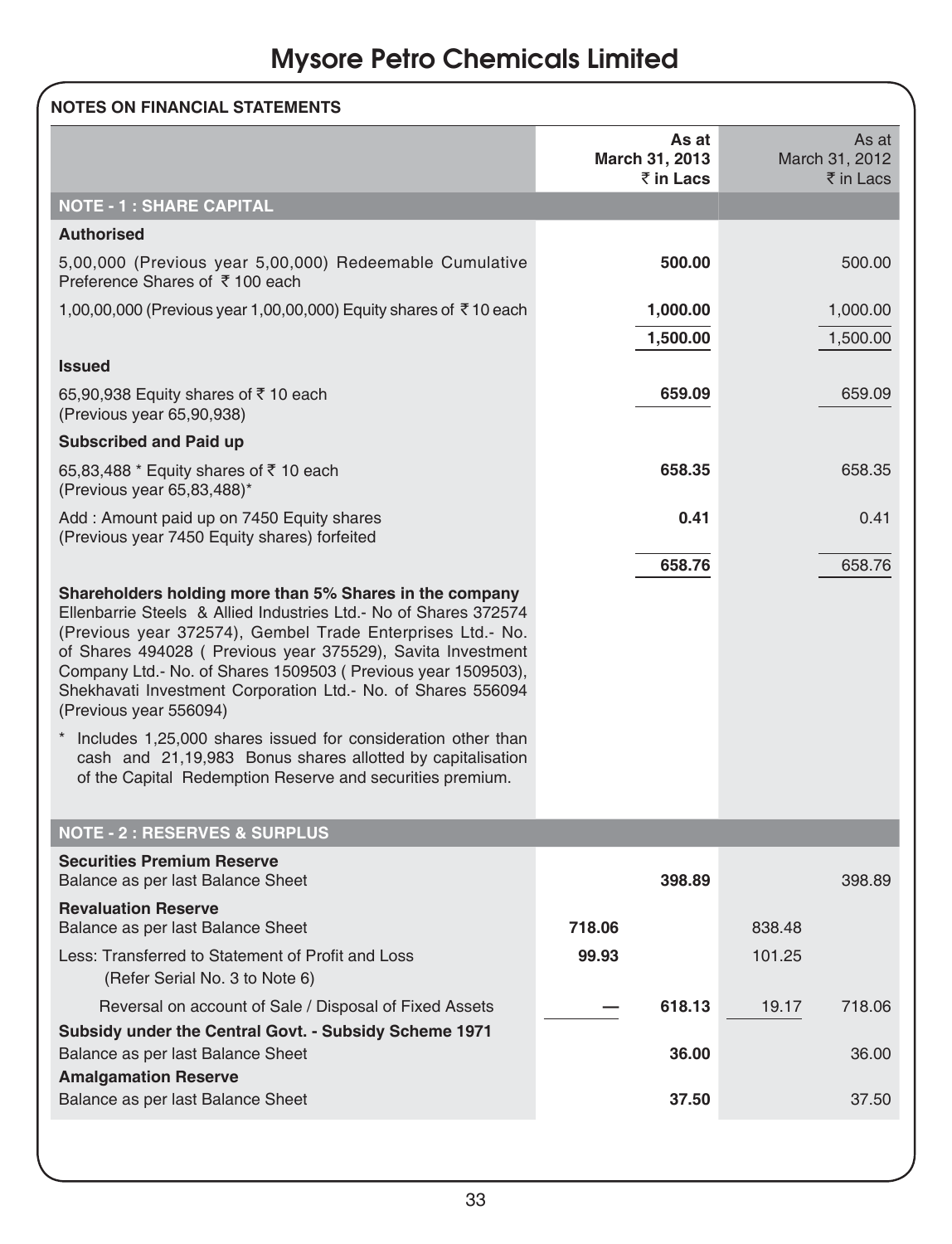| <b>Surplus in Statement of Profit and Loss</b><br>Opening Balance at the beginning of the year<br>Add: Profit / (Loss) for the year | As at<br>March 31, 2013<br>$\bar{z}$ in Lacs<br>826.77<br>204.22<br>1,030.99 | As at<br>March 31, 2012<br>$\bar{\tau}$ in Lacs<br>1,252.87<br>(426.10)<br>826.77 |
|-------------------------------------------------------------------------------------------------------------------------------------|------------------------------------------------------------------------------|-----------------------------------------------------------------------------------|
|                                                                                                                                     | 2,121.51                                                                     | 2,017.22                                                                          |
| <b>NOTE - 3: NON - CURRENT LIABILITIES</b>                                                                                          |                                                                              |                                                                                   |
| <b>Long Term Borrowings</b>                                                                                                         |                                                                              |                                                                                   |
| <b>Unsecured Loans</b><br>a.                                                                                                        |                                                                              |                                                                                   |
| From Bodies Corporate                                                                                                               | 1,314.35                                                                     | 1,281.35                                                                          |
|                                                                                                                                     | 1,314.35                                                                     | 1,281.35                                                                          |
| <b>Long Term Provisions</b><br>b <sub>1</sub>                                                                                       |                                                                              |                                                                                   |
| Provision for Gratuity                                                                                                              | 221.61                                                                       | 211.72                                                                            |
| Provision for Leave Encashment                                                                                                      | 94.57<br>316.18                                                              | 79.44<br>291.16                                                                   |
|                                                                                                                                     |                                                                              |                                                                                   |
| <b>NOTE - 4 : DEFERRED TAX LIABILITIES</b>                                                                                          | 143.46                                                                       | 134.27                                                                            |
|                                                                                                                                     |                                                                              |                                                                                   |
| <b>NOTE - 5 : CURRENT LIABILITIES</b>                                                                                               |                                                                              |                                                                                   |
| <b>Short Term Borrowings - Secured</b><br>a.                                                                                        |                                                                              |                                                                                   |
| Working Capital Facilities From Bank                                                                                                | 531.27                                                                       | 539.16                                                                            |
| Current Maturities of Finance Lease Obligations (Secured by<br>the assets so acquired)                                              |                                                                              | 21.15                                                                             |
| <b>Factoring Facility</b>                                                                                                           | 159.13                                                                       |                                                                                   |
|                                                                                                                                     | 690.40                                                                       | 560.31                                                                            |
| <b>Short Term Borrowings - Unsecured</b>                                                                                            |                                                                              |                                                                                   |
| <b>Fixed Deposit</b>                                                                                                                | 100.00                                                                       | 100.00                                                                            |
|                                                                                                                                     | 790.40                                                                       | 660.31                                                                            |

i. Working Capital facility by The Saraswat Co Operative Bank Ltd., a Scheduled Bank, is secured against Hypothecation of all movable properties of the Company including stocks and book debts of the Company. The facility is further secured by collateral security of Equitable Mortgage of Land & Building at Raichur & Taloja and personal Guarantee by two Directors of the Company.

ii. Factoring facility is secured by respective book debts & personal guarantee of two Directors of the Company.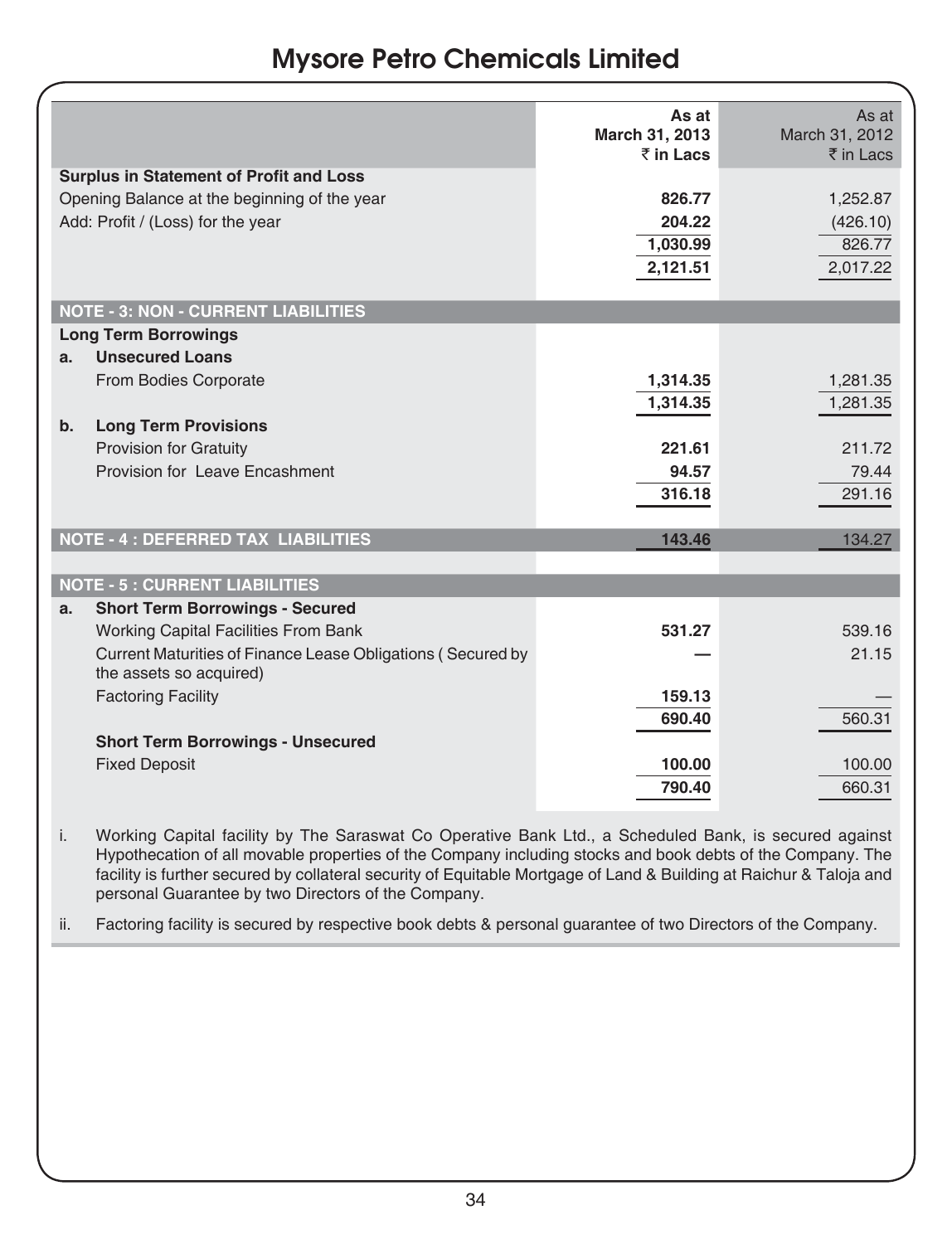|    |                                                                                                             | As at<br>March 31, 2013<br>₹ in Lacs | As at<br>March 31, 2012<br>₹ in Lacs |
|----|-------------------------------------------------------------------------------------------------------------|--------------------------------------|--------------------------------------|
|    | <b>NOTE - 5 : CURRENT LIABILITIES (Contd.)</b>                                                              |                                      |                                      |
| b. | <b>Trade Payables</b>                                                                                       |                                      |                                      |
|    | <b>Sundry Creditors</b>                                                                                     |                                      |                                      |
|    | Total outstanding dues of Micro, Medium and<br><b>Small Enterprises</b>                                     |                                      |                                      |
|    | Total Outstanding dues of creditors other than<br>Micro, Medium and Small Enterprises                       | 1,025.54                             | 763.19                               |
|    |                                                                                                             | 1,025.54                             | 763.19                               |
| c. | <b>Other Current Liabilities</b>                                                                            |                                      |                                      |
|    | <b>Advance from Customers</b>                                                                               | 71.04                                | 23.41                                |
|    | <b>Investor Education and Protection Fund</b><br>shall be credited (as and when due) for<br>unpaid dividend | 1.49                                 | 1.50                                 |
|    | <b>Security Deposits - Others</b>                                                                           | 1.35                                 | 1.05                                 |
|    | <b>Security Deposits - Related Party</b>                                                                    | 625.00                               | 625.00                               |
|    | <b>Book Overdraft</b>                                                                                       | 433.52                               | 6.33                                 |
|    | Interest Accrued But not Due on Loans                                                                       | 185.40                               | 151.23                               |
|    | <b>Other Liabilities</b>                                                                                    | 63.30                                | 64.77                                |
|    |                                                                                                             | 1,381.10                             | 873.29                               |
| d. | <b>Short Term Provisions</b>                                                                                |                                      |                                      |
|    | Provision for Wealth Tax                                                                                    | 0.45                                 | 0.33                                 |
|    |                                                                                                             | 0.45                                 | 0.33                                 |
|    |                                                                                                             |                                      |                                      |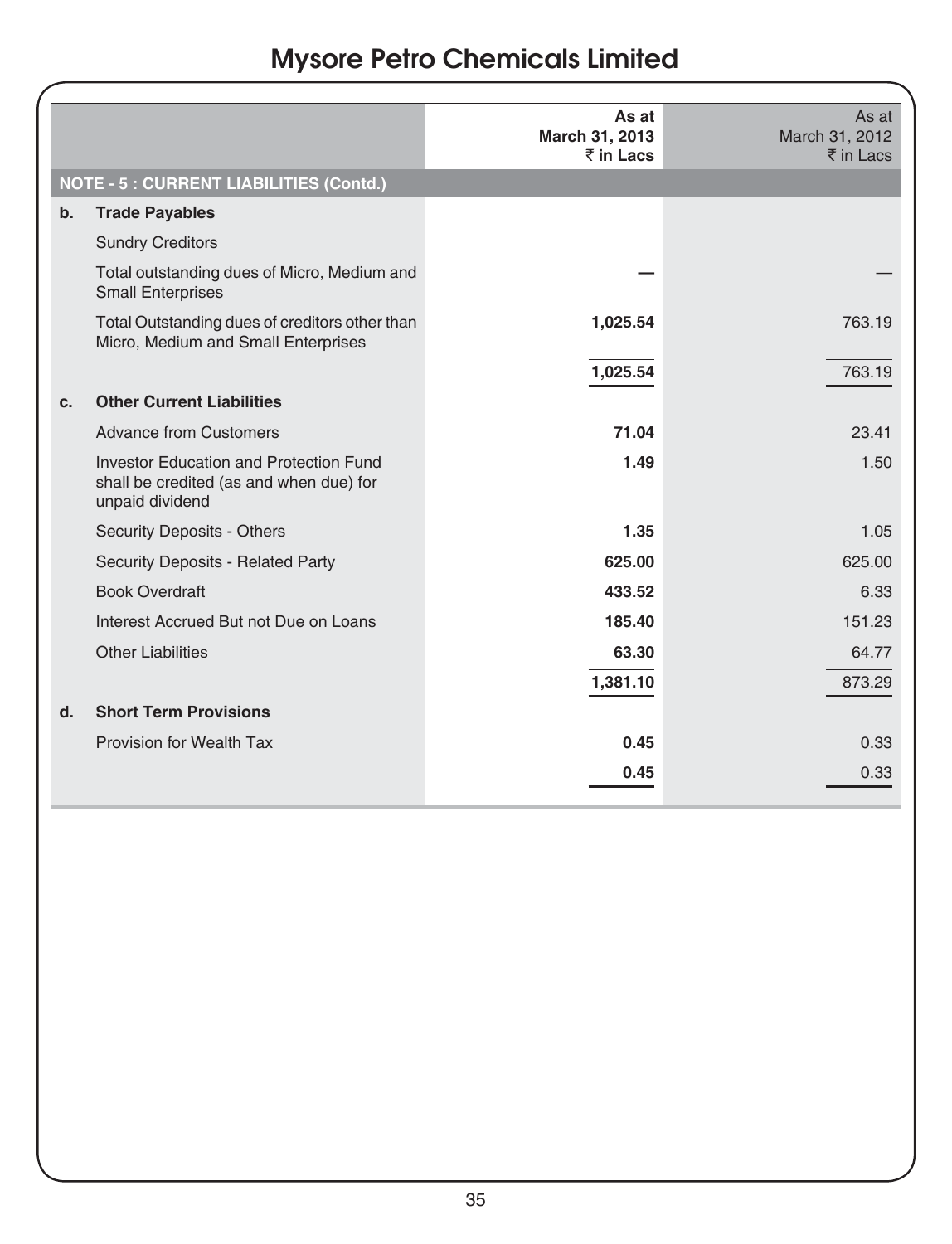|                          | NOTE - 6 : FIXED AS                                                                                           | <b>SETS</b>                     |              |                                                                                                                                                                                                                                                          |                     |                   |                 |            |                    |                    |                    |                    |                    |
|--------------------------|---------------------------------------------------------------------------------------------------------------|---------------------------------|--------------|----------------------------------------------------------------------------------------------------------------------------------------------------------------------------------------------------------------------------------------------------------|---------------------|-------------------|-----------------|------------|--------------------|--------------------|--------------------|--------------------|--------------------|
|                          |                                                                                                               |                                 |              |                                                                                                                                                                                                                                                          |                     |                   |                 |            |                    |                    |                    |                    | (₹ in Lacs)        |
|                          | <b>DESCRIPTION</b>                                                                                            |                                 | GROSS BLOCK  |                                                                                                                                                                                                                                                          |                     |                   | DEPRECIATION    |            |                    | IMPAIRMENT LOSS    |                    | <b>NET BLOCK</b>   |                    |
|                          |                                                                                                               | 1.4.2012<br>As at               | Additions    | Deductions                                                                                                                                                                                                                                               | 31.3.2013<br>As at  | 1.4.2012<br>As at | for the<br>year | Deductions | 31.3.2013<br>As at | 31.3.2012<br>As at | 31.3.2013<br>As at | 31.3.2013<br>As at | As at<br>31.3.2012 |
|                          | Tangible Assets                                                                                               |                                 |              |                                                                                                                                                                                                                                                          |                     |                   |                 |            |                    |                    |                    |                    |                    |
|                          | 1. Land & Land Development                                                                                    | 14.77                           |              |                                                                                                                                                                                                                                                          | 14.77               |                   |                 |            | L                  |                    | I                  | 14.77              | 14.77              |
|                          | 2. Lease Hold Land                                                                                            | 27.00                           | I            |                                                                                                                                                                                                                                                          | 27.00               | 6.02              | 0.27            |            | 6.29               |                    | $\overline{1}$     | 20.71              | 20.98              |
|                          | 3. Roads & Drains                                                                                             | 40.92                           | $\mathsf{l}$ |                                                                                                                                                                                                                                                          | 40.92               | 16.74             | 1.29            |            | 18.03              |                    |                    | 22.89              | 24.18              |
|                          | 4. Buildings                                                                                                  | 505.60                          | 11.33        |                                                                                                                                                                                                                                                          | 516.93              | 224.08            | 12.58           |            | 236.66             |                    | L                  | 280.27             | 281.52             |
| ယ္                       | Plant & Equipments                                                                                            | 12,278.75                       | 710.74       |                                                                                                                                                                                                                                                          | 12,989.49           | 9,859.88          | 387.47          |            | 10,247.35          |                    | I                  | 2,742.14           | 2,418.87           |
|                          | 6. Railway Siding                                                                                             | 5.13                            |              |                                                                                                                                                                                                                                                          | 5.13                | 4.87              |                 |            | 4.87               |                    | L                  | 0.26               | 0.26               |
|                          | 7. Furniture & office<br>equipments                                                                           | 136.03                          | 2.48         | 99.63                                                                                                                                                                                                                                                    | 38.88               | 114.40            | 2.10            | 95.24      | 21.26              | 15.00              | 15.00              | 2.62               | 6.63               |
| $\infty$                 | Vehicles                                                                                                      | 164.38                          | 6.64         | 7.07                                                                                                                                                                                                                                                     | 163.95              | 49.69             | 14.71           | 4.91       | 59.49              |                    |                    | 104.46             | 114.69             |
|                          |                                                                                                               | 13, 172.58                      | 731.19       | 106.70                                                                                                                                                                                                                                                   | 13,797.07 10,275.68 |                   | 418.42          | 100.15     | 10,593.95          | 15.00              | 15.00              | 3,188.12           | 2,881.90           |
|                          | Intangible Assets                                                                                             |                                 |              |                                                                                                                                                                                                                                                          |                     |                   |                 |            |                    |                    |                    |                    |                    |
|                          | 1. Software                                                                                                   | 0.47                            |              |                                                                                                                                                                                                                                                          | <b>CF0</b>          | 0.47              |                 |            | <b>CF0</b>         |                    |                    |                    |                    |
|                          | Total                                                                                                         | 13,173.05                       | 731.19       | 106.70                                                                                                                                                                                                                                                   | 13,797.54 10,276.15 |                   | 418.42          |            | 100.15 10,594.42   | 15.00              | 15.00              | 3,188.12           | 2,881.90           |
|                          | Previous year                                                                                                 | 13, 184.34                      | 61.85        | 73.14                                                                                                                                                                                                                                                    | 13,173.05           | 9,780.75          | 544.32          |            | 48.92 10,276.15    |                    | 15.00              | 2,881.90           |                    |
|                          | was credited to Revaluation Reserve.<br>determined by an<br>Buildings & Plant                                 |                                 |              | & Equipments of Phthtalic Anhydride plant at Raichur as on 31.3.2000 were revalued on the basis of net replacement value<br>approved valuer resulting in increase in value of Buildings by ₹ 124.47 lacs and Plant & Equipments by ₹ 3,246.44 lacs which |                     |                   |                 |            |                    |                    |                    |                    |                    |
| $\overline{\mathcal{N}}$ | for shares in office premises in a co-operative society<br>Land includes ₹1                                   |                                 |              | .36 lacs (Previous year ₹ 1.36 lacs) for undivided share in office premises land. Buildings include ₹ 250/- (Previous year ₹ 250/-)                                                                                                                      |                     |                   |                 |            |                    |                    |                    |                    |                    |
| က                        | Details of depreciation are as follows:                                                                       |                                 |              |                                                                                                                                                                                                                                                          |                     |                   |                 |            |                    |                    |                    |                    |                    |
|                          | Particulars                                                                                                   |                                 |              |                                                                                                                                                                                                                                                          | 2012-13             |                   | $2011 - 12$     |            |                    |                    |                    |                    |                    |
|                          | Depreciation for the year as above                                                                            |                                 |              |                                                                                                                                                                                                                                                          | 418.42              |                   | 544.32          |            |                    |                    |                    |                    |                    |
|                          | Less: Transferred from Revaluation Reserve                                                                    |                                 |              |                                                                                                                                                                                                                                                          | 99.93               |                   | 101.25          |            |                    |                    |                    |                    |                    |
|                          | Depreciation as p                                                                                             | er Statement of Profit and Loss |              |                                                                                                                                                                                                                                                          | 318.49              |                   | 443.07          |            |                    |                    |                    |                    |                    |
| 4                        | Capital work in progress represents Plant & Equipments under erection ₹27.95 lacs (Previous Year ₹49.85 lacs) |                                 |              |                                                                                                                                                                                                                                                          |                     |                   |                 |            |                    |                    |                    |                    |                    |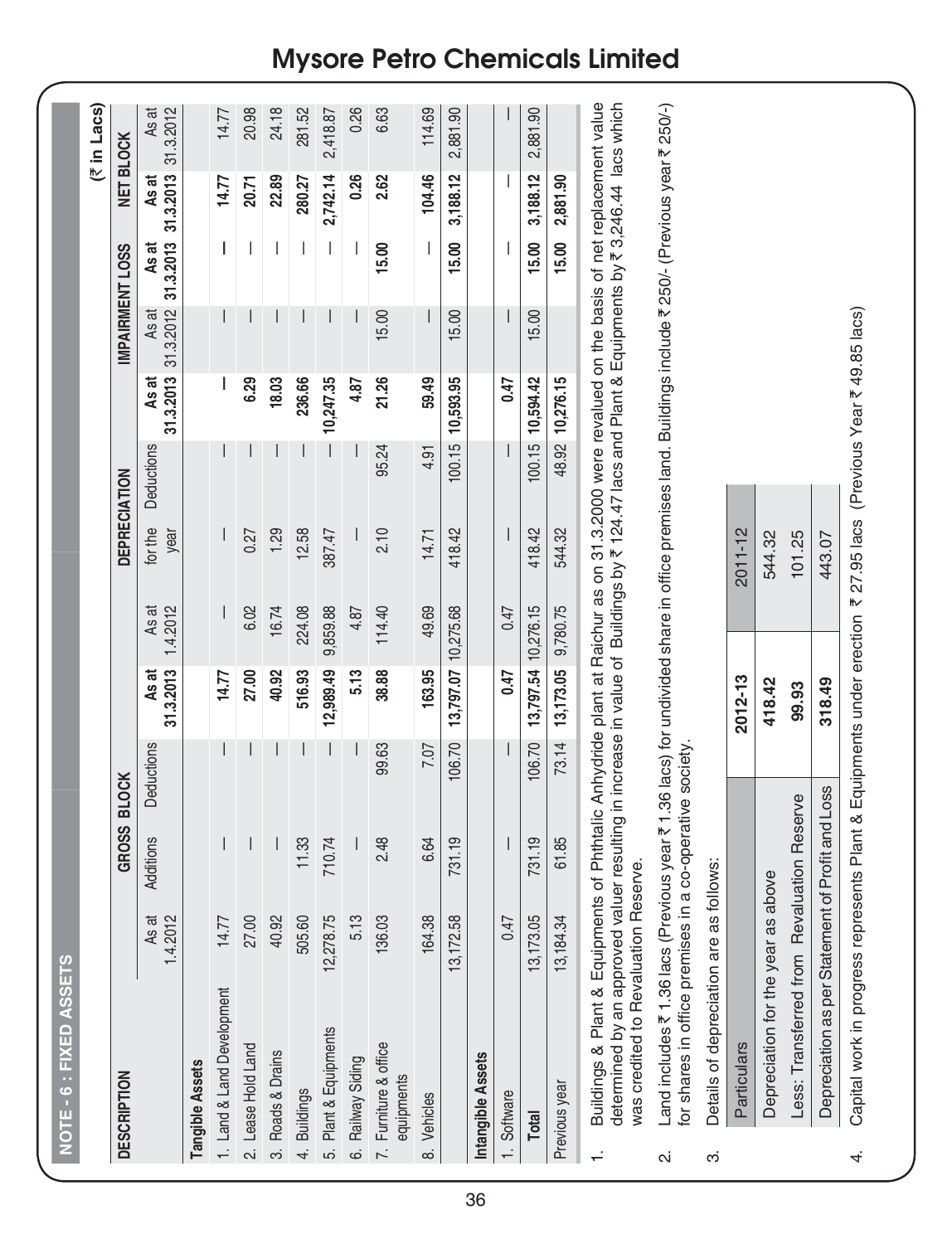| <b>NOTE - 7 : NON CURRENT INVESTMENTS</b>                                                |               | As at<br>March 31, 2013<br>₹ in Lacs |               | As at<br>March 31, 2012<br>$\bar{\tau}$ in Lacs |
|------------------------------------------------------------------------------------------|---------------|--------------------------------------|---------------|-------------------------------------------------|
| Long Term Investments, Other than Trade: (At Cost)                                       | No. of        |                                      | No. of        |                                                 |
|                                                                                          | <b>Shares</b> |                                      | <b>Shares</b> |                                                 |
| А.<br><b>Government securities</b><br>Six years National Saving Certificates of the face |               | 0.30                                 |               | 0.30                                            |
| value of ₹30000 (Previous Year ₹30000) lodged<br>as security with Government Department. |               |                                      |               |                                                 |
| Equity Shares of $\bar{z}$ 10/- each<br>В.                                               |               |                                      |               |                                                 |
| Fully Paid up                                                                            |               |                                      |               |                                                 |
| Quoted                                                                                   |               |                                      |               |                                                 |
| I G Petrochemicals Limited                                                               | 40,75,000     | 826.92                               | 40,75,000     | 826.92                                          |
| Sand Plast (I) Limited                                                                   | 24,020        | 0.60                                 | 24,020        | 0.60                                            |
| <b>Listed but not Quoted</b><br>Bihariji Construction (I) Limited                        | 4,86,000      | 10.75                                | 4,86,000      | 10.75                                           |
| <b>Bihariji Projects Limited</b>                                                         | 4,90,000      | 10.50                                | 4,90,000      | 10.50                                           |
| <b>Unquoted</b>                                                                          |               |                                      |               |                                                 |
| The Saraswat Co. op. Bank Limited                                                        | 2,500         | 0.25                                 | 2,500         | 0.25                                            |
|                                                                                          |               | 849.32                               |               | 849.32                                          |
| <b>Book Value</b>                                                                        |               |                                      |               |                                                 |
| Quoted Investments                                                                       |               | 827.52                               |               | 827.52                                          |
| (Market Value ₹ 978.43 lacs)                                                             |               |                                      |               |                                                 |
| (Previous year ₹960.27 lacs)                                                             |               |                                      |               |                                                 |
| Listed but not Quoted                                                                    |               | 21.25                                |               | 21.25                                           |
| Unquoted                                                                                 |               | 0.55                                 |               | 0.55                                            |
|                                                                                          |               | 849.32                               |               | 849.32                                          |
| <b>NOTE - 8 : LONG TERM LOANS &amp; ADVANCES</b>                                         |               |                                      |               |                                                 |
| (Unsecured, Considered Good unless otherwise stated)                                     |               |                                      |               |                                                 |
| Deposit - others                                                                         |               | 121.20                               |               | 120.58                                          |
| <b>Capital Advances</b>                                                                  |               | 876.43                               |               | 690.12                                          |
|                                                                                          |               | 997.63                               |               | 810.70                                          |
| <b>NOTE - 9 : INVENTORIES</b>                                                            |               |                                      |               |                                                 |
| (at lower of cost and net realisable value)                                              |               |                                      |               |                                                 |
| Raw Material (including stock in transit ₹ 64.15 lacs,<br>(Previous Year ₹ 15.17 lacs)   |               | 245.16                               |               | 297.68                                          |
| Stores and spares                                                                        |               | 179.46                               |               | 273.89                                          |
| Work-in-Progress                                                                         |               | 217.16                               |               | 217.11                                          |
| Finished Goods (including stock in transit ₹ 16.07 lacs,<br>(Previous Year ₹ 17.10 lacs) |               | 365.45                               |               | 246.29                                          |
| Catalyst (at cost less amortisation)                                                     |               |                                      |               | 104.28                                          |
|                                                                                          |               | 1,007.23                             |               | 1,139.25                                        |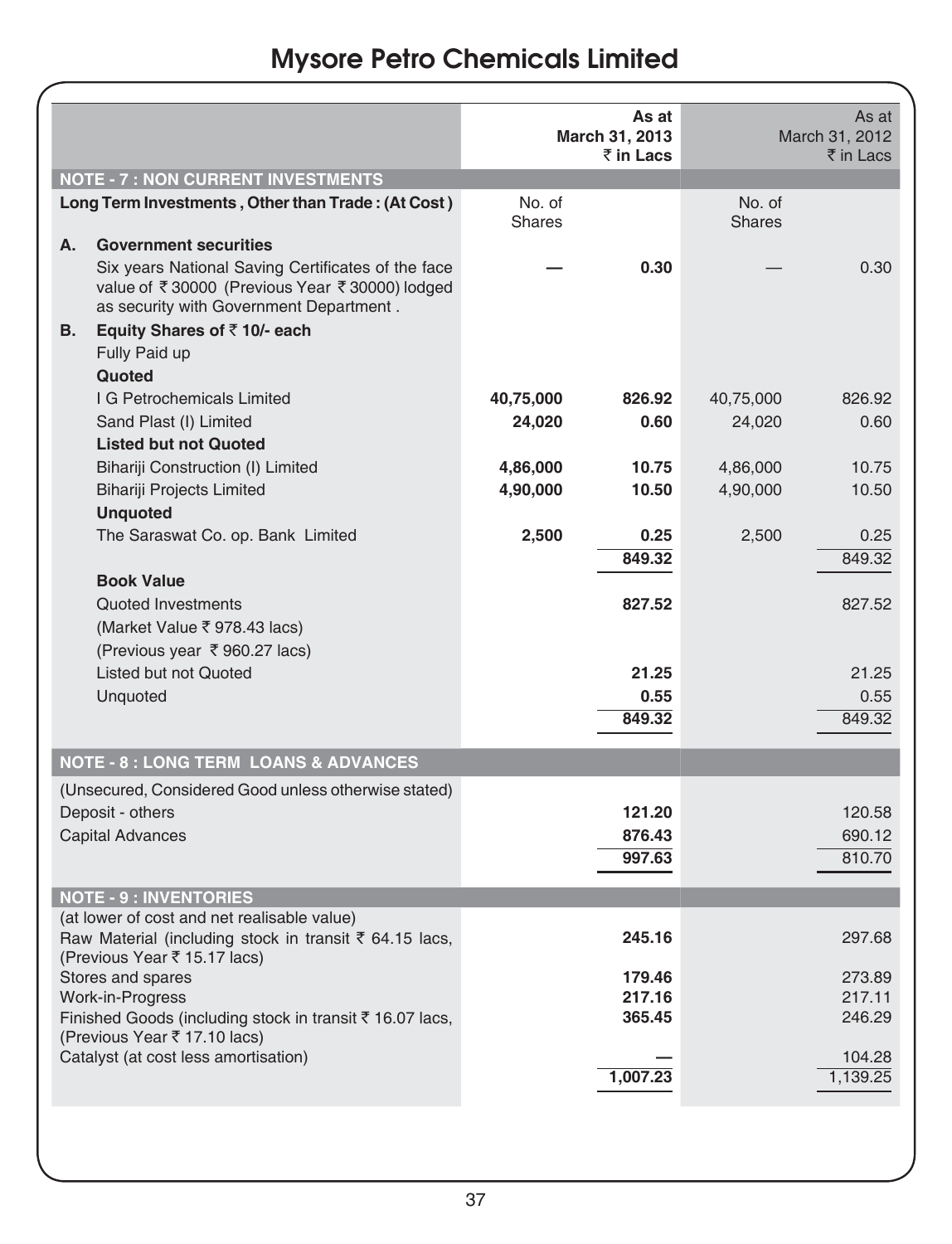|                                                                     | As at<br>March 31, 2013<br>₹ in Lacs | As at<br>March 31, 2012<br>₹ in Lacs |
|---------------------------------------------------------------------|--------------------------------------|--------------------------------------|
| <b>NOTE - 10 : TRADE RECEIVABLES</b>                                |                                      |                                      |
| Debts outstanding for a period exceeding six months                 |                                      |                                      |
| Unsecured, Considered Good                                          | 26.30                                | 26.30                                |
| Other debts                                                         |                                      |                                      |
| Unsecured, Considered Good                                          | 1,294.72                             | 655.94                               |
|                                                                     | 1,321.02                             | 682.24                               |
|                                                                     |                                      |                                      |
| <b>NOTE - 11: CASH AND BANK BALANCES</b>                            |                                      |                                      |
| Cash and cash equivalents                                           |                                      |                                      |
| Cash in hand                                                        | 10.45                                | 7.96                                 |
| <b>Balance with Scheduled Banks</b>                                 |                                      |                                      |
| In Current Accounts                                                 | 32.28                                | 30.60                                |
|                                                                     | 42.73                                | 38.56                                |
| <b>Other Bank Balances</b>                                          |                                      |                                      |
| In Fixed Deposits (Held with Scheduled Banks as Margin)             | 40.50                                | 36.58                                |
| In Fixed Deposits (Held with Government<br>Departments as Security) | 0.95                                 | 0.95                                 |
| In Unpaid Dividend Account                                          | 1.49                                 | 1.50                                 |
|                                                                     | 42.94                                | 39.03                                |
|                                                                     | 85.67                                | 77.59                                |
|                                                                     |                                      |                                      |
| <b>NOTE - 12 : SHORT TERM LOANS AND ADVANCES</b>                    |                                      |                                      |
| Advances recoverable in cash or kind or for value to<br>be received |                                      |                                      |
| <b>Considered Good</b>                                              | 150.22                               | 91.93                                |
| <b>Balance with Central Excise Authorities</b>                      | 30.61                                | 39.99                                |
| Income Tax Deducted at Source / Advance Tax ( Net<br>of Provision)  | 93.80                                | 56.94                                |
|                                                                     | 274.63                               | 188.86                               |
| <b>NOTE - 13 : OTHER CURRENT ASSETS</b>                             |                                      |                                      |
| Interest Accrued on Investment                                      | 0.18                                 | 0.17                                 |
|                                                                     | 0.18                                 | 0.17                                 |
|                                                                     |                                      |                                      |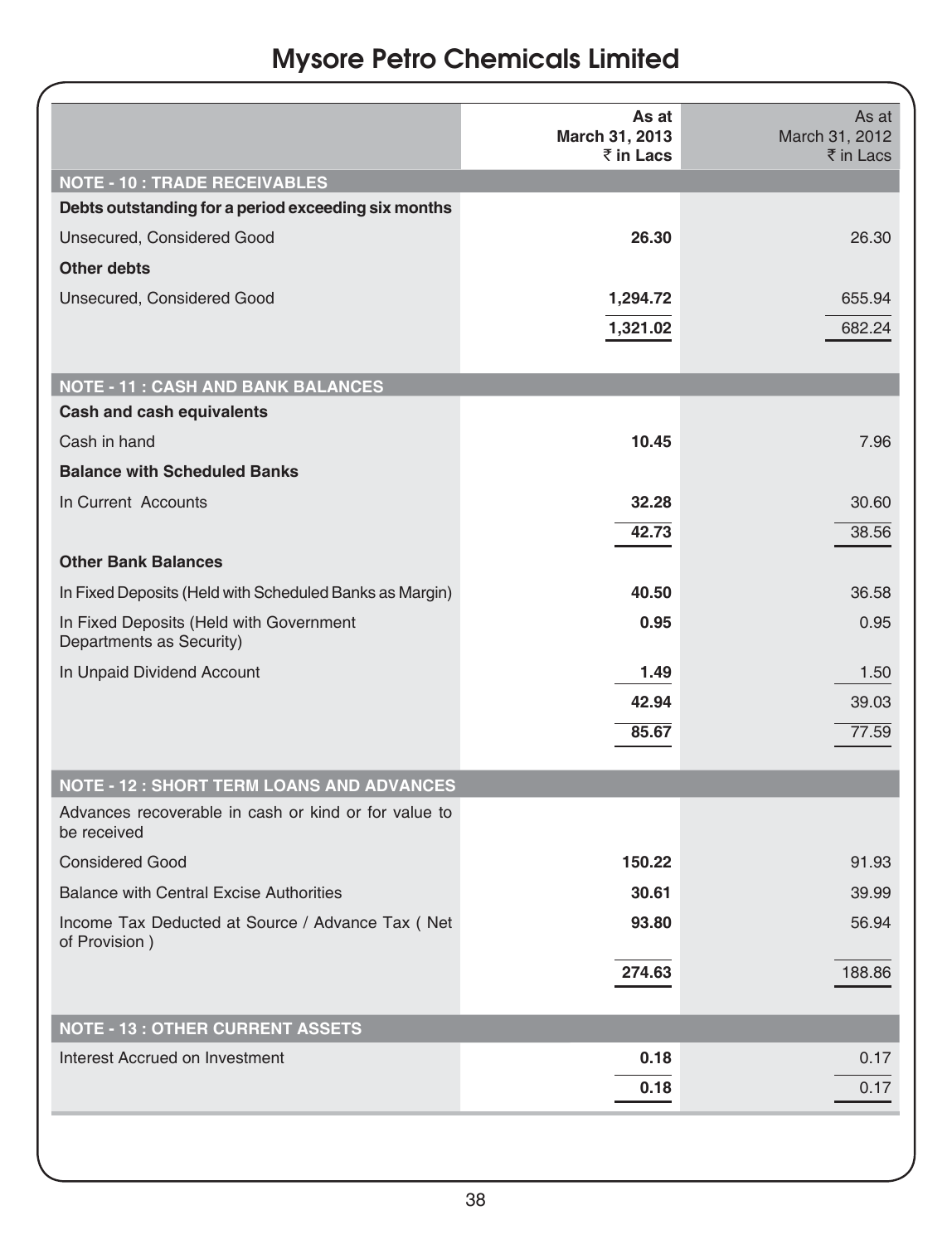|                                                                                                                                 | 2012-2013<br>₹ in Lacs | 2011-2012<br>$\bar{\bar{\tau}}$ in Lacs |
|---------------------------------------------------------------------------------------------------------------------------------|------------------------|-----------------------------------------|
| <b>NOTE - 14 : REVENUE FROM OPERATION</b>                                                                                       |                        |                                         |
| <b>Sale of Products</b><br><b>Phthalic Anhydride</b><br><b>Maleic Anhydride</b><br><b>Other Operating Income</b>                | 11,968.88<br>2,952.56  | 5,644.98<br>2,463.85                    |
| Sale of waste                                                                                                                   | 1.08<br>14,922.52      | 0.35<br>8,109.18                        |
|                                                                                                                                 |                        |                                         |
| <b>NOTE - 15 : OTHER INCOME</b><br><b>Interest</b>                                                                              |                        |                                         |
| Bank Deposits (TDS ₹ Nil, Previous year ₹ Nil)<br>Others (TDS ₹ 1.92 lacs, Previous year ₹ 0.48 lacs)<br><b>Dividend Income</b> | 4.08<br>19.22          | 2.89<br>6.45                            |
| Long term investments-Non-trade                                                                                                 | 0.05                   | 0.05                                    |
| Sundry Balances / Excess Provision Written Back                                                                                 |                        | 0.52                                    |
| <b>Insurance Claim Received</b>                                                                                                 |                        | 56.98                                   |
| Miscellaneous Income                                                                                                            | 0.34<br>23.69          | 7.48<br>74.37                           |
|                                                                                                                                 |                        |                                         |
|                                                                                                                                 |                        |                                         |
| <b>NOTE - 16 : COST OF MATERIAL CONSUMED</b>                                                                                    |                        |                                         |
| <b>Raw Materials</b>                                                                                                            |                        |                                         |
| Inventories as at March 31, 2012                                                                                                | 297.68                 | 261.58                                  |
| Add: Purchases                                                                                                                  | 9,183.10               | 4,278.02                                |
|                                                                                                                                 | 9,480.78               | 4,539.60                                |
| Less: Inventories as at March 31, 2013                                                                                          | 245.16                 | 297.68                                  |
|                                                                                                                                 | 9,235.62               | 4,241.92                                |
| Orthoxylene                                                                                                                     | 9,154.37               | 4,197.76                                |
| <b>Others</b>                                                                                                                   | 81.25<br>9.235.62      | 44.16<br>4,241.92                       |
|                                                                                                                                 |                        |                                         |
| <b>NOTE - 17 : DECREASE / (INCREASE) IN INVENTORIES</b>                                                                         |                        |                                         |
| Inventories as at March 31, 2012                                                                                                |                        |                                         |
| Work-in-Progress                                                                                                                | 217.11                 | 223.69                                  |
| <b>Finished Goods</b>                                                                                                           | 246.29                 | 384.67                                  |
| Inventories as at March 31, 2013<br>Work - in- Progress                                                                         | 217.16                 | 217.11                                  |
| <b>Finished Goods</b>                                                                                                           | 365.45                 | 246.29                                  |
|                                                                                                                                 | (119.21)               | 144.96                                  |
| Differential Excise duty in respect of Closing Stock & Opening Stock                                                            | 15.04<br>(104.17)      | (8.23)<br>136.73                        |

In accordance with ASI 14 (Revised) on disclosure of Revenue from Sales Transactions issued by Institute of Chartered Accountants of India, Excise duty on sales has been reduced from sales in Statement of Profit & Loss and Excise duty on increase/decrease in stock amounting to  $\bar{z}$  15.04 lacs (Previous Year  $\bar{z}$  (8.23) lacs) has been considered as expense as above.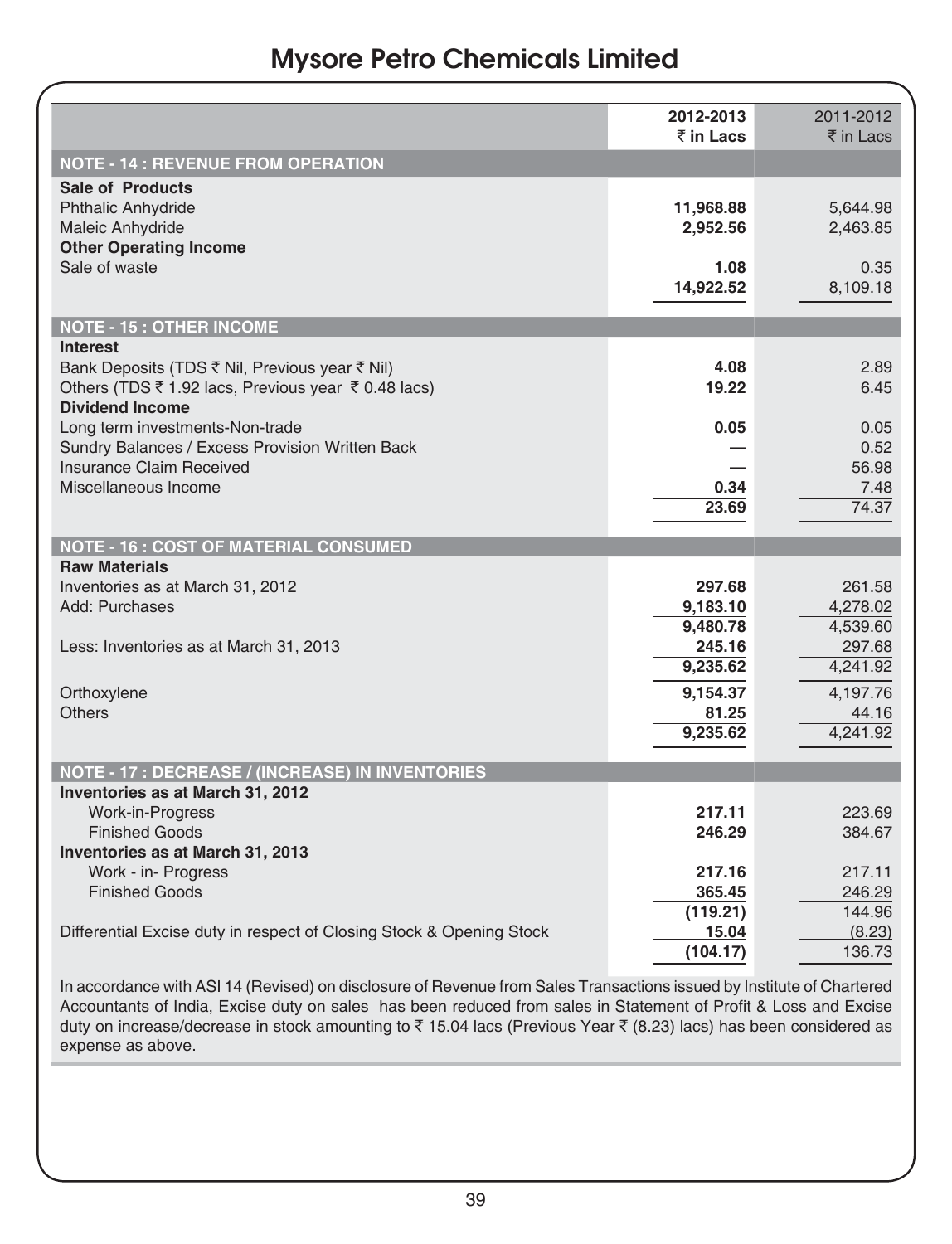|                                                                                                                                                                              | 2012-2013<br>₹ in Lacs                           | 2011-2012<br>₹ in Lacs                           |
|------------------------------------------------------------------------------------------------------------------------------------------------------------------------------|--------------------------------------------------|--------------------------------------------------|
| <b>NOTE - 18 : EMPLOYEES BENEFITS EXPENSE</b>                                                                                                                                |                                                  |                                                  |
| Salaries, Wages and Bonus<br>Contribution to Provident and Other Funds<br><b>Gratuity expenses</b><br>Workmen and staff welfare expenses                                     | 1,132.39<br>87.87<br>56.97<br>181.46<br>1,458.69 | 1,080.66<br>80.03<br>52.93<br>164.23<br>1,377.85 |
| <b>NOTE - 19: OTHER EXPENSES</b>                                                                                                                                             |                                                  |                                                  |
| Consumption of Stores, Spares and Packing Materials<br>Power, Fuel and Water charges<br><b>Repairs and Maintenance</b>                                                       | 90.92<br>691.09                                  | 70.30<br>495.60                                  |
| <b>Plant and Equipments</b><br><b>Buildings</b><br><b>Others</b><br><b>Insurance Premium</b>                                                                                 | 178.52<br>19.47<br>12.85<br>26.61                | 148.97<br>30.90<br>8.73<br>34.41                 |
| <b>Selling Expenses</b><br><b>Brokerage and Commission</b><br>Transportation<br>Rent<br><b>Rates and Taxes</b><br><b>Travelling &amp; Conveyance</b>                         | 19.98<br>311.30<br>2.07<br>11.40<br>87.28        | 13.29<br>173.73<br>2.08<br>10.53<br>64.29        |
| Communication cost<br>Legal & Professional fees<br>Miscellaneous Expenses<br>Donation and Contribution to Charitable Institutions<br><b>Directors Sitting Fees</b>           | 6.59<br>21.54<br>154.31<br>20.11<br>0.35         | 6.00<br>32.33<br>82.08<br>23.58<br>0.29          |
| Payment to Auditors (Refer Note - 19.1)<br>Loss on Sale/Write off of Fixed Assets (Net)<br>Diminution in value of investments<br>Amortisation / written off of Catalyst cost | 2.98<br>4.41<br>102.19                           | 2.91<br>1.08<br>3.26<br>29.80                    |
|                                                                                                                                                                              | 1,763.97                                         | 1,234.16                                         |
| <b>NOTE - 19.1 : PAYMENTS TO AUDITORS</b>                                                                                                                                    |                                                  |                                                  |
| Audit Fees including Limited Review Fees ₹ 0.50 Lacs (Previous Year ₹ 0.50<br>Lacs) excluding service tax of ₹0.25 Lacs (Previous Year ₹0.24 Lacs)                           | 2.00                                             | 2.00                                             |
| Tax Audit Fees excluding Service tax of ₹ 0.09 Lacs (Previous year ₹ 0.08<br>Lacs)                                                                                           | 0.75                                             | 0.75                                             |
| <b>Reimbursement of Expenses</b>                                                                                                                                             | 0.23<br>2.98                                     | 0.16<br>2.91                                     |
| <b>NOTE - 20 : FINANCE COST</b>                                                                                                                                              |                                                  |                                                  |
| <b>Interest on Fixed Loans</b><br>On Other Loans<br>Interest - Others<br>Bills Discounting, Guarantee -                                                                      | 214.98<br>50.63                                  | 178.25<br>64.17                                  |
| <b>Commission and Bank Charges</b>                                                                                                                                           | 54.03<br>319.64                                  | 32.07<br>274.49                                  |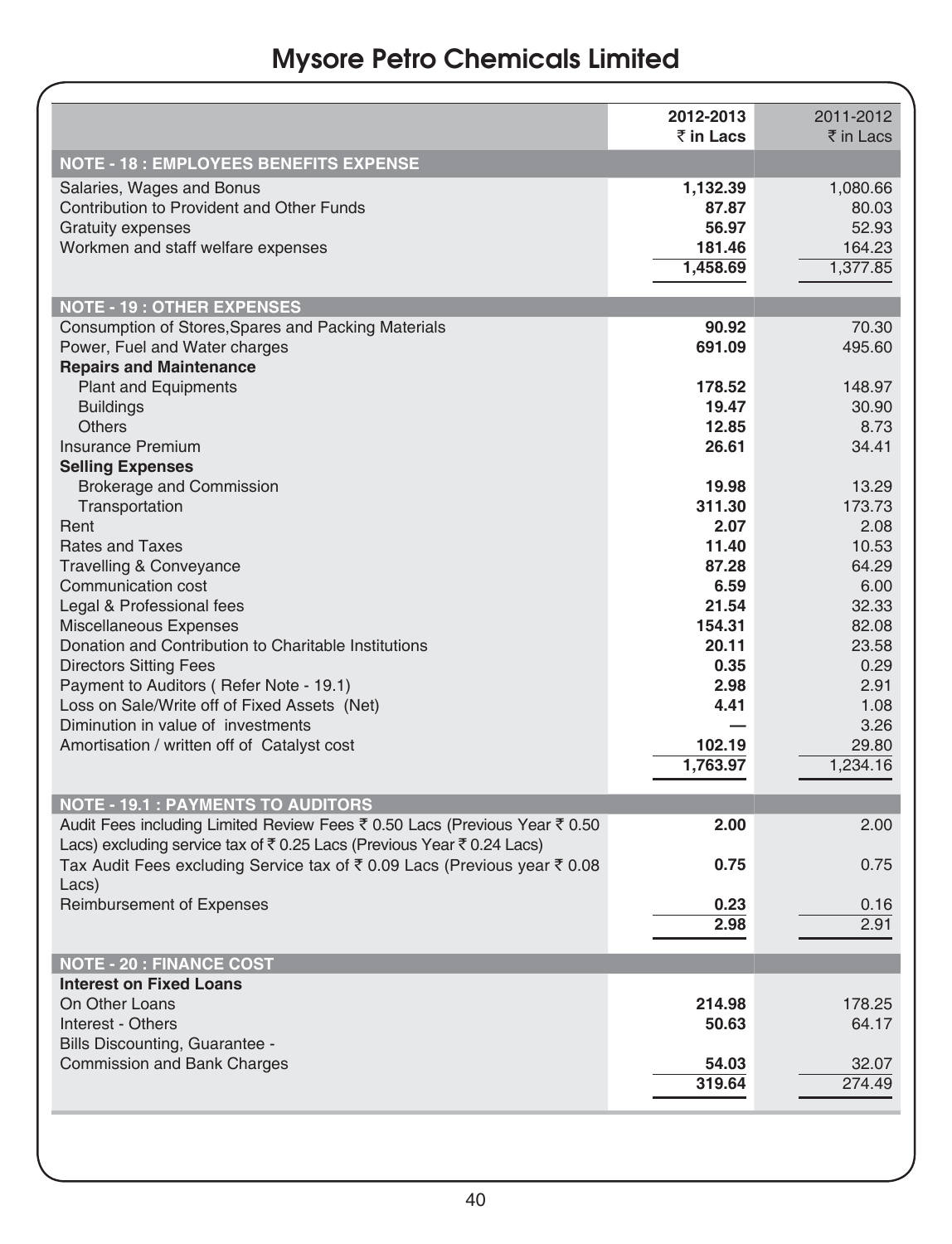|                                                                                                                                                                                                                                                                                                                                                                                      | 2012-2013<br>$\bar{z}$ in Lacs                                  | 2011-2012<br>$\bar{\tau}$ in Lacs   |
|--------------------------------------------------------------------------------------------------------------------------------------------------------------------------------------------------------------------------------------------------------------------------------------------------------------------------------------------------------------------------------------|-----------------------------------------------------------------|-------------------------------------|
| <b>NOTE - 21 : TAX EXPENSES</b>                                                                                                                                                                                                                                                                                                                                                      |                                                                 |                                     |
| Deferred Tax Liability represents the difference between the Book depreciation<br>and Tax Depreciation for the year.                                                                                                                                                                                                                                                                 | 9.19                                                            | 134.27                              |
| NOTE - 22: EARNING PER SHARE OF ₹10 EACH (EPS)                                                                                                                                                                                                                                                                                                                                       |                                                                 |                                     |
| Profit (Loss) after tax as per Statement of Profit & Loss<br>Weighted average No. of Shares for calculating basic and diluted EPS<br>Basic & Diluted EPS - ₹                                                                                                                                                                                                                         | 204.22<br>6583488<br>3.10                                       | (426.10)<br>6583488<br>(6.47)       |
| <b>NOTE - 23 : CAPITAL COMMITMENT</b>                                                                                                                                                                                                                                                                                                                                                |                                                                 |                                     |
| Estimated amount of contracts remaining to be executed on capital account<br>and not provided for (net of advances).                                                                                                                                                                                                                                                                 | 454.16                                                          | 640.47                              |
| <b>NOTE - 24 : CONTINGENT LIABILITIES</b>                                                                                                                                                                                                                                                                                                                                            |                                                                 |                                     |
| <b>Contingent Liabilities not provided for</b><br>Bill of Exchange Discounted - Others<br>a)                                                                                                                                                                                                                                                                                         |                                                                 | 108.56                              |
| b)<br>Sales Tax matter under appeal - Case decided in favour of the<br>company which are taken further in appeal by Karnataka State Sales<br>Tax Department.                                                                                                                                                                                                                         | 23.98                                                           | 23.98                               |
| <b>NOTE - 25 : SEGMENT INFORMATION</b>                                                                                                                                                                                                                                                                                                                                               |                                                                 |                                     |
| The Company is mainly engaged in the business of manufacture and sale of chemicals and as the Company is<br>managed organizationally as a united entity with various functional heads reporting to the top management there are<br>no separate reportable segments as per Accounting Standard 17 - Segmental Reporting issued by the Institute of<br>Chartered Accountants of India. |                                                                 |                                     |
| <b>NOTE - 26 : RELATED PARTY DISCLOSURE</b>                                                                                                                                                                                                                                                                                                                                          |                                                                 |                                     |
| 1.<br>Relationship                                                                                                                                                                                                                                                                                                                                                                   |                                                                 |                                     |
| <b>Subsidiary Companies</b><br>(a)                                                                                                                                                                                                                                                                                                                                                   | Nil                                                             |                                     |
| Other related Parties / Associates<br>(b)                                                                                                                                                                                                                                                                                                                                            | I G Petrochemicals Limited<br>Bihariji Construction (I) Limited |                                     |
| Key Management Personnel<br>(c)                                                                                                                                                                                                                                                                                                                                                      |                                                                 | Mr. M M Dhanuka - Managing Director |
| Relatives of key management personnel and their enterprises<br>(d)<br>where transactions have taken place.                                                                                                                                                                                                                                                                           | Nil                                                             |                                     |
| Note: Related party relationship is identified by the Company and relied<br>upon by the Auditors.                                                                                                                                                                                                                                                                                    |                                                                 |                                     |
|                                                                                                                                                                                                                                                                                                                                                                                      |                                                                 |                                     |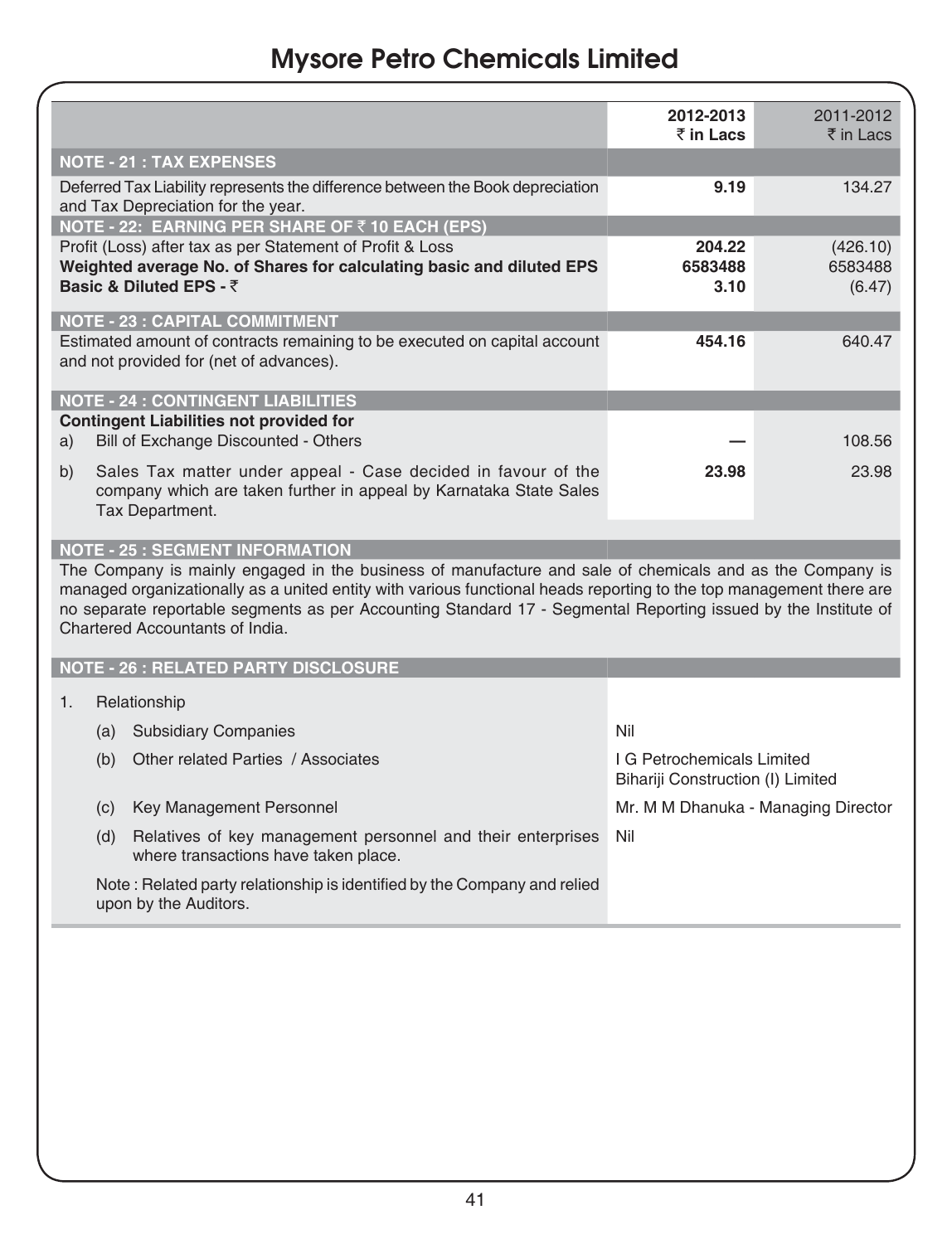|    | <b>NOTE - 26 : RELATED PARTY DISCLOSURE (Contd.)</b>                                                            |              |                                |              |
|----|-----------------------------------------------------------------------------------------------------------------|--------------|--------------------------------|--------------|
| 2. | Transactions carried out with related parties referred in 1 above, in ordinary course of business are as under: |              |                                |              |
|    |                                                                                                                 |              | $($ ₹ In Lacs)                 |              |
|    |                                                                                                                 |              | Related parties referred to in |              |
|    | <b>Nature of Transaction</b>                                                                                    | $1(a)$ above | $1(b)$ above                   | $1(c)$ above |
| 1) | Purchase *                                                                                                      |              | 130.14                         |              |
|    |                                                                                                                 |              | (64.38)                        |              |
| 2) | <b>Expenses</b>                                                                                                 |              |                                |              |
|    | <b>Service Charges</b>                                                                                          |              | 46.30                          |              |
|    |                                                                                                                 |              | (18.95)                        |              |
|    | Interest                                                                                                        |              | 108.42                         |              |
|    |                                                                                                                 |              | (62.34)                        |              |
|    | Remuneration                                                                                                    |              |                                | 24.59        |
|    |                                                                                                                 |              |                                | (25.15)      |
| 3) | <b>Finance</b>                                                                                                  |              |                                |              |
|    |                                                                                                                 |              |                                |              |
|    | Outstanding                                                                                                     |              |                                |              |
|    | <b>Property Deposit Received</b>                                                                                |              | 625.00                         |              |
|    |                                                                                                                 |              | (625.00)                       |              |
|    | <b>Other Payables</b>                                                                                           |              | 279.66                         |              |
|    |                                                                                                                 |              | (70.80)                        |              |
|    | Loans Payables                                                                                                  |              | 915.75                         |              |
|    |                                                                                                                 |              | (899.25)                       |              |
|    |                                                                                                                 |              |                                |              |
|    | Note: Amount in brooket represente flaures for provisue year                                                    |              |                                |              |

Note: Amount in bracket represents figures for previous year.

\*As per contract with I G Petrochemicals Limited , certain exchange transaction of services / goods mutually beneficial have been entered into which have not been quantified above.

**NOTE - 27 : EMPLOYEE BENEFITS**

#### **i. General Description of defined benefit plan**

#### **Gratuity**

The Company has a defined benefit gratuity plan. Every employee who has completed five years or more of service gets a gratuity on departure at 15 days salary (last drawn salary) for each completed year of service. The scheme is funded with an insurance company in the form of a qualifying insurance policy.

The following tables summarise the components of net benefit expense recognized in the Statement of Profit and Loss and the funded status and amounts recognized in the balance sheet.

#### **a. Statement of Profit and Loss**

Net employee benefit expense (recognized in Employee Benefits Expense in Note 18)

|                                                    | <b>Gratuity (funded)</b><br>March 31, 2013<br>$\bar{z}$ in lacs | Gratuity (funded)<br>March 31, 2012<br>$\bar{\tau}$ in lacs |
|----------------------------------------------------|-----------------------------------------------------------------|-------------------------------------------------------------|
| Current service cost                               | 20.16                                                           | 18.48                                                       |
| Interest cost on benefit obligation                | 28.00                                                           | 27.94                                                       |
| Expected return on plan assets                     | 8%                                                              | 8%                                                          |
| Net actuarial (gain) / loss recognized in the year | 22.07                                                           | 17.68                                                       |
| Actual return on plan assets                       | 13.26                                                           | 11.17                                                       |
| Net Benefit / Cost                                 | 56.97                                                           | 52.93                                                       |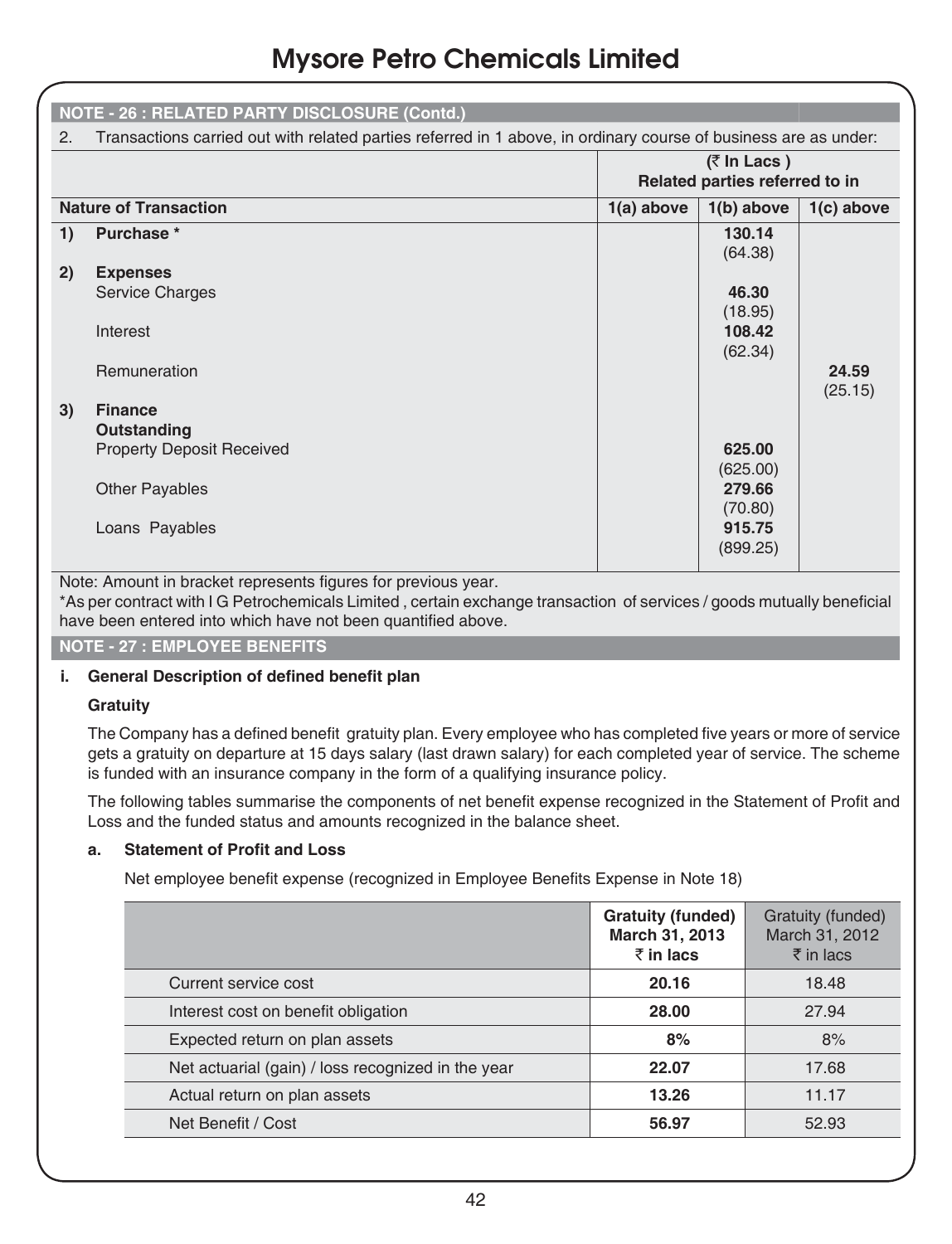|    |                                                                                                                | Gratuity (funded)<br>March 31, 2013<br>$\bar{z}$ in lacs | Gratuity (funded)<br>March 31, 2012<br>$\bar{\bar{\tau}}$ in lacs |
|----|----------------------------------------------------------------------------------------------------------------|----------------------------------------------------------|-------------------------------------------------------------------|
| b. | <b>Balance sheet</b>                                                                                           |                                                          |                                                                   |
|    | Details of Provision for gratuity                                                                              |                                                          |                                                                   |
|    | Defined benefit obligation                                                                                     | 383.60                                                   | 349.99                                                            |
|    | Fair value of plan assets                                                                                      | 161.99                                                   | 138.27                                                            |
|    | Less: Unrecognized past service cost Plan asset / (liability)                                                  | (221.61)                                                 | (211.72)                                                          |
|    |                                                                                                                |                                                          |                                                                   |
| c. | Changes in the present value of the defined benefit<br>obligation are as follows:                              |                                                          |                                                                   |
|    | Opening defined benefit obligation                                                                             | 349.99                                                   | 349.31                                                            |
|    | Interest cost                                                                                                  | 28.00                                                    | 27.94                                                             |
|    | Current service cost                                                                                           | 20.16                                                    | 18.48                                                             |
|    | Benefits paid                                                                                                  | 36.62                                                    | 63.42                                                             |
|    | Actuarial (gains) / losses on obligation                                                                       | 22.07                                                    | 17.68                                                             |
|    | Closing defined benefit obligation                                                                             | 383.60                                                   | 349.99                                                            |
|    |                                                                                                                |                                                          |                                                                   |
| d. | Changes in the fair value of plan assets are as follows:                                                       |                                                          |                                                                   |
|    | Opening fair value of plan assets                                                                              | 138.27                                                   | 114.61                                                            |
|    | Expected return                                                                                                | 8%                                                       | 8%                                                                |
|    | Contributions by employer                                                                                      | 10.46                                                    | 12.49                                                             |
|    | Benefits paid                                                                                                  |                                                          |                                                                   |
|    | Actuarial gains / (losses)                                                                                     | 22.07                                                    | (17.68)                                                           |
|    | Closing fair value of plan assets                                                                              | 161.99                                                   | 138.27                                                            |
|    | Actual Return on plan Assets                                                                                   | 13.26                                                    | 11.17                                                             |
|    | Estimated contribution to be made in next annual year                                                          | 12.00                                                    | 12.00                                                             |
|    | The major categories of plan assets as a percentage of the fair value of total plan assets are<br>as follows:  |                                                          |                                                                   |
|    |                                                                                                                | $\%$                                                     | $\%$                                                              |
|    | Investments with insurer                                                                                       | 100                                                      | 100                                                               |
| e. | The principal assumptions used in determining gratuity obligations for the Company's plans<br>are shown below: |                                                          |                                                                   |
|    |                                                                                                                | $\frac{1}{2}$                                            | $\frac{1}{\sqrt{2}}$                                              |
|    | Discount rate                                                                                                  | 8.00                                                     | 8.00                                                              |
|    | Expected rate of return on assets                                                                              | 9.59                                                     | 9.72                                                              |
|    | Employee turnover                                                                                              | 1                                                        | 1                                                                 |
|    | <b>Salary Escalation</b>                                                                                       | 4                                                        | $\overline{4}$                                                    |
|    | Mortality                                                                                                      | L.I.C. (1994 - 96)<br><b>Ultimate</b>                    | L.I.C. (1994 - 96)<br>Ultimate                                    |

The estimates of future salary increases, considered in actuarial valuation, take account of inflation, seniority, promotion and other relevant factors such as supply and demand in the employment market.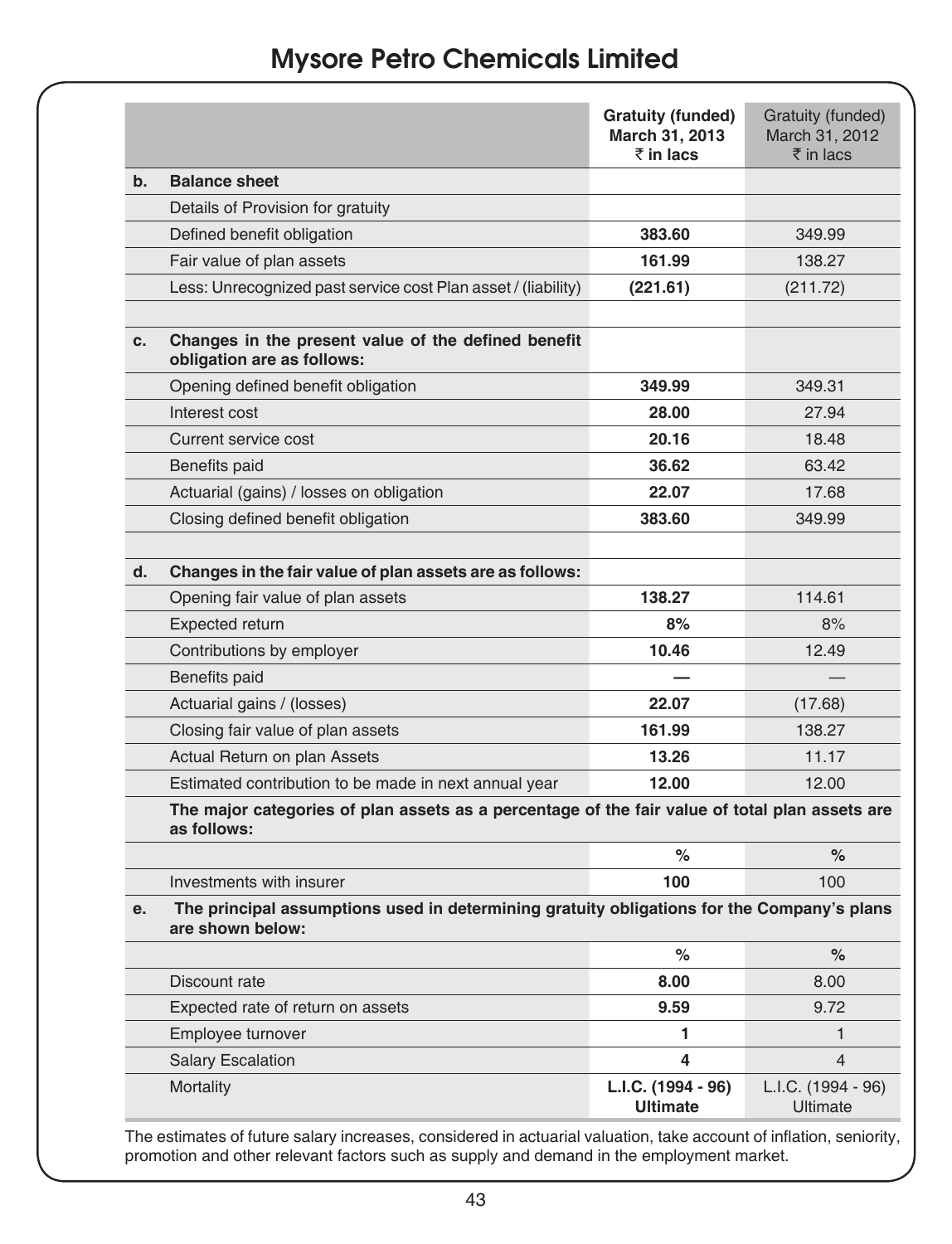#### **Provident Fund**

Pending issuance of Guidance Note from the Actuarial Society of India, the Company's Actuary has expressed his inability to reliably measure the Provident Fund Liability. There is no deficit in the fund as at March 31st 2013 and no provision has been made.

#### **ii. Defined Contribution Plan**

Employee Benefits Expenses in Note 18 includes the following contributions to defined contribution plan

|                                                  | March 31, 2013<br>$\bar{z}$ in lacs | March 31, 2012<br>$\bar{\tau}$ in lacs |
|--------------------------------------------------|-------------------------------------|----------------------------------------|
| <b>Contribution to Provident and Other Funds</b> |                                     |                                        |
| Contribution to Provident Fund                   | 70.53                               | 59.99                                  |
| <b>Employees Pension Fund</b>                    | 16.06                               | 17.60                                  |
| FDI I                                            | 1.28                                | 2.44                                   |
| <b>Total</b>                                     | 87.87                               | 80.03                                  |
| Workmen and Staff Welfare fund                   |                                     |                                        |
| <b>ESIC</b>                                      | 0.45                                | 0.62                                   |
| Labour Welfare Fund                              | 0.05                                | 0.05                                   |
| <b>Total</b>                                     | 0.50                                | 0.67                                   |

|     |                                                                             | March 31, 2013<br>$\bar{z}$ in lacs | March 31, 2012<br>$\bar{\bar{\tau}}$ in lacs |
|-----|-----------------------------------------------------------------------------|-------------------------------------|----------------------------------------------|
|     | <b>NOTE - 28 : SUPPLEMENTARY STATUTORY INFORMATION</b>                      |                                     |                                              |
| i.  | Expenditure in foreign currency (Accrual basis)                             |                                     |                                              |
|     | Travelling                                                                  | 16.84                               | 8.22                                         |
|     | <b>Total</b>                                                                | 16.84                               | 8.22                                         |
| ii. | Value of imports calculated on CIF basis<br>(Including High Seas Purchases) |                                     |                                              |
|     | <b>Raw Materials</b>                                                        | 77.19                               | 37.61                                        |
|     | Stores & Spares                                                             | 0.97                                | 11.40                                        |
|     | <b>Total</b>                                                                | 78.16                               | 49.01                                        |

#### **iii. Details of dues to Micro, Small and Medium Enterprises as per MSMED Act, 2006**

There are no outstanding to parties covered under the Micro, Small and Medium Enterprises as per MSMED Act, 2006. This information has been determined to the extent such parties have been identified on the basis of information available with the Company. This has been relied upon by the Auditors.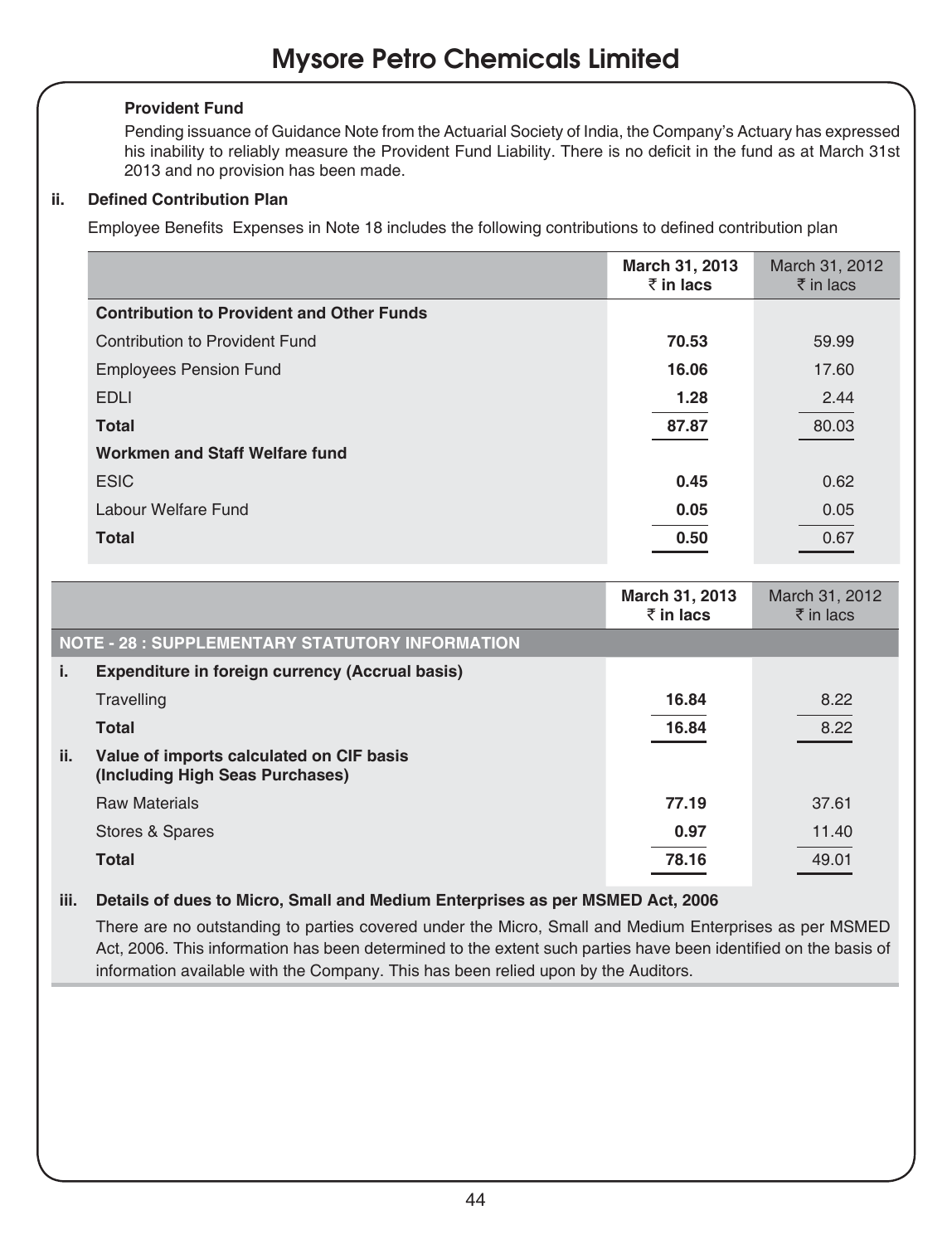#### **NOTE - 29 : IMPORTED AND INDIGENOUS RAW MATERIAL, COMPONENTS & SPARE PARTS CONSUMED.**

#### **i. Imported and indigenous raw materials consumed**

| <b>Product</b> | March 31, 2013 |                      |            |                            |  | March 31, 2012 |
|----------------|----------------|----------------------|------------|----------------------------|--|----------------|
|                | $%$ of total   | $\bar{\tau}$ in lacs | % of total | $\bar{\bar{\tau}}$ in lacs |  |                |
| Imported       |                | 80.98                |            | 40.98                      |  |                |
| Indigenous     | 99             | 9,154.64             | 99         | 4,200.94                   |  |                |
| <b>Total</b>   | 100            | 9,235.62             | 100        | 4,241.92                   |  |                |

#### **ii. Imported and indigenous spare parts consumed**

| <b>Product</b>                                             | March 31, 2013 |                   | March 31, 2012 |                      |
|------------------------------------------------------------|----------------|-------------------|----------------|----------------------|
|                                                            | % of total     | $\bar{z}$ in lacs | % of total     | $\bar{\tau}$ in lacs |
| Imported                                                   | 2              | 1.77              |                | 7.26                 |
| Indigenous                                                 | 98             | 107.03            | 93             | 90.81                |
| <b>Total</b>                                               | 100            | 108.80            | 100            | 98.07                |
| Part cost of Imported Catalyst amortised / written<br>off. |                | 102.19            |                | 29.80                |

#### **NOTE - 30 : RESEARCH & DEVELOPMENT**

Research & Development Expenditure of ₹11.53 Lacs (Previous Year ₹10.29 Lacs) have been accounted for in the respective heads of the Statement of Profit and Loss.

#### **NOTE - 31 : PREVIOUS YEAR COMPARATIVES**

Previous year's figures have been regrouped / reclassified wherever necessary to correspond with the current year's classification / disclosure.

Chartered Accountants Firm's Registration No. 001083S **Nikunj Dhanuka**

**K Nagarajan M M Jayakar** Partner **Anil Kochar**

Mumbai **Anand Kadkol M M Dhanuka Shrikant Somani** nambar<br>21<sup>st</sup> May, 2013 **Company Secretary** Managing Director Directors

As per our report of even date<br>For **Hariharan & Co.**<br>For **Hariharan & Co.** Social property and Directors of Mysore Petro Chemicals Limited **Mysore Petro Chemicals Limited** 

Membership No. 16398 **S N Maheshwari**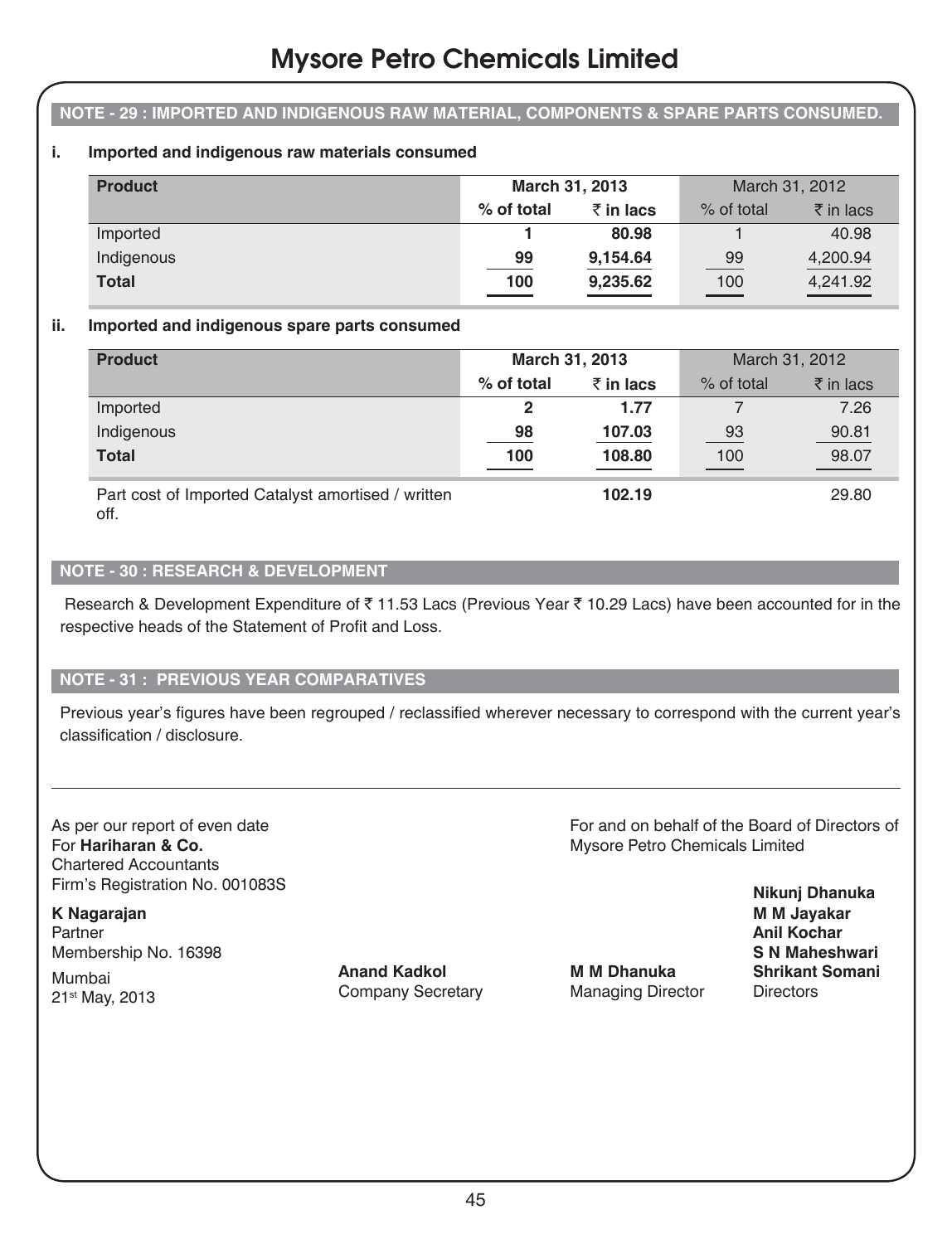| <b>NOTES</b> |
|--------------|
|              |
|              |
|              |
|              |
|              |
|              |
|              |
|              |
|              |
|              |
|              |
|              |
|              |
|              |
|              |
|              |
|              |
|              |
|              |
|              |
|              |
|              |
|              |
|              |
|              |
|              |
|              |
|              |
|              |
|              |
|              |
|              |
|              |
|              |
|              |
|              |
|              |
|              |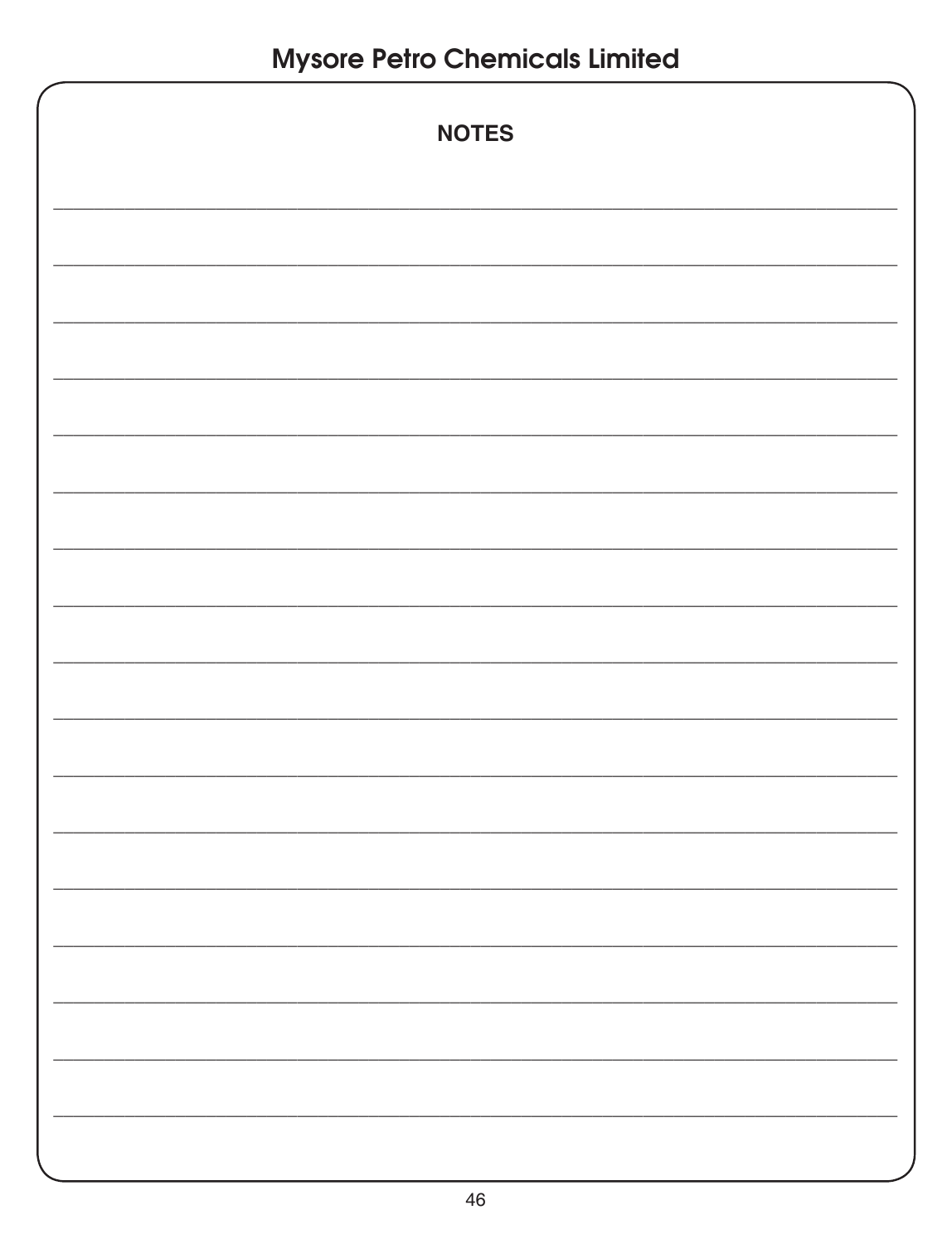

).<br>ak

TEAR HERE

**TEAR HERE** 

 $\overline{\phantom{a}}$ 

### MYSORE PETRO CHEMICALS LIMITED

Registered Office : D - 4, Jyothi Complex, 134/1, Infantry Road, Bengaluru - 560 001

#### **PROXY FORM**

|    | Folio No./Client ID No. 6. [2010] DP-ID No.                                                                                                                                                                                                                                    |           |                  |
|----|--------------------------------------------------------------------------------------------------------------------------------------------------------------------------------------------------------------------------------------------------------------------------------|-----------|------------------|
|    |                                                                                                                                                                                                                                                                                |           |                  |
| of | the contract of the contract of the contract of the contract of the contract of the contract of the contract of the contract of the contract of the contract of the contract of the contract of the contract of the contract o                                                 |           |                  |
|    | member(s) of the above named Company hereby appoint example and the state of the state of the state of the state of the state of the state of the state of the state of the state of the state of the state of the state of th                                                 |           |                  |
| of | $\sim$ or failing him $\sim$ and $\sim$ and $\sim$ and $\sim$ and $\sim$ and $\sim$ and $\sim$ and $\sim$ and $\sim$ and $\sim$ and $\sim$ and $\sim$ and $\sim$ and $\sim$ and $\sim$ and $\sim$ and $\sim$ and $\sim$ and $\sim$ and $\sim$ and $\sim$ and $\sim$ and $\sim$ |           |                  |
| of | <u> 1990 - Jan James James Barnett, amerikan berlindar (</u>                                                                                                                                                                                                                   |           |                  |
|    | as my/our proxy to attend and vote for me/us on my/our behalf at the 43rd Annual General Meeting of the Company, to be held on Tuesday<br>the 24th September, 2013 at 12.30 p.m. and any adjournment(s) thereof.<br>Signed this _______ day of ___________ 2013.               |           | Affix<br>₹1      |
|    |                                                                                                                                                                                                                                                                                | Signature | Revenue<br>Stamp |
|    | N.B.: This proxy must be deposited at the Company's registered office not later than 48 hours before the time for holding the meeting.<br><b>MYSORE PETRO CHEMICALS LIMITED</b>                                                                                                |           |                  |
|    | Registered Office : D - 4, Jyothi Complex, 134/1, Infantry Road, Bengaluru - 560 001                                                                                                                                                                                           |           |                  |
|    | <b>ATTENDANCE SLIP</b>                                                                                                                                                                                                                                                         |           |                  |
|    | I hereby record my presence at the 43rd Annual General Meeting of the Company being held on Tuesday, the 24th September, 2013 at<br>12.30 p.m. at Woodland Hotel, 5 Raja Rammohan Roy Road, Bengaluru 560 025.                                                                 |           |                  |
|    |                                                                                                                                                                                                                                                                                |           |                  |
|    | No. of Shares held and the state of the state of the state of the state of the state of the state of the state of the state of the state of the state of the state of the state of the state of the state of the state of the                                                  |           |                  |
|    |                                                                                                                                                                                                                                                                                |           |                  |

Name of the Member Signature Signature Signature Signature

\_\_\_\_\_\_\_\_\_\_\_\_\_\_\_\_\_\_\_\_\_\_\_\_\_\_\_\_\_\_\_\_\_\_\_\_\_\_\_\_\_\_\_\_\_\_\_\_\_\_\_\_\_\_\_\_\_\_\_\_

(in Block Capitals) Member/Proxy/Authorised Representative

- Notes : 1. A Member / Proxy / Authorised Representative wishing to attend the meeting must complete the attendance slip and hand it over at the entrance of the meeting hall.
	- 2. If you intend to appoint a proxy, please complete, stamp, sign and deposit the Proxy Form given above at the Registered office at least 48 hours before the Meeting.